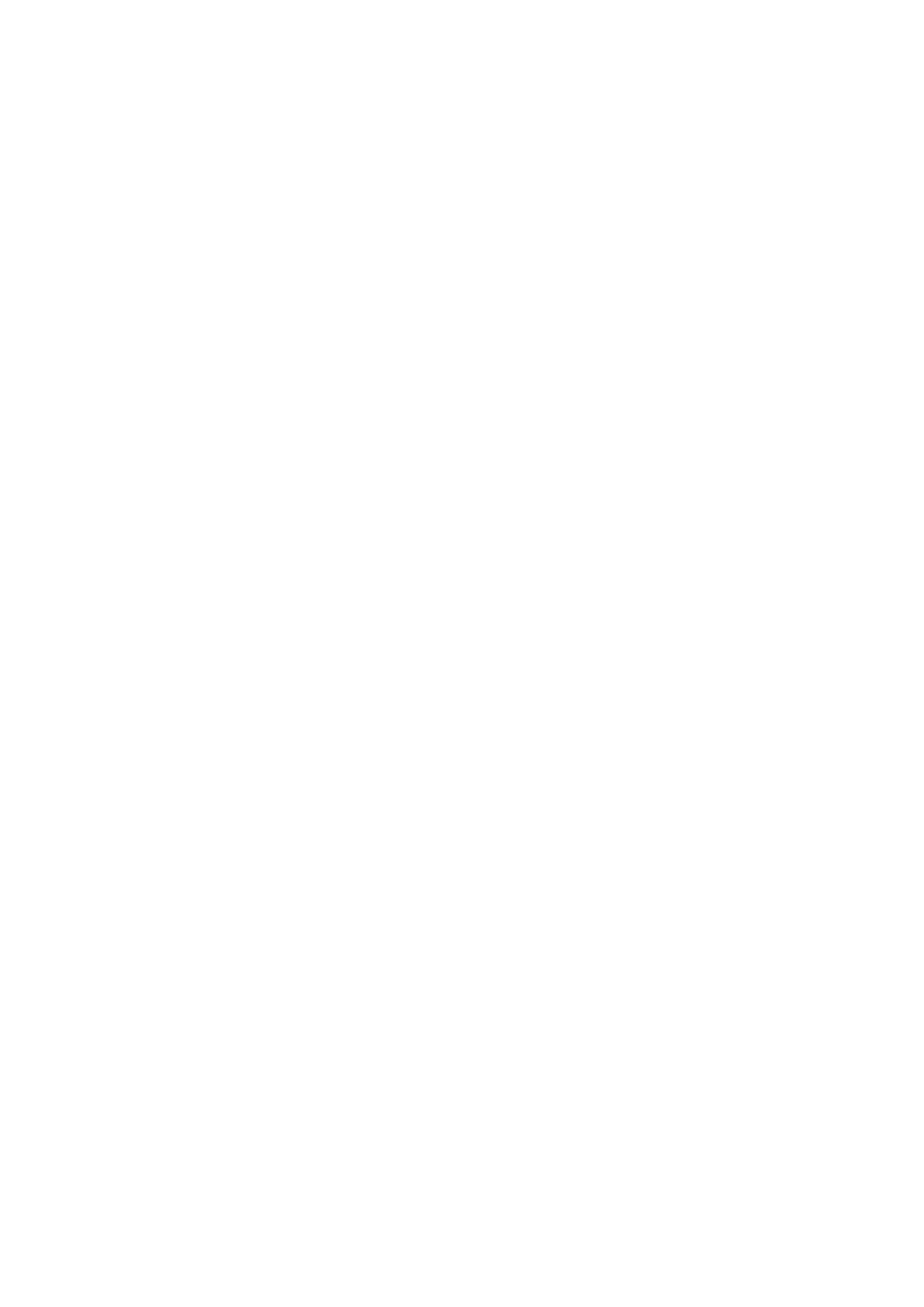



## **INDEPENDENT AUDITOR'S REPORT**

## TO THE SHAREHOLDERS OF **SOHAR POWER COMPANY SAOG (continued)**

From the matters communicated with Those Charged with Governance, we determine those matters that were of most significance in the audit of the financial statements of the current year and are therefore the key audit matters. We describe these matters in our auditor's report unless law or regulation precludes public disclosure about the matter or when, in extremely rare circumstances, we determine that the matter should not be communicated in our report because the adverse consequences of doing so would reasonably be expected to outweigh the public interest benefits of such communication.

#### **Report on Other Legal and Regulatory Requirements**

In our opinion, the financial statements of SOHAR POWER COMPANY SAOG as at 31 December 2019, in all material respects, comply with the requirements of the Commercial Companies Law No. 18/2019 of the Sultanate of Oman and the relevant disclosure requirements for the public joint stock companies issued by the Capital Market Authority of the Sultanate of Oman.

The engagement partner on the audit resulting in this independent auditor's report is Mr. Dariusz Solecki.



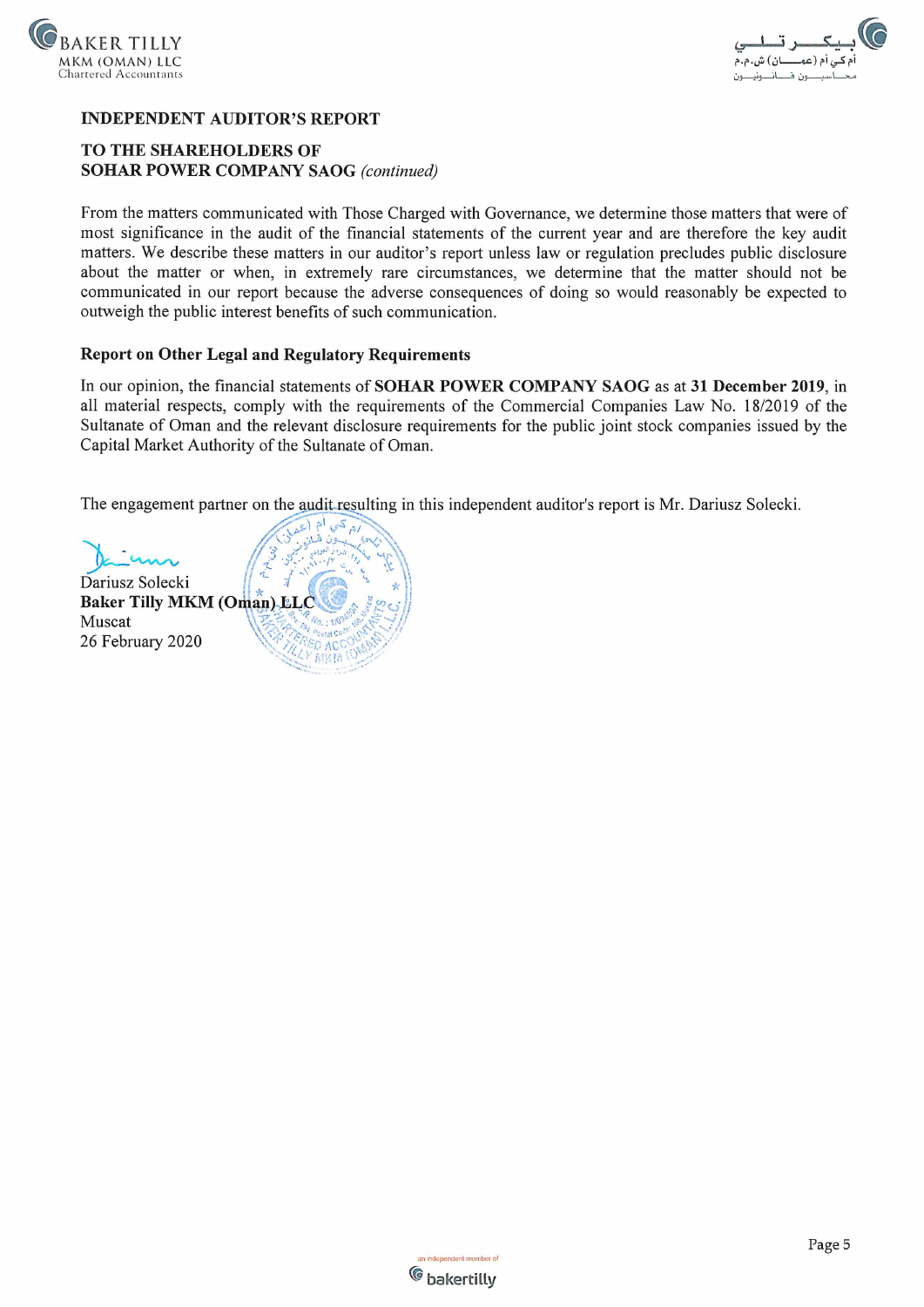## **Statement of financial position**

*as at 31 December 2019*

|                                   |              | 31 Dec          | 31 Dec     | 1 Jan      | 31 Dec           | 31 Dec           | 1 Jan            |
|-----------------------------------|--------------|-----------------|------------|------------|------------------|------------------|------------------|
|                                   |              | 2019            | 2018       | 2018       | 2019             | 2018             | 2018             |
|                                   |              |                 | (Restated) | (Restated) |                  | (Restated)       | (Restated)       |
| <b>ASSETS</b>                     | <b>Notes</b> | <b>RO</b> (000) | RO (000)   | RO (000)   | <b>USD</b> (000) | <b>USD (000)</b> | <b>USD</b> (000) |
| <b>Non-current assets:</b>        |              |                 |            |            |                  |                  |                  |
| Property, plant and equipment     | 5            | 93,630          | 105,373    | 130,584    | 243,196          | 273,697          | 339,179          |
| Right-of-use assets               | 6            | 376             |            |            | 976              |                  |                  |
| <b>Total non-current assets</b>   |              | 94,006          | 105,373    | 130,584    | 244,172          | 273,697          | 339,179          |
| <b>Current assets:</b>            |              |                 |            |            |                  |                  |                  |
| Inventories                       |              | 705             | 766        | 727        | 1,831            | 1,989            | 1,888            |
| Trade and other receivables       | 7            | 14,650          | 5,843      | 5,846      | 38,052           | 15,177           | 15,184           |
| Cash at bank and on hand          | 8            | 4,998           | 7,911      | 9,298      | 12,982           | 20,548           | 24,151           |
| <b>Total current assets</b>       |              | 20,353          | 14,520     | 15,871     | 52,865           | 37,714           | 41,223           |
| <b>Total assets</b>               |              | 114,359         | 119,893    | 146,455    | 297,037          | 311,411          | 380,402          |
| <b>EQUITY AND LIABILITIES</b>     |              |                 |            |            |                  |                  |                  |
| <b>Shareholders' equity:</b>      |              |                 |            |            |                  |                  |                  |
| Share capital                     | 9a           | 22,101          | 22,101     | 22,101     | 57,405           | 57,405           | 57,405           |
| Legal reserve                     | 9b           | 4,148           | 4,032      | 4,032      | 10,774           | 10,473           | 10,473           |
| <b>Accumulated losses</b>         |              | (9,177)         | (10,216)   | (124)      | (23, 830)        | (26, 529)        | (316)            |
| Total shareholders' equity        |              | 17,072          | 15,917     | 26,009     | 44,349           | 41,349           | 67,562           |
| Hedging reserve - net of tax      | 10           | (3,140)         | (3,514)    | (6,163)    | (8,157)          | (9,127)          | (16,008)         |
| <b>Total capital and reserves</b> |              | 13,932          | 12,403     | 19,846     | 36,192           | 32,222           | 51,554           |
|                                   |              |                 |            |            |                  |                  |                  |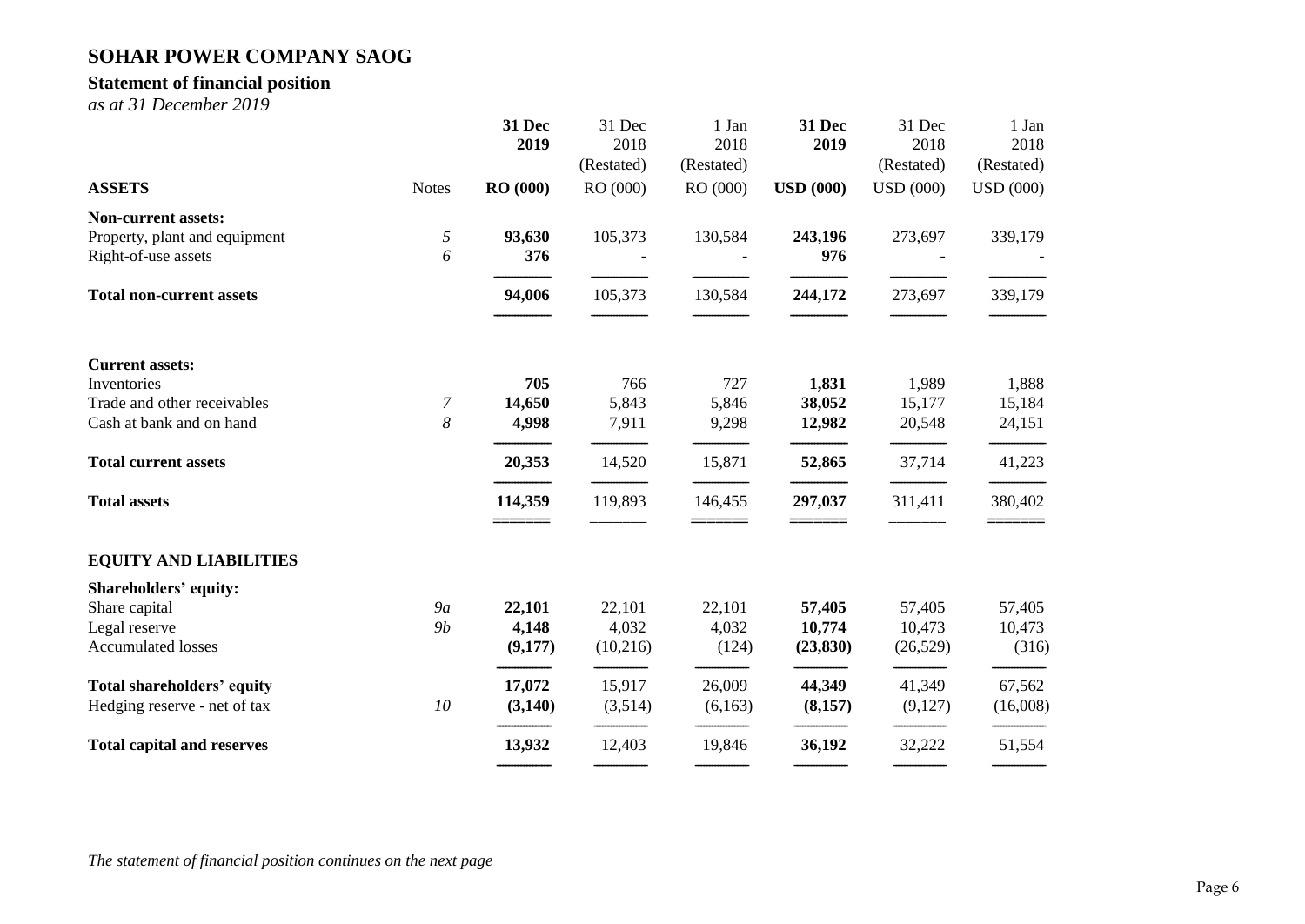## **Statement of financial position** *(continued)*

*as at 31 December 2019*

|                                         |              | 31 Dec          | 31 Dec                 | 1 Jan                      | 31 Dec           | 31 Dec           | 1 Jan            |
|-----------------------------------------|--------------|-----------------|------------------------|----------------------------|------------------|------------------|------------------|
|                                         |              | 2019            | 2018                   | 2018                       | 2019             | 2018             | 2018             |
|                                         |              |                 | (Restated)             | (Restated)                 |                  | (Restated)       | (Restated)       |
|                                         | <b>Notes</b> | <b>RO</b> (000) | RO (000)               | RO (000)                   | <b>USD</b> (000) | <b>USD</b> (000) | <b>USD</b> (000) |
| <b>Non-current liabilities:</b>         |              |                 |                        |                            |                  |                  |                  |
| Hedging deficit                         | 10           | 4,152           | 4,365                  | 7,423                      | 10,785           | 11,337           | 19,281           |
| Non-current portion of long term loans  | 11           | 57,777          | 67,091                 | 78,124                     | 150,070          | 174,262          | 202,919          |
| Non-current portion of lease liability  | 6            | 236             |                        |                            | 613              |                  |                  |
| Provision for decommissioning costs     | 12           | 1,676           | 1,577                  | 1,483                      | 4,353            | 4,096            | 3,852            |
| Non-current portion of deferred revenue | 15a          | 1,881           | 3,414                  | 4,687                      | 4,886            | 8,868            | 12,174           |
| Deferred tax liability                  | 20b          | 9,261           | 10,149                 | 12,736                     | 24,056           | 26,361           | 33,081           |
| <b>Total non-current liabilities</b>    |              | 74,983          | 86,596                 | 104,453                    | 194,763          | 224,924          | 271,307          |
| <b>Current liabilities:</b>             |              |                 |                        |                            |                  |                  |                  |
| Current portion of long term loans      | 11           | 8,649           | 9,617                  | 10,912                     | 22,465           | 24,979           | 28,343           |
| Current portion of lease liability      | 6            | 150             |                        |                            | 390              |                  |                  |
| Current portion of deferred revenue     | 15a          | 1,533           | 1,273                  | 997                        | 3,982            | 3,306            | 2,590            |
| Trade and other payables                | 13           | 13,795          | 8,703                  | 9,207                      | 35,825           | 22,601           | 23,907           |
| Amount due to a related party           | 14a          | 235             | 474                    | 1,040                      | 610              | 1,231            | 2,701            |
| Provision for taxation                  | 20c          | 1,082           | 827                    |                            | 2,810            | 2,148            |                  |
| <b>Total current liabilities</b>        |              | 25,444          | 20,894                 | 22,156                     | 66,082           | 54,265           | 57,541           |
| <b>Total liabilities</b>                |              | 100,427         | 107,490                | 126,609                    | 260,845          | 279,189          | 328,848          |
| <b>Total equity and liabilities</b>     |              | 114,359         | 119,893                | 146,455                    | 297,037          | 311,411          | 380,402          |
| Net assets per share                    | 21           | 0.077           | $\frac{1}{2}$<br>0.072 | $\equiv$ $\equiv$<br>0.118 | 0.200            | 0.187            | 0.306            |
|                                         |              |                 |                        |                            |                  |                  |                  |

The financial statements set out on pages 6 to 44 were approved and authorised for issue by the Board of Directors on 26 February 2020 and were signed on its behalf by:

Chairman Director

The accompanying notes form an integral part of these financial statements.

**-------------------------- --------------------------**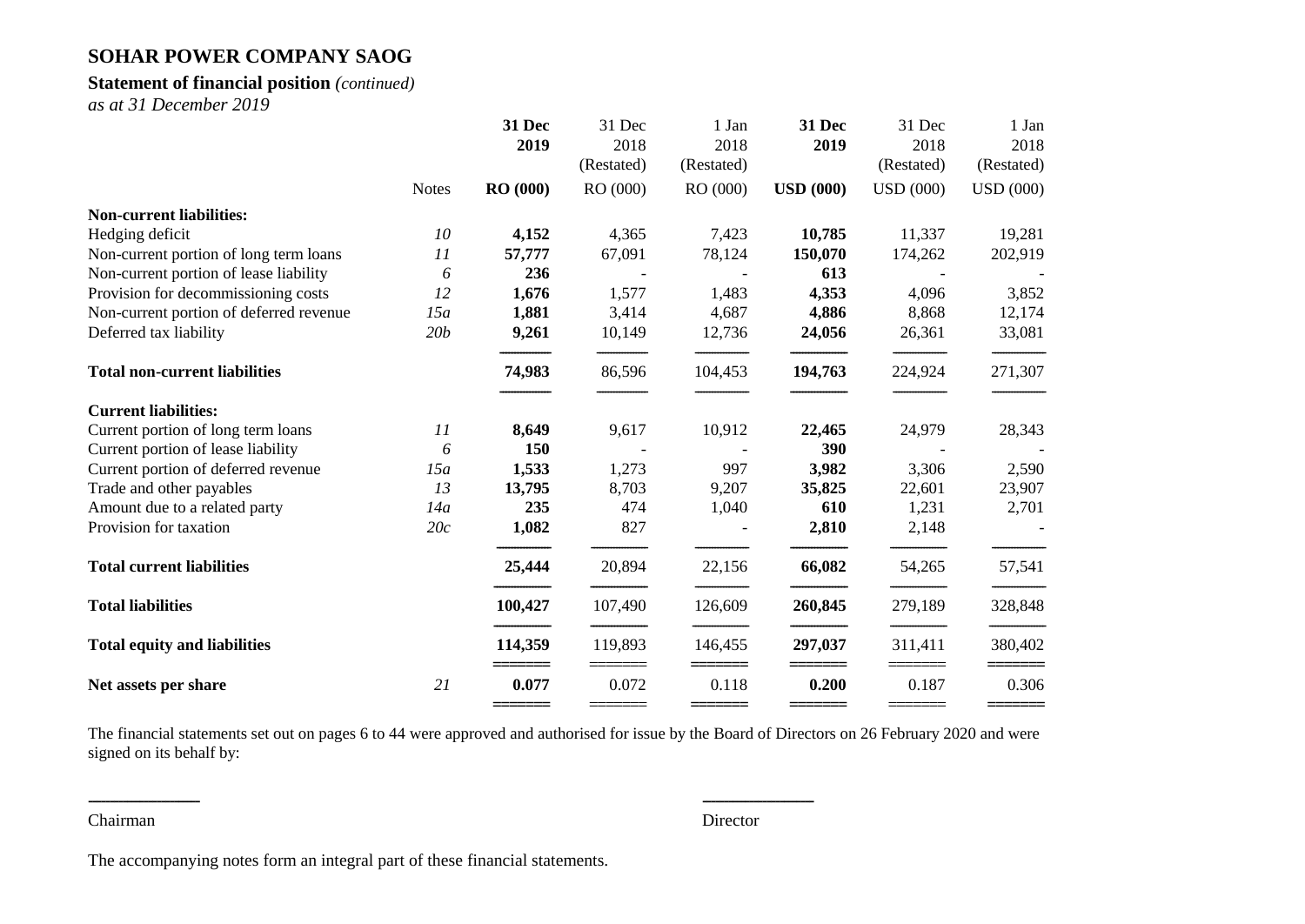## **Statement of profit or loss and other comprehensive income**

*for the year ended 31 December 2019*

|                                                                                        |              | 31 Dec<br>2019     | 31 Dec<br>2018<br>(Restated) | 31 Dec<br>2019        | 31 Dec<br>2018<br>(Restated) |
|----------------------------------------------------------------------------------------|--------------|--------------------|------------------------------|-----------------------|------------------------------|
|                                                                                        | <b>Notes</b> | <b>RO</b> (000)    | RO (000)                     | <b>USD</b> (000)      | <b>USD</b> (000)             |
| <b>Revenue</b><br>Cost of revenue                                                      | 15b<br>16    | 50,586<br>(43,069) | 67,502<br>(54, 391)          | 131,392<br>(111, 868) | 175,330<br>(141, 275)        |
| <b>Gross profit</b><br>Other income                                                    | 17           | 7,517<br>287       | 13,111<br>220                | 19,524<br>745         | 34,055<br>571                |
| <b>EXPENSES:</b>                                                                       |              | 7,804              | 13,331                       | 20,269                | 34,626                       |
| General and administrative expenses<br>Impairment relating to water desalination plant | 18           | (828)              | (932)<br>(18, 554)           | (2,151)               | (2,421)<br>(48, 192)         |
| Finance costs                                                                          | 19           | (5,369)            | (5,713)                      | (13, 945)             | (14, 840)                    |
| Total expenses                                                                         |              | (6, 197)           | (25, 199)                    | (16,096)              | (65, 453)                    |
| Profit/(loss) before taxation<br>Income tax (expense)/income                           | 20a          | 1,607<br>(452)     | (11, 868)<br>1,776           | 4,173<br>(1,174)      | (30, 827)<br>4,613           |
| Net profit/(loss) for the year                                                         |              | 1,155              | (10,092)                     | 2,999                 | (26, 214)                    |
| Other comprehensive income:                                                            |              |                    |                              |                       |                              |
| Fair value gain on interest rate swaps<br>Related taxation                             | 10<br>20a    | 213<br>(33)        | 3,058<br>(460)               | 553<br>(86)           | 7,943<br>(1,195)             |
| Other comprehensive income for the year                                                |              | 180                | 2,598                        | 467                   | 6,748                        |
| TOTAL COMPREHENSIVE INCOME/(LOSS) FOR THE YEAR                                         |              | 1,335              | (7, 494)                     | 3,466                 | (19, 466)                    |
| Earnings/(losses) per share - basic and diluted 22                                     |              | 0.0052             | (0.0457)                     | 0.0136                | (0.1186)                     |

The financial statements set out on pages 6 to 44 were approved and authorised for issue by the Board of Directors on 26 February 2020 and were signed on its behalf by:

**-------------------------- --------------------------**

Chairman Director

The accompanying notes form an integral part of these financial statements.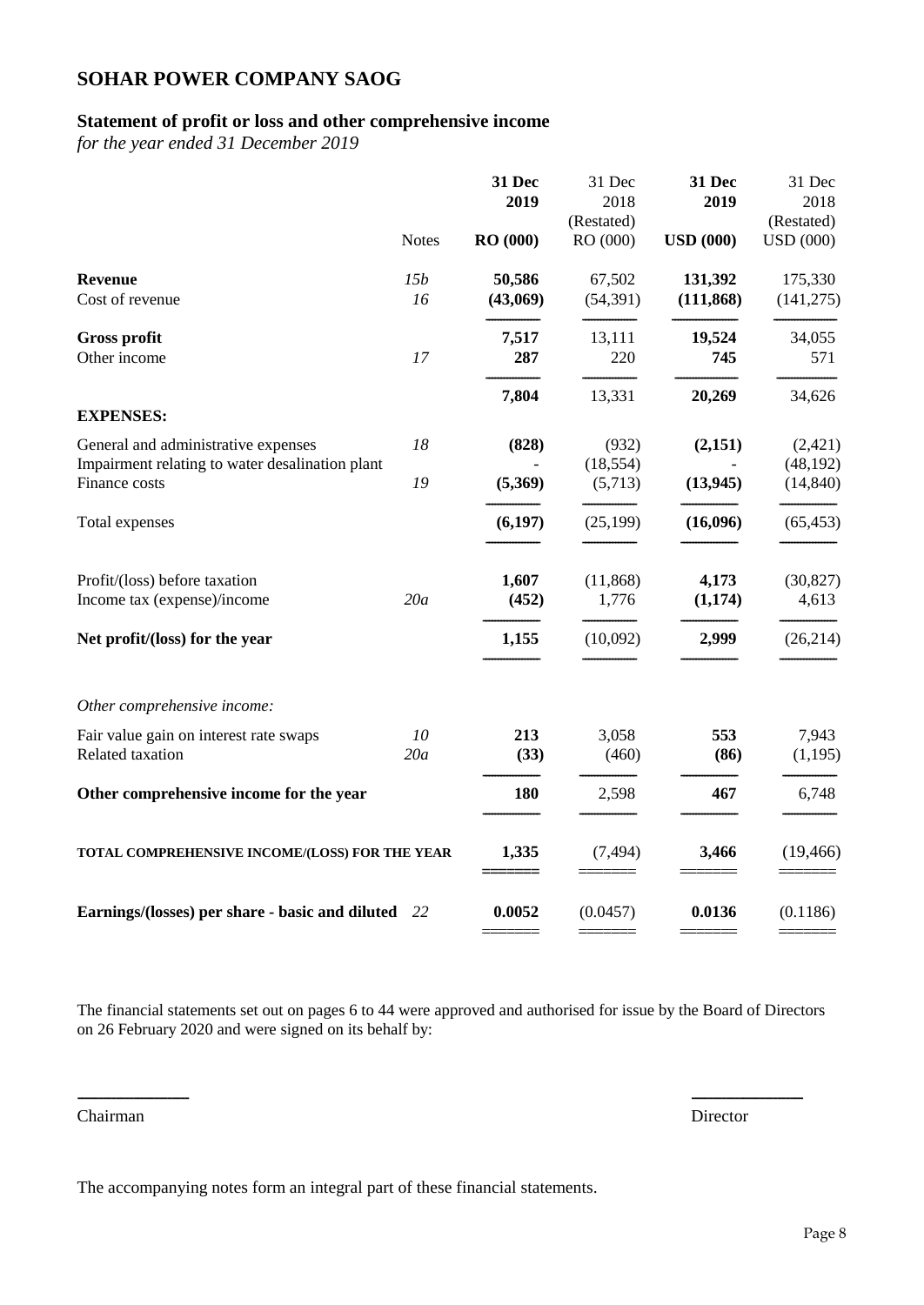## **Statement of changes in equity**

*for the year ended 31 December 2019*

|                                                                                                                                                                                                              | <b>Share</b><br>capital<br><b>RO</b> (000) | Legal<br>reserve<br><b>RO</b> (000) | <b>Accumulated</b><br>losses<br><b>RO</b> (000) | <b>Hedging</b><br>reserve<br>RO(000) | <b>Total</b><br><b>RO</b> (000)   | <b>Total</b><br><b>USD</b> (000)    |
|--------------------------------------------------------------------------------------------------------------------------------------------------------------------------------------------------------------|--------------------------------------------|-------------------------------------|-------------------------------------------------|--------------------------------------|-----------------------------------|-------------------------------------|
| For the year ended 31 December 2019:                                                                                                                                                                         |                                            |                                     |                                                 |                                      |                                   |                                     |
| <b>Balance at 1 January 2019 (as restated)</b><br>Net profit for the year<br><b>Transfer to legal reserve</b><br>Other comprehensive income for the year<br>Ineffective portion of cash flow hedge (note 10) | 22,101                                     | 4,032<br>116                        | (10,216)<br>1,155<br>(116)                      | (3,514)<br>180<br>194                | 12,403<br>1,155<br>180<br>194     | 32,222<br>2,999<br>467<br>504       |
| Balance at the end of the year                                                                                                                                                                               | 22,101                                     | 4,148                               | (9,177)                                         | (3,140)                              | 13,932                            | 36,192                              |
| For the year ended 31 December 2018:                                                                                                                                                                         |                                            |                                     |                                                 |                                      |                                   |                                     |
| Balance at 31 December 2017 (as previously reported) 22,101<br>Restatement of previous years' revenue (note 15a)                                                                                             |                                            | 3,911<br>121                        | 5,024<br>(5,148)                                | (6,163)                              | 24,873<br>(5,027)                 | 64,611<br>(13,057)                  |
| Balance as at 1 January 2018 (as restated)<br>Net loss for the year (as restated)<br>Other comprehensive income for the year<br>Ineffective portion of cash flow hedge (note 10)                             | 22,101                                     | 4,032                               | (124)<br>(10,092)                               | (6,163)<br>2,598<br>51               | 19,846<br>(10,092)<br>2,598<br>51 | 51,554<br>(26, 212)<br>6,748<br>132 |
| Balance at the end of the year (as restated)                                                                                                                                                                 | 22,101                                     | 4,032                               | (10,216)                                        | (3,514)                              | 12,403                            | 32,222                              |

The accompanying notes form an integral part of these financial statements.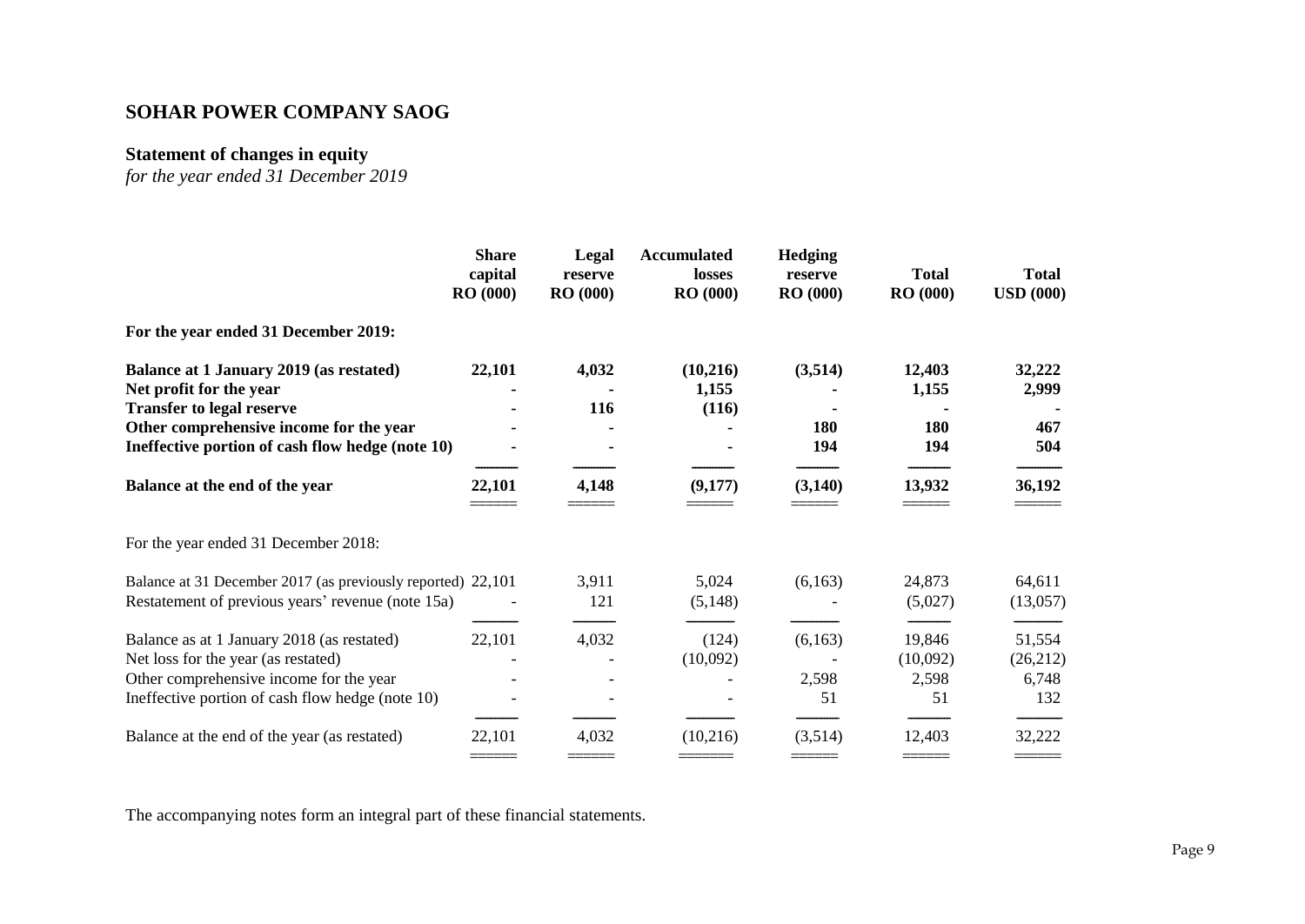## **Statement of cash flows**

*for the year ended 31 December 2019*

|                                                        |                  | 31 Dec          | 31 Dec             | 31 Dec           | 31 Dec             |
|--------------------------------------------------------|------------------|-----------------|--------------------|------------------|--------------------|
|                                                        |                  | 2019            | 2018<br>(Restated) | 2019             | 2018<br>(Restated) |
|                                                        | <b>Notes</b>     | <b>RO</b> (000) | RO (000)           | <b>USD</b> (000) | <b>USD</b> (000)   |
| <b>Operating activities:</b>                           |                  |                 |                    |                  |                    |
| Net profit/(loss) before taxation                      |                  | 1,607           | (11,868)           | 4,173            | (30, 827)          |
| Adjustments to net profit/(loss) before taxation       |                  |                 |                    |                  |                    |
| to arrive at net cash flow from operating activities:  |                  |                 |                    |                  |                    |
| Depreciation                                           | 5                | 11,779          | 6,750              | 30,595           | 17,532             |
| Impairment relating to desalination plant              | 5                |                 | 18,554             |                  | 48,192             |
| Depreciation relating to right-of-use assets           | 6                | 150             |                    | 390              |                    |
| Finance costs                                          | 19               | 5,369           | 5,713              | 13,945           | 14,839             |
| Deferred revenue                                       | 15b              | (1,273)         | (997)              | (3,306)          | (2,590)            |
| Operating profit before changes in working capital     |                  | 17,632          | 18,152             | 45,797           | 47,146             |
| Movements in working capital:                          |                  |                 |                    |                  |                    |
| Decrease/(increase) in inventories                     |                  | 61              | (39)               | 158              | (101)              |
| (Increase)/decrease in trade and other receivables     |                  | (8,807)         | 3                  | (22, 875)        | 8                  |
| Increase/(decrease) in trade and other payables        |                  | 5,092           | (504)              | 13,226           | (1,309)            |
| (Decrease) in amount due to a related party            |                  | (239)           | (566)              | (621)            | (1,470)            |
| Cash generated from operations                         |                  | 13,739          | 17,046             | 35,685           | 44,274             |
| Payment of finance costs                               |                  | (4,994)         | (5,320)            | (12,970)         | (13, 816)          |
| Payment of income tax                                  | 20c              | (1, 118)        | (444)              | (2,904)          | (1,154)            |
| Net cash generated from operating activities           |                  | 7,627           | 11,282             | 19,811           | 29,304             |
|                                                        |                  |                 |                    |                  |                    |
| <b>Investing activities:</b>                           |                  |                 |                    |                  |                    |
| Purchase of property, plant and equipment              | 5                | (36)            | (93)               | (94)             | (242)              |
| Net cash (used in) investing activities                |                  | (36)            | (93)               | (94)             | (242)              |
|                                                        |                  |                 |                    |                  |                    |
| <b>Financing activities:</b>                           |                  |                 |                    |                  |                    |
| Net movement in long term loans                        |                  | (10, 504)       | (12,576)           | (27, 283)        | (32,665)           |
| Net cash (used in) financing activities                |                  | (10, 504)       | (12,576)           | (27, 283)        | (32, 665)          |
|                                                        |                  |                 |                    |                  |                    |
| Net (decrease) in cash and cash equivalents            |                  | (2,913)         | (1,387)            | (7,566)          | (3,603)            |
| Cash and cash equivalents at the beginning of the year |                  | 7,911           | 9,298              | 20,548           | 24,151             |
| Cash and cash equivalents at the end of the year       | $\boldsymbol{8}$ | 4,998           | 7,911              | 12,982           | 20,548             |
|                                                        |                  |                 |                    |                  |                    |

The accompanying notes form an integral part of these financial statements.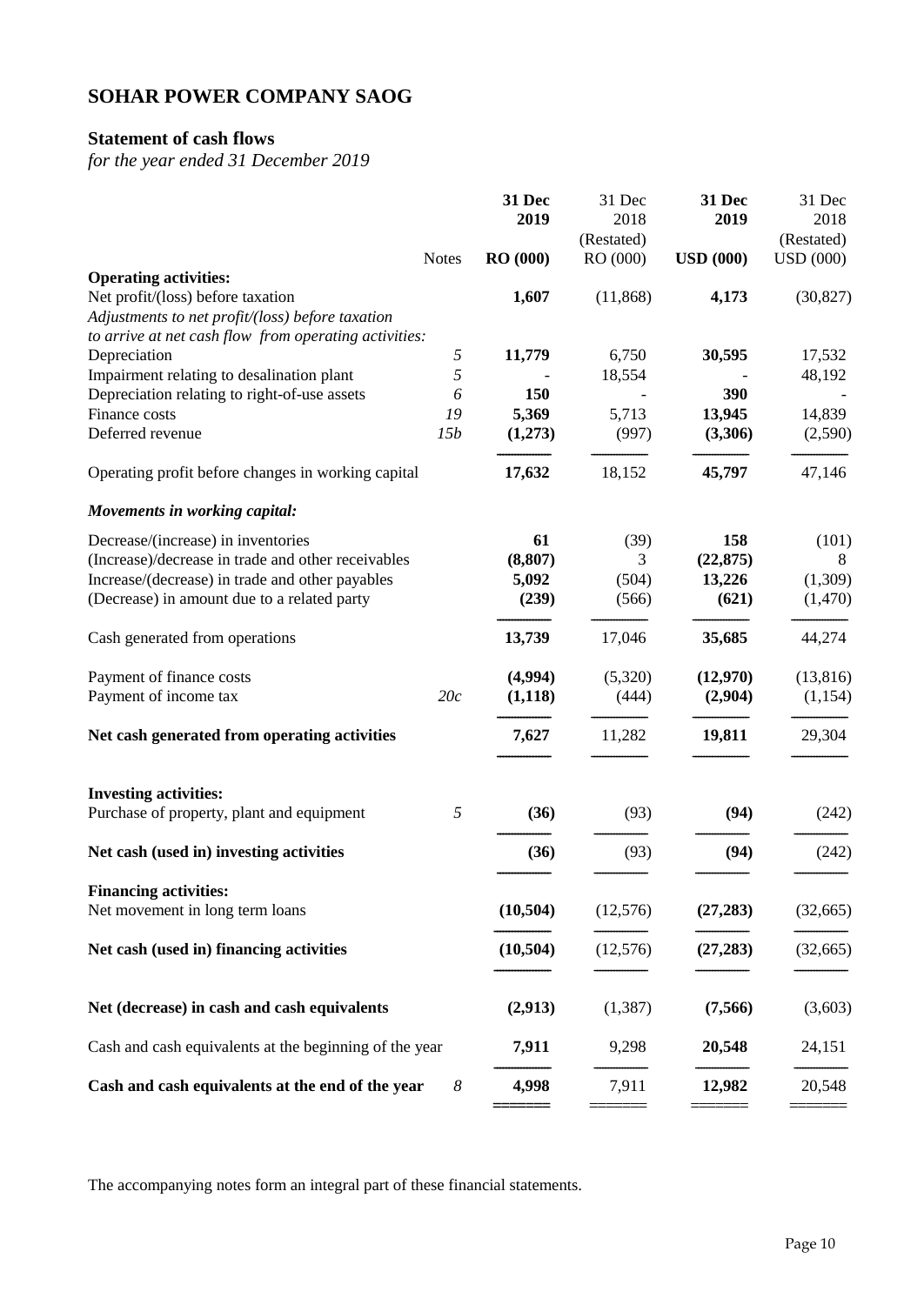## **Notes to the financial statements**

*for the year ended 31 December 2019*

### **1 Legal status and principal activities:**

**SOHAR POWER COMPANY SAOG** (the Company) was initially registered as a Closed Joint Stock Company under the Commercial Companies Law of 1974, as amended, of the Sultanate of Oman (replaced by the Commercial Companies Law of 18/2019) on 17 July 2004, having been incorporated on 22 June 2004. The shareholders in their Extra-ordinary General Meeting held on 23 March 2008 resolved to convert the Company from a Closed Joint Stock Company into a Public Listed Joint Stock Company. The commercial operation date (COD) of the Company was determined to be 28 May 2007.

The Company was established to Build, Own and Operate (BOO) a 585 Mega Watt (MW) electricity generation station and a 33 Million Imperial Gallon (IG) per day of water desalination plant at Sohar.

The Company's principal place of business is located at Sohar and the registered office address of the Company is PO Box 147, PC 134, Jawharat Al Shatti, Muscat, the Sultanate of Oman.

### **2 Significant agreements:**

The Company has entered into the following significant agreements with various parties:

a. Power and Water Purchase Agreement (PWPA):

Power and Water Purchase Agreement (PWPA) with the Government of the Sultanate of Oman (the Government) granting the Company the right to generate electricity and produce water at Sohar; and (i) to make available to the Government the Guaranteed Contracted Power Capacity and the Guaranteed Contracted Water Capacity; and

(ii) to sell to the Government the Electrical Energy and Potable Water associated with the Guaranteed Contracted Power Capacity and the Guaranteed Contracted Water Capacity.

The Company has entered into a long-term power and water supply agreement with the Ministry of Housing, Electricity and Water (MHEW) of the Government for a period of fifteen years commencing from the scheduled COD of 28 May 2007 (i.e. the agreement will end by April 2022). On 1 May 2005, the PWPA was novated to Oman Power and Water Procurement Co. SAOC (OPWP), a closed joint stock company owned by the Government. All the financial commitments of OPWP are guaranteed by the Government.

b. Natural Gas Sales Agreement:

Natural Gas Sales Agreement with the Ministry of Oil and Gas (MOG) for the purchase of natural gas from MOG. The Natural Gas Sale Agreement is co-terminus with the PWPA.

c. Sub-usufruct Agreement:

Sub-usufruct agreement with Sohar Industrial Port Company SAOC for the grant of usufruct rights over the project site for 15 years from 20 July 2004, with the option of a possible extension of 15 years.

d. Sea-water Extraction Agreement:

Seawater Extraction Agreement with the Ministry of National Economy of the Government, to provide seawater inlet and reject facilities for the plant. The Seawater Extraction Agreement is coterminus with the PWPA. This agreement was later novated to Majis Industrial Services SAOC (Majis Oman).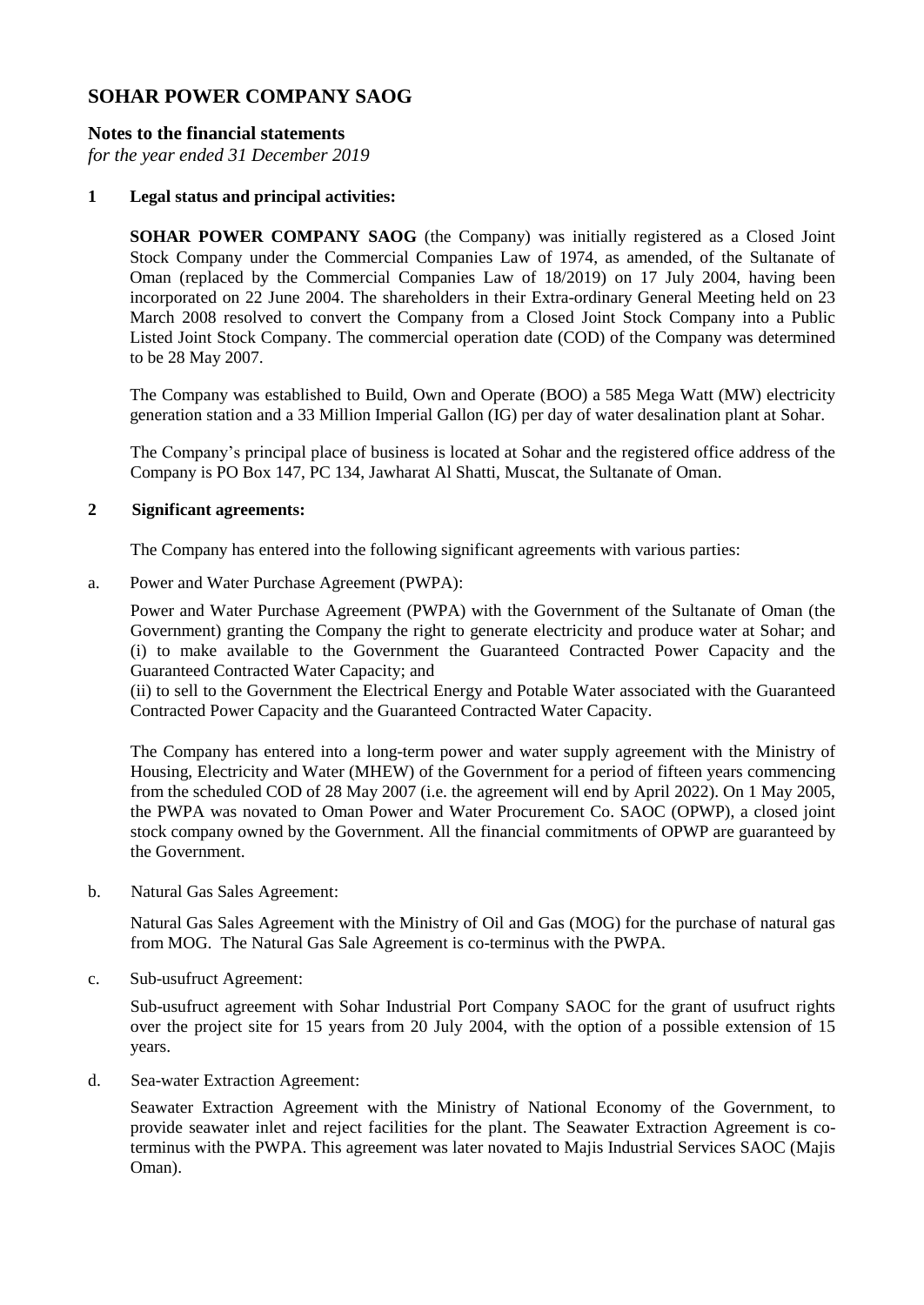## **Notes to the financial statements**

*for the year ended 31 December 2019*

### **2 Significant agreements** *(continued)*

e. Operation and Maintenance Agreement (O&M):

Operation and Maintenance Agreement (O&M Agreement) with Sohar Operation and Maintenance Company LLC, a related party, for the operation and maintenance of the plant for a period of 15 years from the COD or until the date of termination of the PWPA, whichever is earlier.

f. Financing Agreements:

Financing agreements with lenders for long-term loan facilities.

g. Management Company Agreement:

Management Company Agreement with Power Management Company LLC, a related party, for providing management services.

#### **3 Basis of preparation:**

a. Statement of compliance:

These financial statements have been prepared in accordance with International Financial Reporting Standards (IFRSs) as promulgated by the International Accounting Standards Board (IASB), interpretations issued by the International Financial Reporting Intrepretations Committee (the Committee), the requirements of the Commercial Companies Law of 18/2019 of the Sultanate of Oman and the Capital Market Law and relevant disclosures requirements for the public joint stock companies issued by the Capital Market Authority (CMA).

b. Basis of preparation:

These financial statements have been prepared on the historical cost basis, except for certain financial instruments which are measured at fair value.

c. Functional currency:

These financial statements are presented in Rial Omani (RO) since this is the functional currency of the Company and United States Dollars (USD), rounded off to the nearest thousand.

d. Adoption of new and revised International Financial Reporting Standards (IFRS):

For the year ended 31 December 2019, the Company has adopted all of the new and revised standards and interpretations issued by the International Accounting Standards Board (IASB) and the International Financial Reporting Interpretations Committee (the Committee) of the IASB that are relevant to its operations and effective for periods beginning on or after 1 January 2019.

The adoption of these standards and interpretations has not resulted in any significant changes to the Company's accounting policies and has not affected the amounts reported for the current year.

The new and revised Standards and Interpretations in issue but not yet effective at the date of these financial statements have not been adopted in these financial statements. Management anticipates that the adoption of these Standards and Interpretations in future periods will have no material impact on the financial statements in the period of initial application.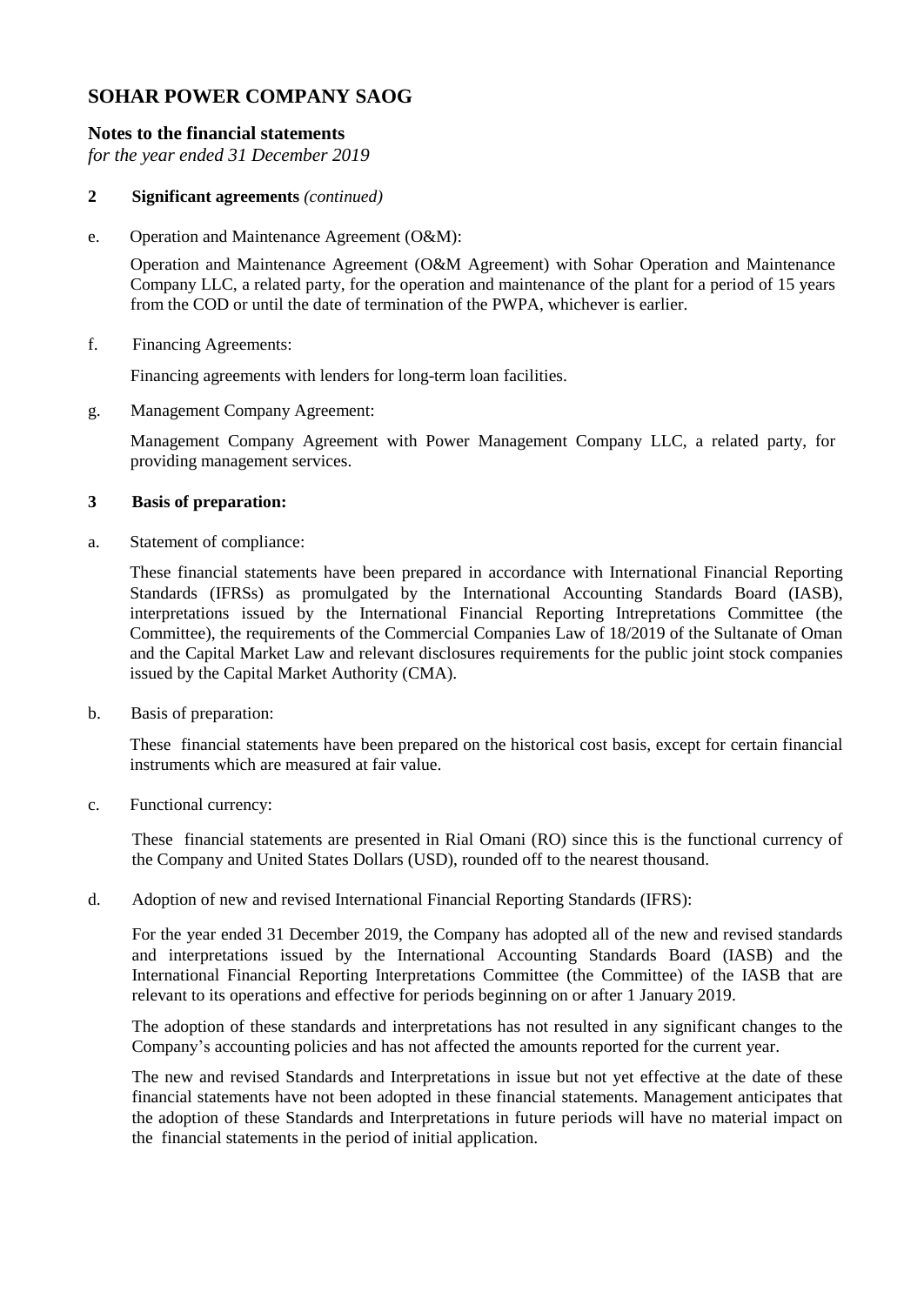## **Notes to the financial statements**

*for the year ended 31 December 2019*

#### **3 Basis of preparation** *(continued)*

d. Adoption of new and revised International Financial Reporting Standards (IFRS) *(continued)*

#### *New and revised IFRS in issue and effective*

The following new and revised standards, improvements, amendments and interpretations issued are effective for the first time for periods beginning on or after 1 January 2019 and have been adopted in the preparation of these financial statements.

- IFRS 16 *Leases*
- Amendments to IFRS 9 *Financial Instruments*
	- Amendments to IAS 19 *Employee Benefits*
- Amendments to IAS 28 *Investments in Associates and Joint Ventures*
	- IFRIC 23 *Uncertainty Over Income Tax Treatments*
- Annual Improvements to IFRS Standards 2015-2017 Cycle:

|                | $\blacksquare$ IAS 12 | <i>Income Taxes</i>          |
|----------------|-----------------------|------------------------------|
|                | $\blacksquare$ IAS 23 | <b>Borrowing Costs</b>       |
|                | $\blacksquare$ IFRS 3 | <b>Business Combinations</b> |
| $\blacksquare$ | <b>IFRS 11</b>        | Joint Arrangements           |

The adoption of these new standards, improvements, amendments and interpretations did not have a material impact on the Company for the year ended 31 December 2019, except for the adoption of IFRS 16. The impact of the first time application of IFRS 16 is described in the notes below.

#### *New and revised IFRS in issue but not yet effective*

The following new accounting standards, improvements, interpretations and amendments have been issued, but are not mandatory until the dates shown, and hence have not been early adopted by the Company in preparing the financial statements for the year ended 31 December 2019. The Company intends to apply these standards from the application date as indicated below.

| $\bullet$ | <b>IFRS 17</b>                              | <b>Insurance Contracts</b>                  | 1 January 2021 |
|-----------|---------------------------------------------|---------------------------------------------|----------------|
| $\bullet$ | Amendments to IFRS 3                        | <b>Business Combinations</b>                | 1 January 2020 |
| $\bullet$ | Amendments to IFRS 7                        | <b>Financial Instruments: Disclosures</b>   | 1 January 2020 |
| $\bullet$ | Amendments to IAS 1                         | <b>Presentation of Financial Statements</b> | 1 January 2020 |
| $\bullet$ | Amendments to IAS 8                         | Accounting Policies, Changes in             |                |
|           |                                             | <b>Accounting Estimates and Errors</b>      | 1 January 2020 |
| $\bullet$ | Amendment to IAS 39                         | <b>Financial Instruments: Recognition</b>   |                |
|           |                                             | and Measurement                             | 1 January 2020 |
| $\bullet$ | Amendments due to the Conceptual Framework: |                                             | 1 January 2020 |

 Amendments to IFRS 2, IFRS 3, IFRS 6, IFRS 14, IAS 1, IAS 8, IAS 34, IAS 37, IAS 38, IFRIC 12, IFRIC 19, IFRIC 20, IFRIC 22 and SIC 32 to update those pronouncements with regard to references to and quotes from the framework or to indicate where they refer to a different version of the Conceptual Framework.

Management anticipates that all of the above standards, improvements, interpretations and amendments will be adopted by the Company to the extent applicable from their effective dates. The adoption of these standards, improvements, interpretations and amendments is not expected to have a material impact on the financial statements of the Company in the year of their initial application.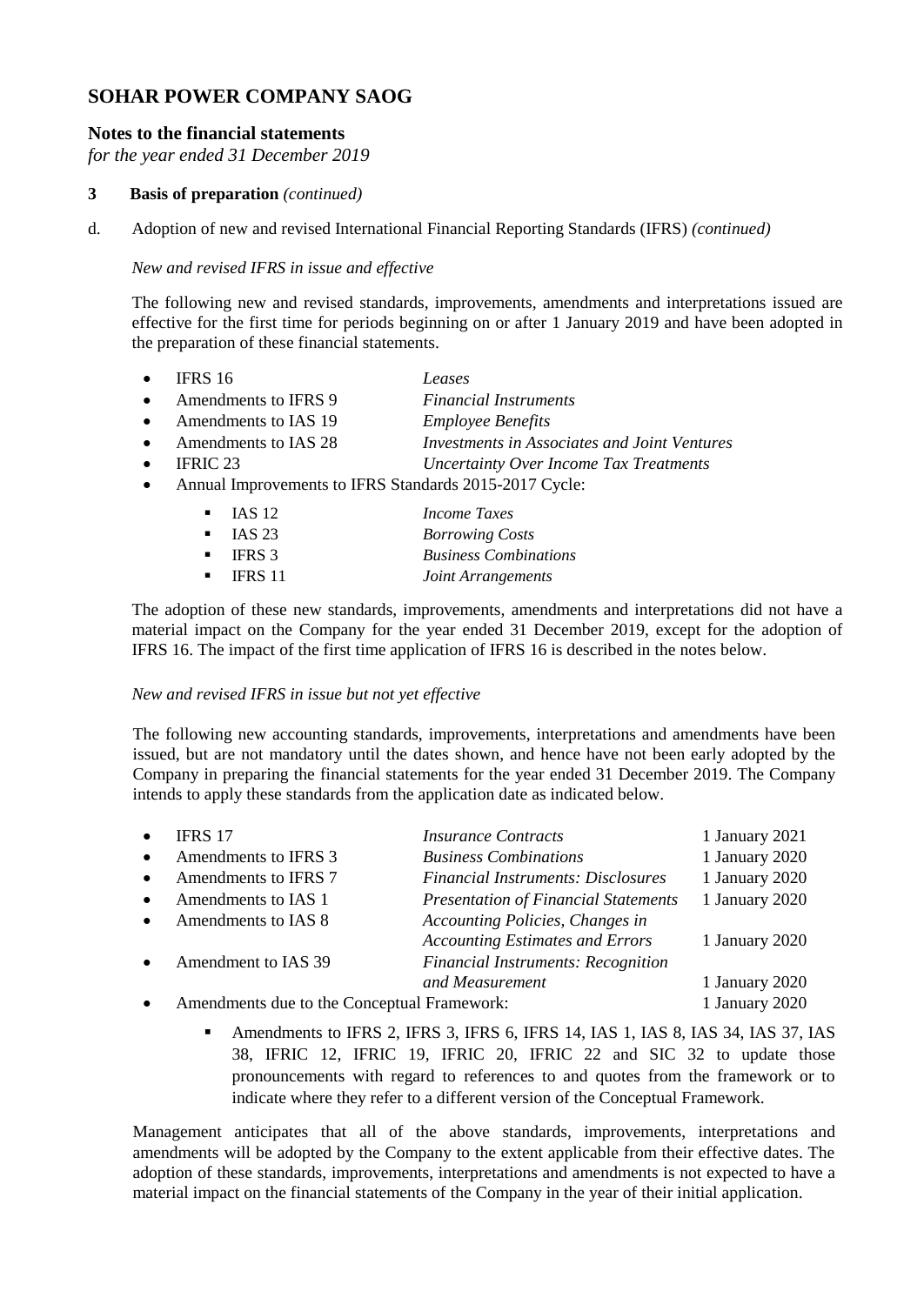## **Notes to the financial statements**

*for the year ended 31 December 2019*

#### **3 Basis of preparation** *(continued)*

d. Adoption of new and revised International Financial Reporting Standards (IFRSs) *(continued)*

#### **IFRS 16** *Leases*:

IFRS 16 supersedes IAS 17 *Leases*; IFRIC 4 *Determining whether an Arrangement contains a Lease*; SIC-15 *Operating Leases-Incentives* and SIC-27 *Evaluating the Substance of Transactions Involving the Legal Form of a Lease*. The standard sets out the principles for the recognition, measurement, presentation and disclosure of leases and requires lessees to recognise most leases on the balance sheet.

Lessor accounting under IFRS 16 is substantially unchanged from IAS 17. Lessors will continue to classify leases as either operating or finance leases using similar principles as in IAS 17. Therefore, IFRS 16, does not have an impact for leases where the Company is the lessor.

The Company adopted IFRS 16 using the modified retrospective method of adoption with the date of initial application on 1 January 2019. Under this method, the standard is applied retrospectively with the cumulative effect of initially applying the standard recognised at the date of initial application. Accordingly, the comparatives are not restated.

### *Nature of effect of adoption of IFRS 16*

Before the adoption of IFRS 16, the Company classified each of its leases (as lessee) at the inception date as operating lease.

Upon adoption of IFRS 16, the Company applied a single recognition and measurement approach for all leases except for short-term leases and leases of low-value assets. The Company recognised lease liabilities to make lease payments and right-of-use assets representing the right to use the underlying assets. For the leases previously classified as operating leases, the lease liabilities were recognised based on the present value of the remaining lease payments, discounted using the incremental borrowing rate at the date of initial application.

#### Practical expedients:

The Company elected to use the transition practical expedient to not reassess whether a contract is or contains a lease at 1 January 2019. Instead, the Company applied the standard only to contracts that were previously identified as leases applying IAS 17 and IFRIC 4 at the date of initial application.

#### Impact on transition:

As at 1 January 2019, the Company recorded right-of-use assets of RO 526,000 and lease liabilities of RO 526,000 with an impact on retained earnings of RO Nil. Right-of-use assets are depreciated over their estimated useful life of three and half years, starting from 1 January 2019. When measuring lease liabilities, the Company discounted lease payments at implicit interest rate of 7.55% for OETC payments and 6% for land lease at 1 January 2019.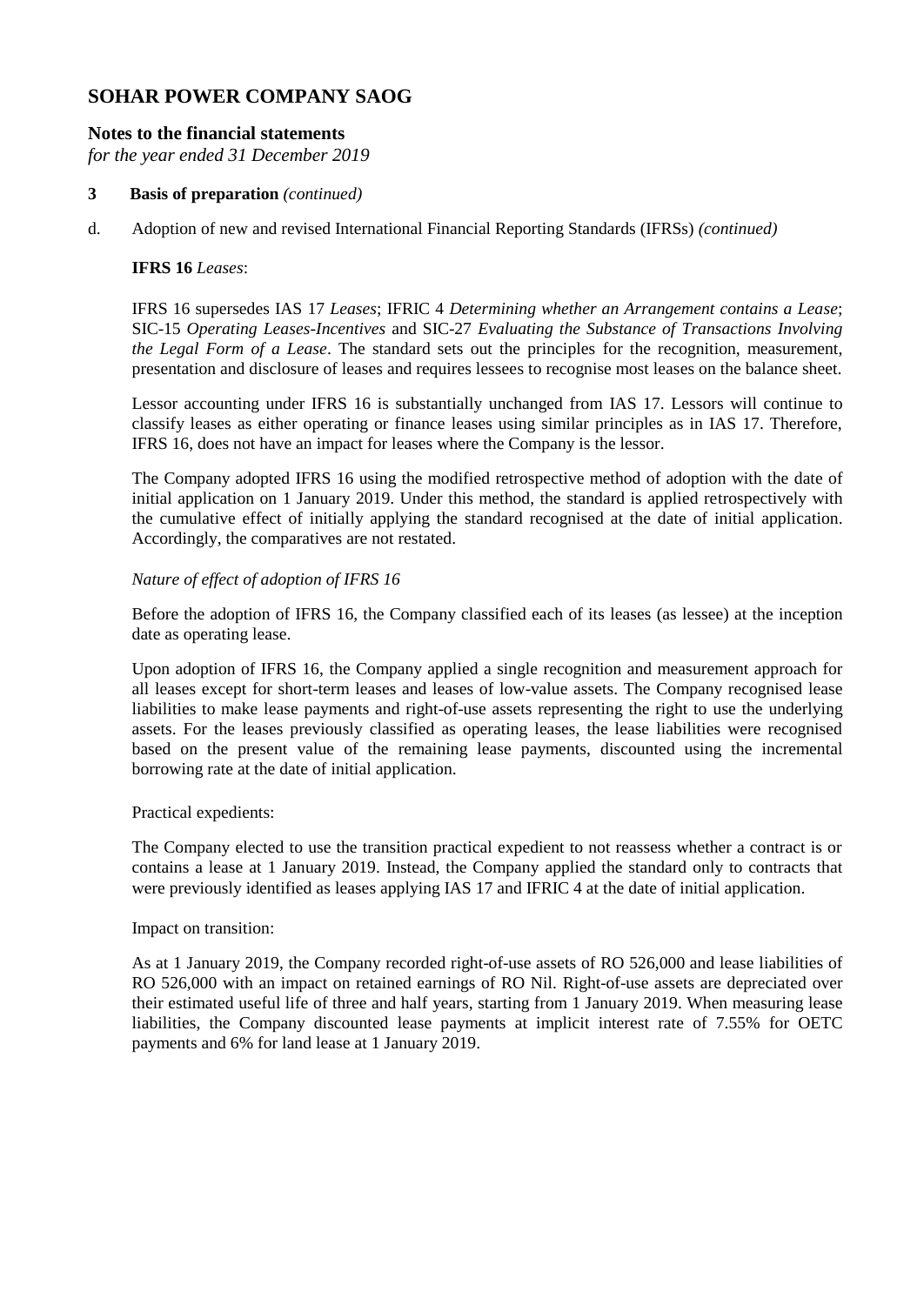## **Notes to the financial statements**

*for the year ended 31 December 2019*

#### **3 Basis of preparation** *(continued)*

d. Adoption of new and revised International Financial Reporting Standards (IFRSs) *(continued)*

### **IFRS 16 –** *Leases (continued)*

Reconciliation with operating lease commitments:

The lease liabilities as at 1 January 2019 can be reconciled to the operating lease commitments as of 31 December 2018, as follows:

|                                                    | <b>OETC</b> | Land lease | <b>Total</b> |
|----------------------------------------------------|-------------|------------|--------------|
|                                                    | RO (000)    | RO (000)   | RO(000)      |
| Operating lease commitments as at 31 December 2018 | 343         | 232        | 575          |
| Effect of discounting the above                    | (28)        | (21)       | (49)         |
|                                                    |             |            |              |
| Lease commitments as at 1 January 2019             | 315         | 211        | 526          |
|                                                    |             |            |              |

e. Restatement of financial statements due to change in revenue recognition policy:

The Company was established to undertake a project to Build, Own and Operate ("BOO") a power station and water desalination plant at Sohar. The Company entered into a long-term Power and Water Purchase Agreement (PWPA) with Oman Power and Water Procurement Co. SAOC (OPWP) for a period of fifteen years commencing from the scheduled Commercial Operation Date of 28 May 2007. Such a project/arrangement falls within the scope of IFRIC 4 *Determining whether an arrangement contains a lease* which requires the Company to recognise revenue in accordance with IAS 17, i.e. to recognize operating lease revenue on a straight-line basis over the lease term, unless another systematic basis is more representative of the time pattern of the use benefit derived from the leased asset. However, since inception the Company has been recognising revenue as per the payment profile of the PWPA, i.e. on other than straight-line basis, considering it to be an alternative basis for revenue recognition under IAS 17.

The management has been of the view that recognising revenue on a straight-line basis will result in unfair presentation of the economic reality. However, the Capital Market Authority ("the CMA") had required the Company to recognise the operating lease revenue on a straight-line basis. As per the CMA, the Company had breached the requirements of IAS 17 by not recognising the operating lease revenue on a straight-line basis. The decision of the CMA highlighted the Company's violation of Article 5 of the Capital Market Law, "which requires regulated companies to prepare their balance sheets and financial statements in accordance with recognised accounting principles". The Company filed an appeal before the Administrative Court against the decision of the CMA. The Administrative Court has issued its final judgement in June 2019, rejecting the case and requiring the Company to fully comply with the decision. Subsequently, the management of the Company decided to change its revenue recognition policy and restate its financial statements in the current year in accordance with IAS 8 *Accounting Policies, Changes in Accounting Estimates and Errors* with retrospective effect, as summarized in note 15a.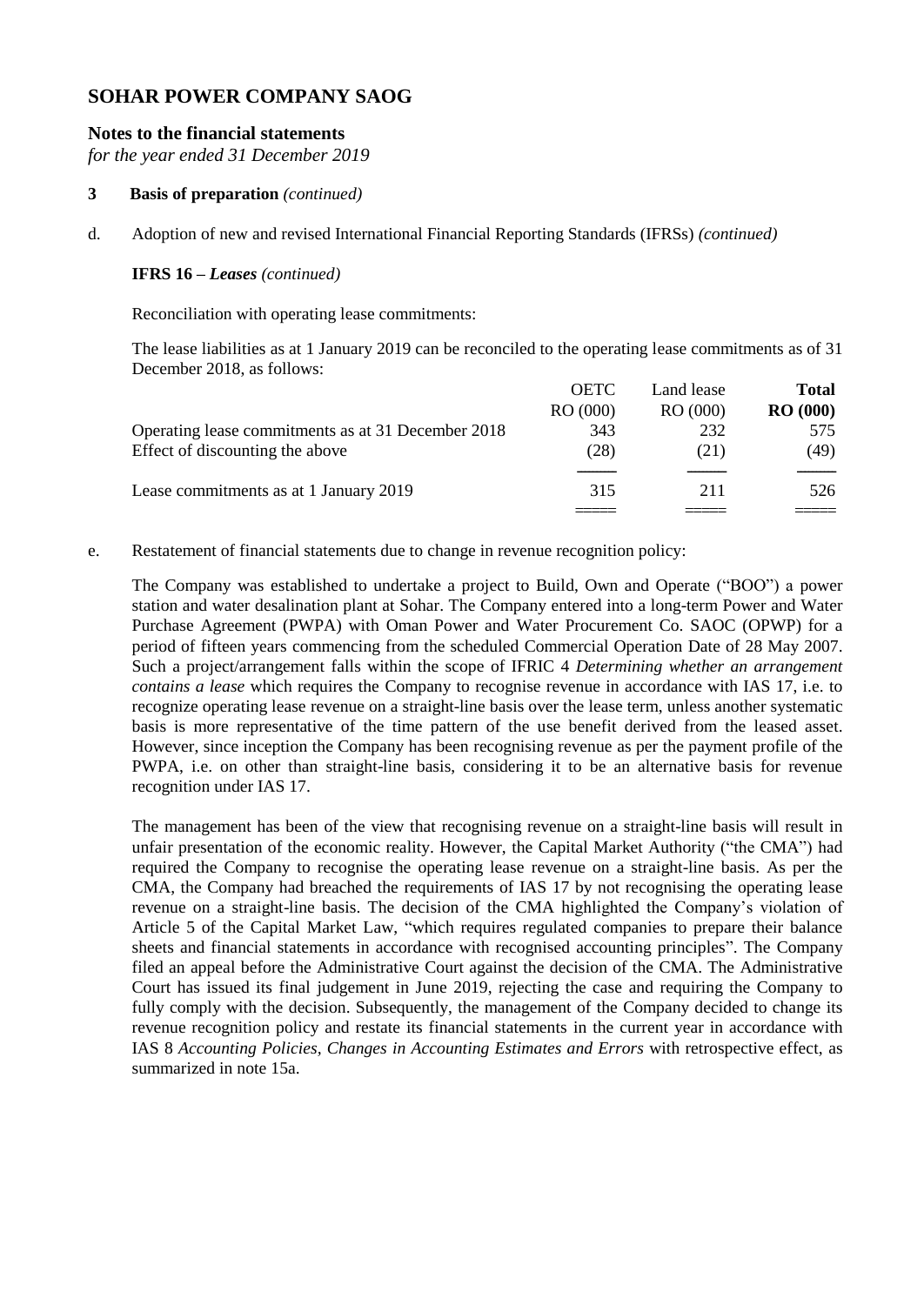### **Notes to the financial statements**

*for the year ended 31 December 2019*

#### **4 Summary of significant accounting policies:**

A summary of significant accounting policies adopted in the preparation of these financial statements is set out below:

#### a. Property, plant and equipment:

Property, plant and equipment are stated at historical cost less accumulated depreciation and any impairment in value. Cost includes all costs directly attributable to bringing the asset to its working condition for its intended use.

Depreciation is charged to the statement of profit or loss and other comprehensive income using a straight-line method and estimated rates of depreciation. The estimated useful economic lives for the current and comparative periods are as follows:

|                               |                  |           |           | General     |          |    |
|-------------------------------|------------------|-----------|-----------|-------------|----------|----|
| Water desalination plant      |                  |           |           |             |          |    |
|                               |                  | 31 Dec 19 | 31 Dec 18 | 31 Dec 1931 | Dec      | 18 |
|                               | <i>Year</i> 2018 |           |           |             |          |    |
|                               | and before       |           |           |             |          |    |
| <b>Buildings</b>              | 30 years         | 30 years  | 15 years  | 15 years    | 30 years |    |
| Plant and machinery           | 30 years         | 30 years  | 15 years  | 15 years    | 30 years |    |
| Technical parts               | 30 years         | 30 years  | 15 years  | 15 years    | 30 years |    |
| Other assets                  | 4 years          | 4 years   |           |             |          |    |
| Decommissioning costs (asset) | 30 years         | 30 years  |           |             |          |    |

If there is any indication that there has been a significant change in the useful economic life of a particular asset, the depreciation of that asset is revised prospectively to reflect the new expectation.

The gain or loss arising on disposal or retirement of an item of property, plant and equipment is determined as the difference between the sale proceeds and the carrying amount of the asset and is recognised in the statement of profit or loss and other comprehensive income.

Repairs are charged to the statement of profit or loss and other comprehensive income when the expenditure is incurred.

#### b. Capital work in progress:

Capital work in progress is stated at cost including capital advances incurred up to the date of the statement of financial position and is not depreciated. Depreciation on capital work-in-progress commences when the assets are ready for their intended use.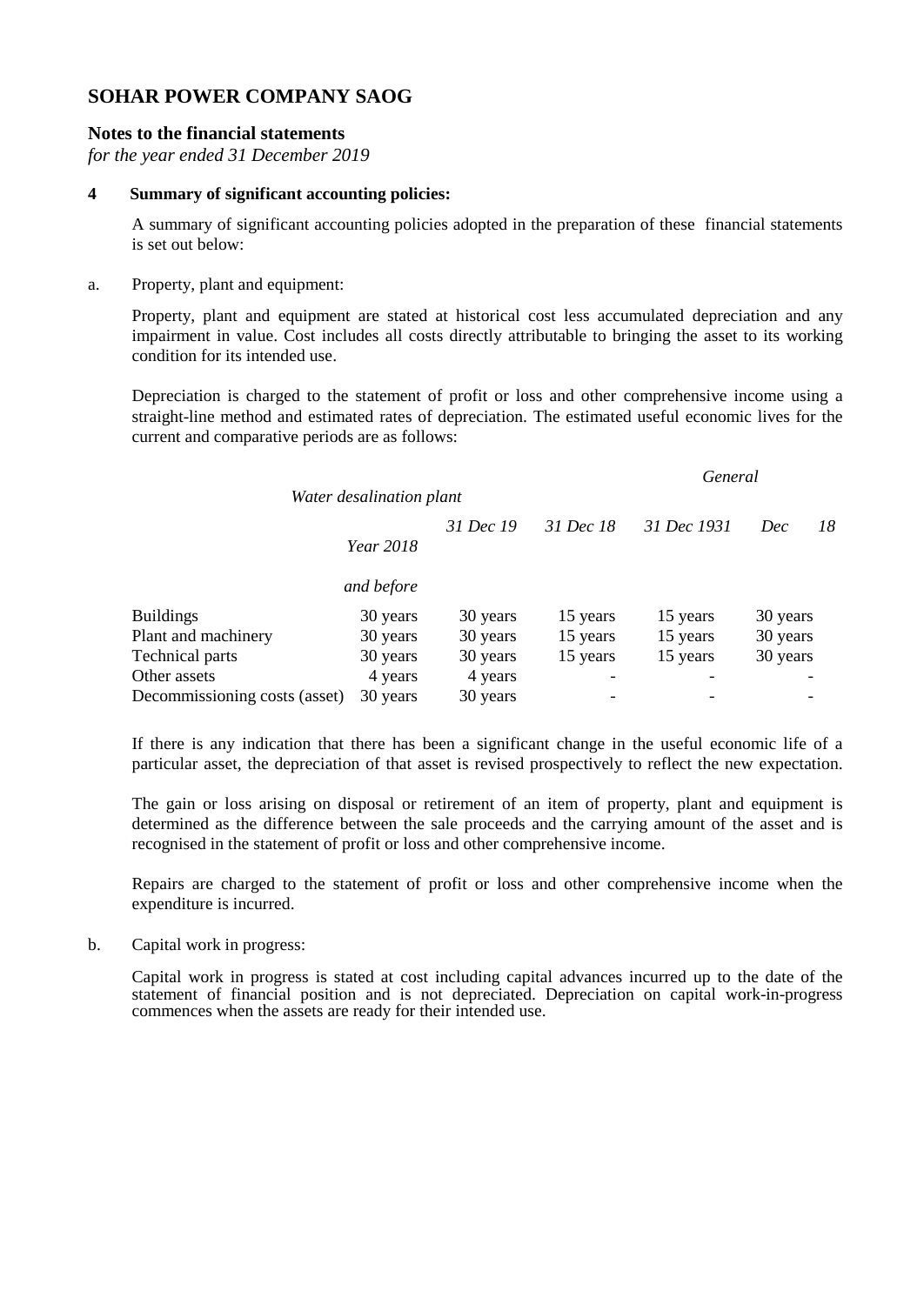## **Notes to the financial statements**

*for the year ended 31 December 2019*

## **4 Summary of significant accounting policies** *(continued)*

c. Impairment of assets:

#### *Financial assets*

IFRS 9's impairment requirements use more forward-looking information to recognise expected credit losses – the expected credit loss (ECL) model. Instruments within the scope of the new requirements include financial assets measured at amortised cost, such as trade receivables measured under IFRS 15 and lease receivables measured under IAS 17. Recognition of credit losses is no longer dependent on the Company first identifying a credit loss event, instead the Company considers a broader range of information when assessing credit risk and measuring expected credit losses, including past events, current conditions, and reasonable and supportable forecasts that affect the expected collectability of the future cash flows of the instrument.

In applying this forward-looking approach, a distinction is made between:

- financial instruments that have not deteriorated significantly in credit quality since initial recognition or that have low credit risk ("Stage 1");
- financial instruments that have deteriorated significantly in credit quality since initial recognition and whose credit risk is not low ("Stage 2"); and
- "Stage 3" which covers financial assets that have objective evidence of impairment at the reporting date.

"12-month expected credit losses" are recognised for the first category while "lifetime expected credit losses" are recognised for the second category.

Measurement of the expected credit losses is determined by a probability-weighted estimate of credit losses over the expected life of the financial instrument.

In the prior years (i.e. before 2018), the impairment of trade receivables was based on the incurred loss model. Individually significant receivables were considered for impairment when they were past due or when other objective evidence was received that a specific counterparty will default. Receivables that were not considered to be individually impaired were reviewed for impairment in groups, which are determined by reference to the industry of the counterparty and other shared credit risk characteristics. The impairment loss estimate was then based on recent historical counterparty default rates for each identified group.

#### *Non-financial assets*

The Company assesses at each reporting date whether there is any indication that an asset may be impaired. If any such indication exists, or when annual impairment testing for an asset is required, the Company makes an estimate of the asset's recoverable amount. An asset's recoverable amount is the higher of an asset's or cash-generating unit's fair value less costs to sell and its value in use and is determined for an individual asset, unless the asset does not generate cash inflows that are largely independent of those from other assets or groups of assets, in which case the cash-generating unit to which the asset belongs is used. Where the carrying amount of an asset exceeds its recoverable amount, the asset is considered impaired and is written down to its recoverable amount. In assessing value in use, the estimated future cash flows are discounted to their present value using a discount rate that reflects current market assessments of the time value of money and the risks specific to the asset. In determining fair value less costs to sell, an appropriate valuation model is used.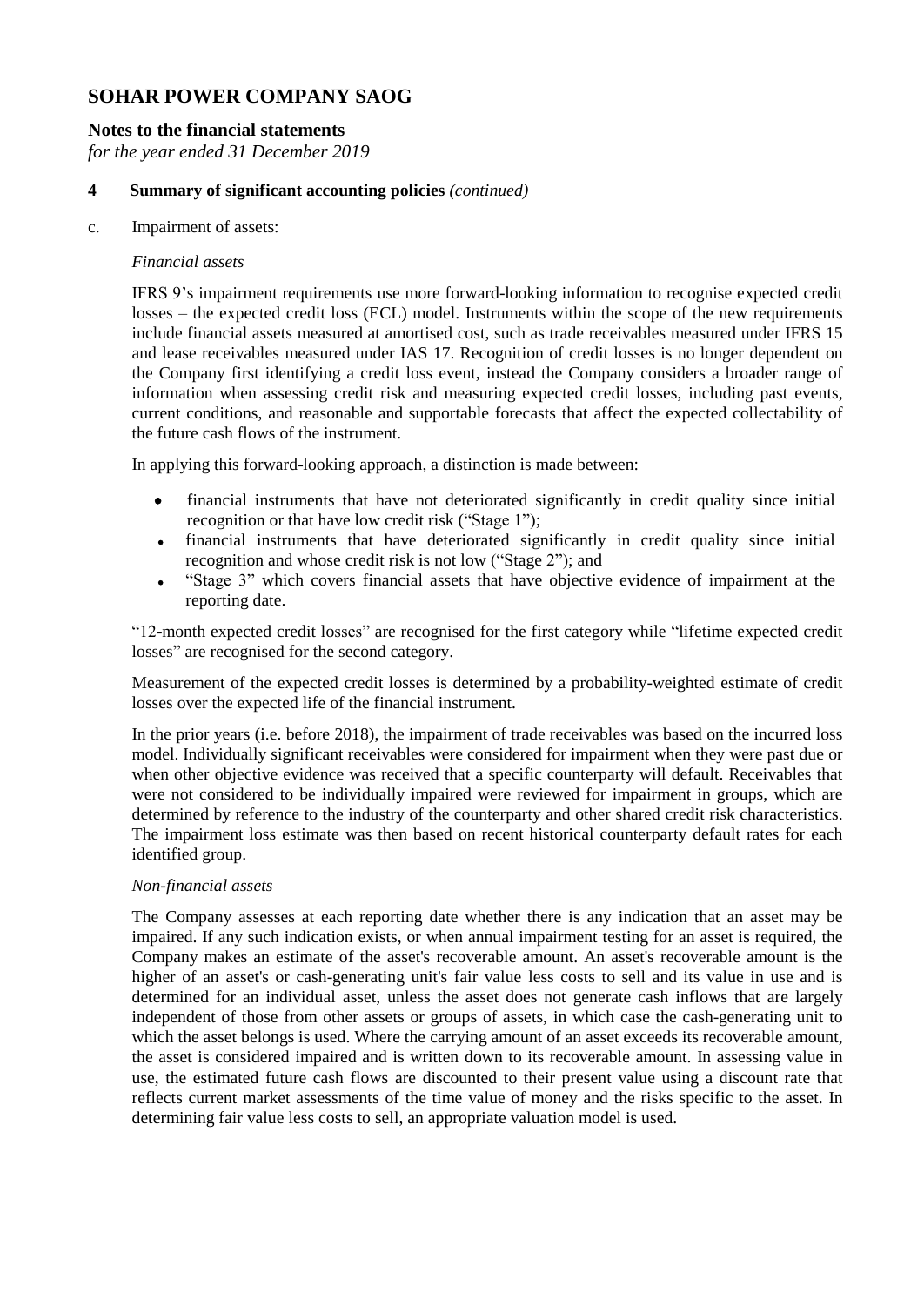## **Notes to the financial statements**

*for the year ended 31 December 2019*

### **4 Summary of significant accounting policies** *(continued)*

d. Dividends:

Dividends are recognised as a liability in the period in which they are approved by the shareholders. The Board of Directors recommends to the shareholders the dividend to be paid out of the Company's retained earnings. The Directors take into account appropriate parameters including the requirements of the Commercial Companies Law No. 18/2019 of the Sultanate of Oman while recommending dividends. Dividends in earlier years were declared based on a different accounting basis for revenue recognition than the existing basis to recognize operating lease revenue on a straight-line basis.

e. Inventories:

Inventories comprise fuel oils and are stated at the lower of cost and net realisable value. The cost of inventories is accounted for on the first-in first-out basis and includes all costs incurred in acquiring the inventory. Net realisable value is the estimated selling price in the ordinary course of business, less the estimated selling expenses.

f. Trade and other receivables:

Trade and other receivables originated by the Company are measured at cost. Trade receivables (including lease receivables) are stated at original invoice amount less provision for any uncollectible amounts as per the expected credit loss model as required under IFRS 9. Bad debts are written off when there is no possibility of recovery.

The Company makes use of a simplified approach in accounting for doubtful trade receivables and records the loss allowance as lifetime expected credit losses. These are the expected shortfalls in contractual cash flows, considering the potential for default at any point during the life of the financial instrument. In calculating the provision, the Company uses its historical experience, external indicators and forward-looking information to calculate the expected credit losses using a provision matrix.

The carrying values of trade and other receivables approximate their fair values due to the short-term nature of those receivables.

g. Cash and cash equivalents:

For the purposes of the statement of cash flows, cash and cash equivalents consist of bank balances and cash and short-term fixed deposits with original maturities of three months or less from the date of placement.

h. Legal reserve:

In accordance with the requirements of the Commercial Companies Law No. 18/2019 of the Sultanate of Oman, the Company transfers 10% of its net profit for the year to legal reserve until such time as the reserve amount equals one third of the fully paid-up share capital of the Company. This reserve is not available for distribution.

i. Trade payables:

Trade payables are recognised for amounts to be paid in the future for goods or services received, whether claimed by the supplier or not.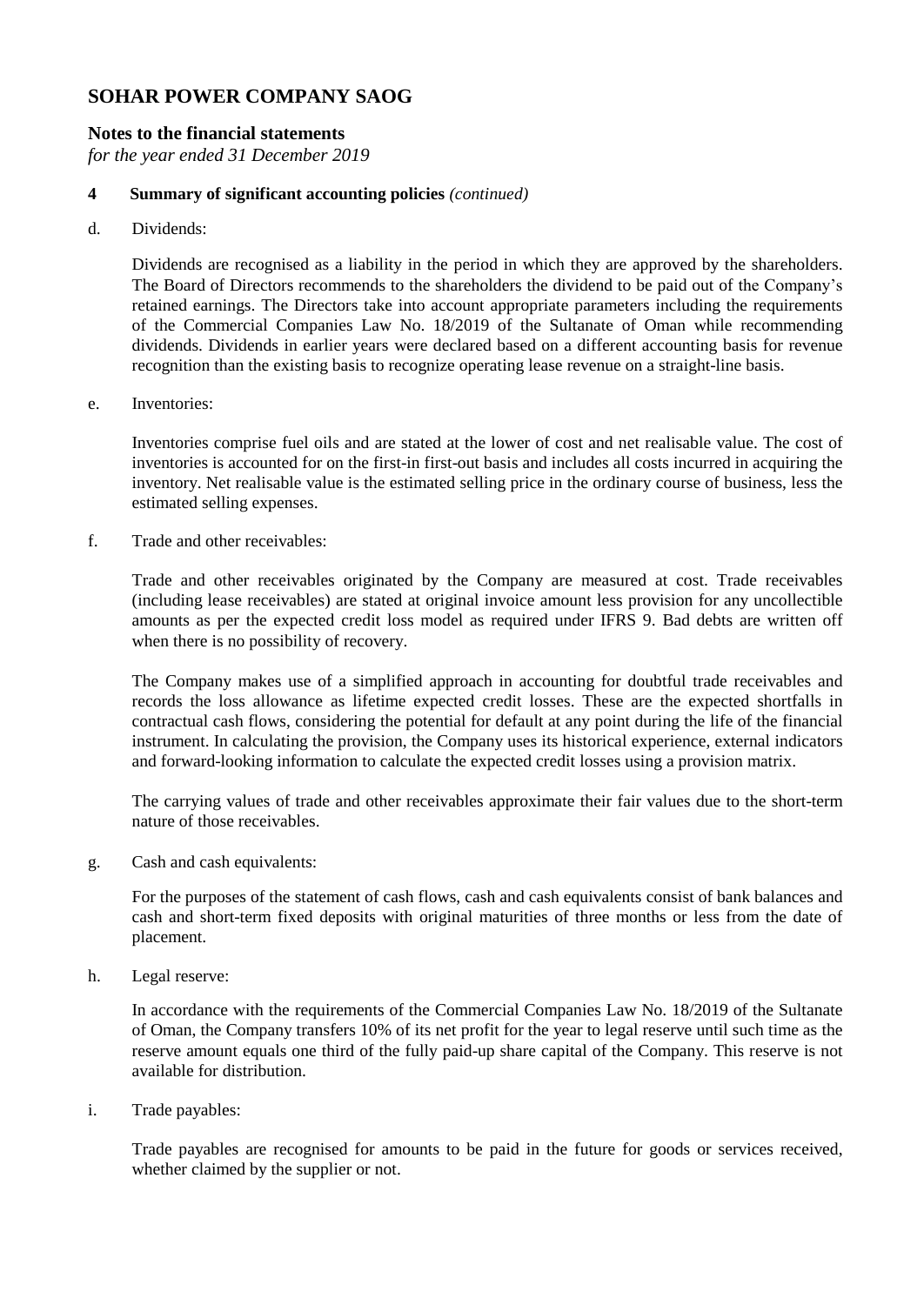## **Notes to the financial statements**

*for the year ended 31 December 2019*

### **4 Summary of significant accounting policies** *(continued)*

j. Provisions:

A provision is recognised in the statement of financial position when the Company has a legal or constructive obligation as a result of a past event, and it is probable that an outflow of economic benefits will be required to settle the obligation.

#### *Provision for decommissioning costs*

A provision for future decommissioning costs is recognised when there is a present obligation as a result of activities undertaken, it is probable that an outflow of economic benefits will be required to settle the obligation, and the amount of provision can be measured reliably. The estimated future obligations include the costs of removing the facilities and restoring the affected areas.

The provision for future decommissioning costs is the best estimate of the present value of the expenditure required to settle the decommissioning obligation at the reporting date based on the current requirements in accordance with the sub-usufruct agreement. Future decommissioning costs are reviewed annually and any changes in the estimate are reflected in the present value of the decommissioning provision at each reporting date.

The initial estimate of the decommissioning provision is capitalised into the cost of the asset and depreciated on the same basis as the related asset. Changes in the estimate of the provision for decommissioning costs are treated in the same manner, except that the unwinding of the discount is recognised as a finance cost rather than being capitalised into the cost of the related asset.

k. Employees' termination benefits:

#### *Defined contribution plan*

In respect of Omani employees, contributions are made in accordance with the Oman Social Insurance Law issued under Royal Decree number 72/91 (as amended) and recognised as an expense in the statement of profit or loss and other comprehensive income as incurred.

#### *Defined benefit plan*

For non-Omani employees, provision is made for amounts payable under the Oman Labour Law issued under Royal Decree number 35/2003 based on the employees' accumulated periods of service at the statement of financial position date. The expected costs of these benefits are accrued over the period of employment. This provision is classified as a non-current liability.

l. Deferred revenue:

The Power Capacity Investment Charge Rate and Water Capacity Investment Charge Rate in the PWPA has been structured in such a way that the investment tariff rates are reducing at a constant rate each year over the term of the agreement. The Company is recognizing Capacity Investment Charge income on a straight-line basis over the lease term. The billed revenue in excess of straight-line revenue is deferred as a liability. Deferred revenue is transferred to revenue as the operating lease income is earned in accordance with the straight-line basis. Deferred revenue is recorded as a noncurrent liability in the statement of financial position, except the amount expected to be transferred to revenue in the next twelve months, which is recorded as a current liability.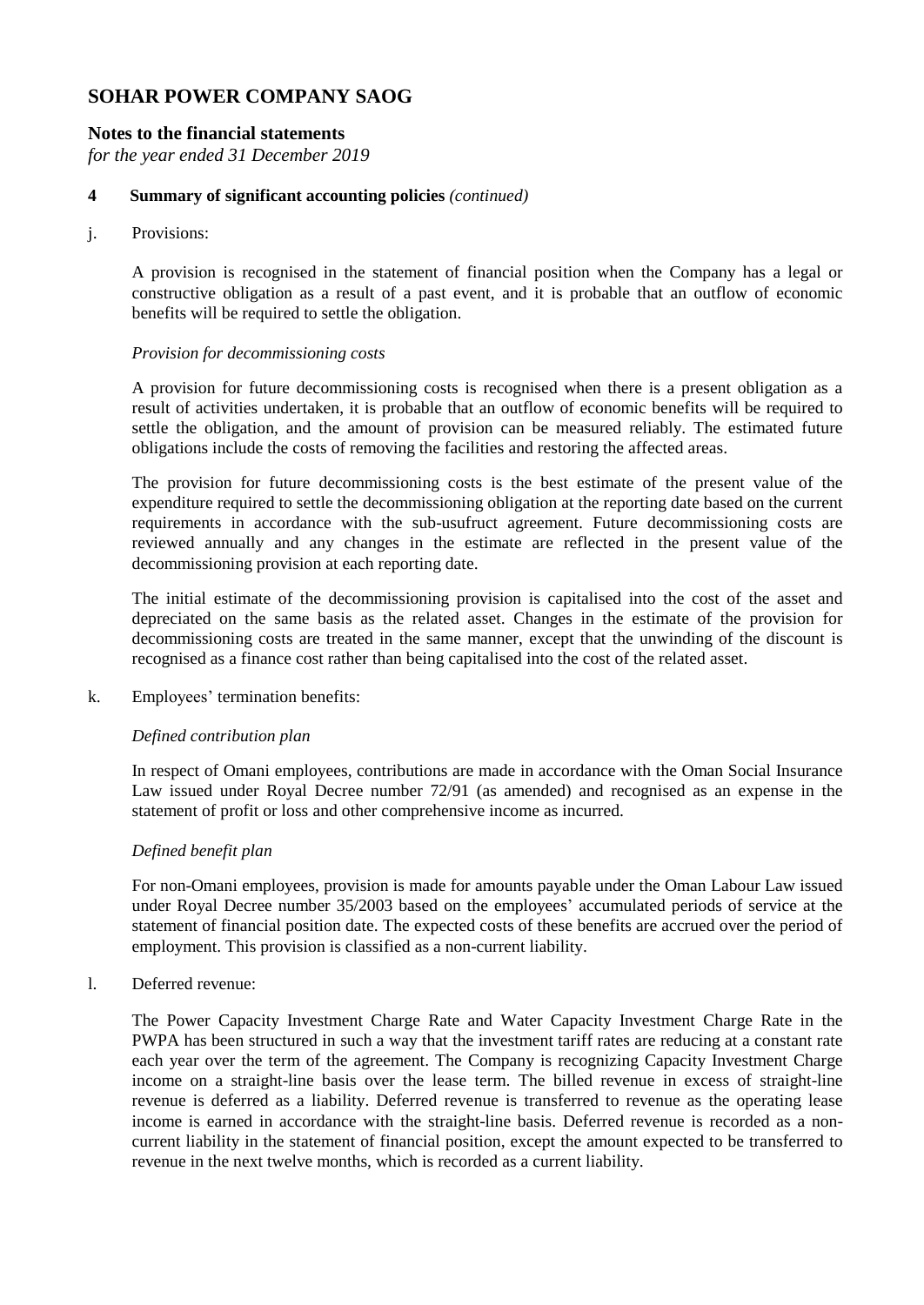## **Notes to the financial statements**

*for the year ended 31 December 2019*

### **4 Summary of significant accounting policies** *(continued)*

m. Revenue:

Operating lease revenue is recognized on a straight-line basis over the lease term. In accordance with IFRS, revenue stemming from (substantial) services in connection with the leased asset is not considered as lease revenue and is accounted for separately.

Revenue comprises tariffs for power capacity, electrical energy, water capacity and water output charges. Tariffs are calculated in accordance with the PWPA. The operating revenue is recognised by the Company on the accrual basis of accounting. No revenue is recognised if there are significant uncertainties regarding recovery of the consideration due and associated costs.

n. Other income:

Other income is accounted for on the accruals basis, unless collectibility is in doubt.

#### o. Operating leases:

#### *Lease policy before 1 January 2019*

An operating lease is an agreement whereby the lessor retains substantially all the risks and rewards incidental to ownership of an asset. Operating lease payments were recognised as an expense in the statement of profit or loss and other comprehensive income on straight-line basis over the lease term.

#### *Lease policy after 1 January 2019*

The Company assesses at contract inception whether a contract is, or contains, a lease. That is, if the contract conveys the right to control the use of an identified asset for a period of time in exchange for consideration.

#### a) Right-of-use assets

The Company recognises right-of-use assets at the commencement date of the lease (i.e. the date the underlying asset is available for use). Right-of-use assets are measured at cost, less any accumulated depreciation and impairment losses, and adjusted for any remeasurement of lease liabilities. The cost of right-of-use assets includes the amount of lease liabilities recognised, initial direct costs incurred, and lease payments made at or before the commencement date less any lease incentives received. The recognised right-of-use assets are depreciated on a straight-line basis over the shorter of its estimated useful life and the lease term. Right of use assets are subject to impairment.

#### b) Lease liabilities

At the commencement date of the lease, the Company recognises lease liabilities measured at the present value of lease payments to be made over the lease term. The lease payments include fixed payments (including in-substance fixed payments) less any lease incentives receivable, variable lease payments that depend on an index or a rate, and amounts expected to be paid under residual value guarantees. The lease payments also include the exercise price of a purchase option reasonably certain to be exercised by the Company and payments of penalties for terminating a lease, if the lease term reflects the Company exercising the option to terminate. The variable lease payments that do not depend on an index or a rate are recognised as expense in the period on which the event or condition that triggers the payment occurs. In calculating the present value of lease payments, the Company uses the incremental borrowing rate at the lease commencement date if the interest rate implicit in the lease is not readily determinable.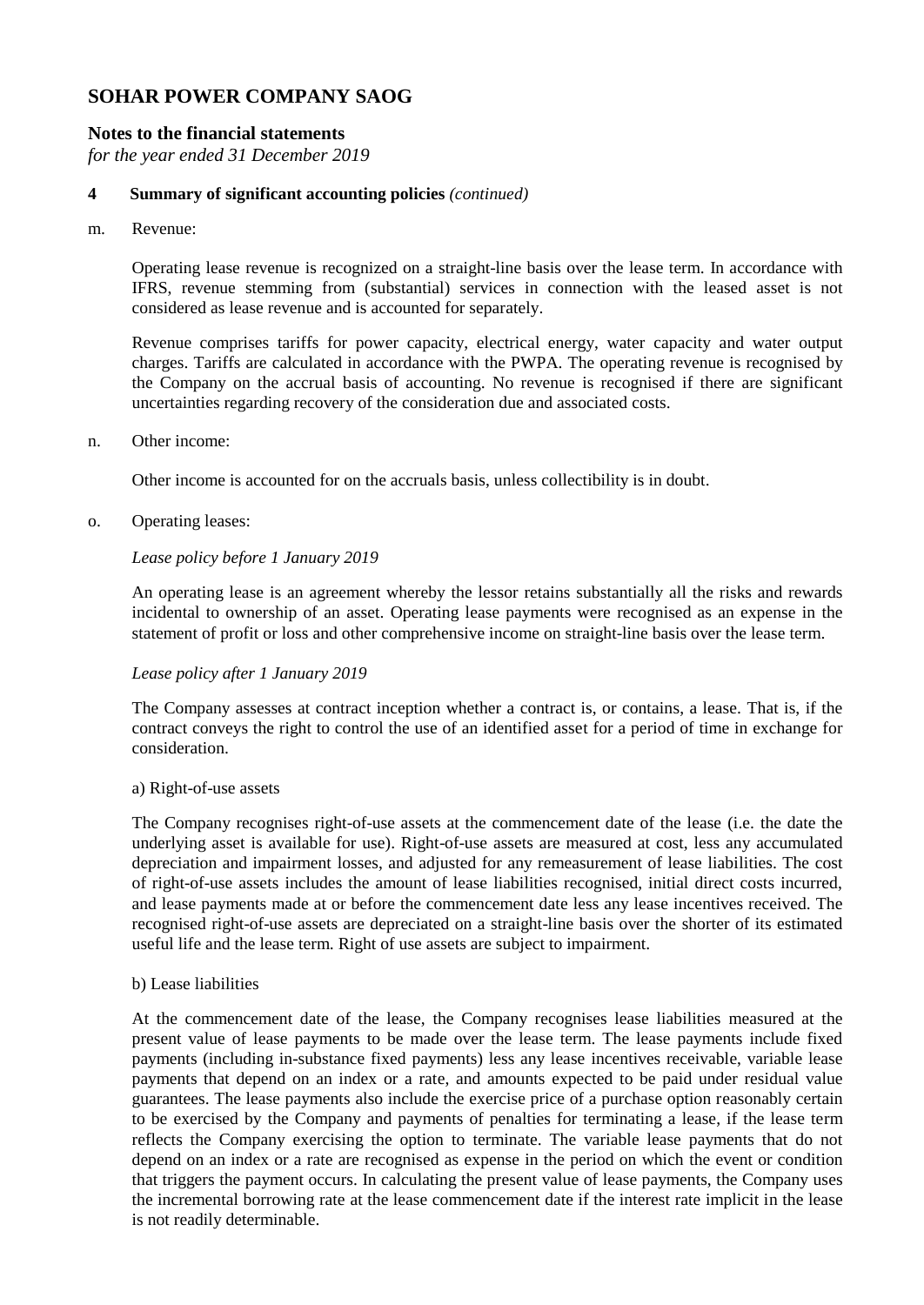## **Notes to the financial statements**

*for the year ended 31 December 2019*

### **4 Summary of significant accounting policies** *(continued)*

#### o. Operating leases *(continued)*

After the commencement date, the amount of lease liabilities is increased to reflect the accretion of interest and reduced for the lease payments made. In addition, the carrying amount of lease liabilities is remeasured if there is a modification, a change in the lease term, a change in the lease payments (e.g. a change in future payments resulting from a change in index or rate used to determine such lease payments) or a change in the assessment to purchase the underlying asset.

c) Short-term leases and leases of low-value assets

The Company applies the short-term lease recognition exemption to its short-term leases (i.e. those leases that have a lease term of 12 months or less from the commencement date and do not contain a purchase option). It also applies the lease of low-value assets recognition exemption to leases that are considered to be low value. Lease payments on short-term leases and leases of low-value assets are recognised as expense on a straight-line basis over the lease term.

p. Foreign currency transactions:

Transactions denominated in foreign currencies are translated to Omani Rial using the foreign exchange rates prevailing at the date of the transaction. Monetary assets and liabilities denominated in foreign currencies at the end of the reporting period are translated to Omani Rial using the foreign exchange rates prevailing at that date. Foreign exchange differences arising on translation are recognised in the statement of profit or loss and other comprehensive income.

q. Bank borrowings:

Bank borrowings are recognised initially at fair value. Bank borrowings are subsequently stated at amortised cost. Any difference between the proceeds (net of transaction costs) and the redemption value is recognised in the statement of profit or loss and other comprehensive income over the period of the bank borrowings using the effective interest rate method.

r. Borrowing costs:

Borrowing costs comprise interest payable on bank borrowings. Borrowing costs directly attributable to the acquisition, construction or production of qualifying assets (assets that necessarily take a substantial period of time to get ready for their intended use or sale) are added to the cost of those assets, until such time as the assets are substantially ready for their intended use or sale. Investment income earned on the temporary investment of specific borrowings pending their expenditure on qualifying assets is deducted from the cost of those assets. All other borrowing costs are recognised as expenses in the period in which they are incurred.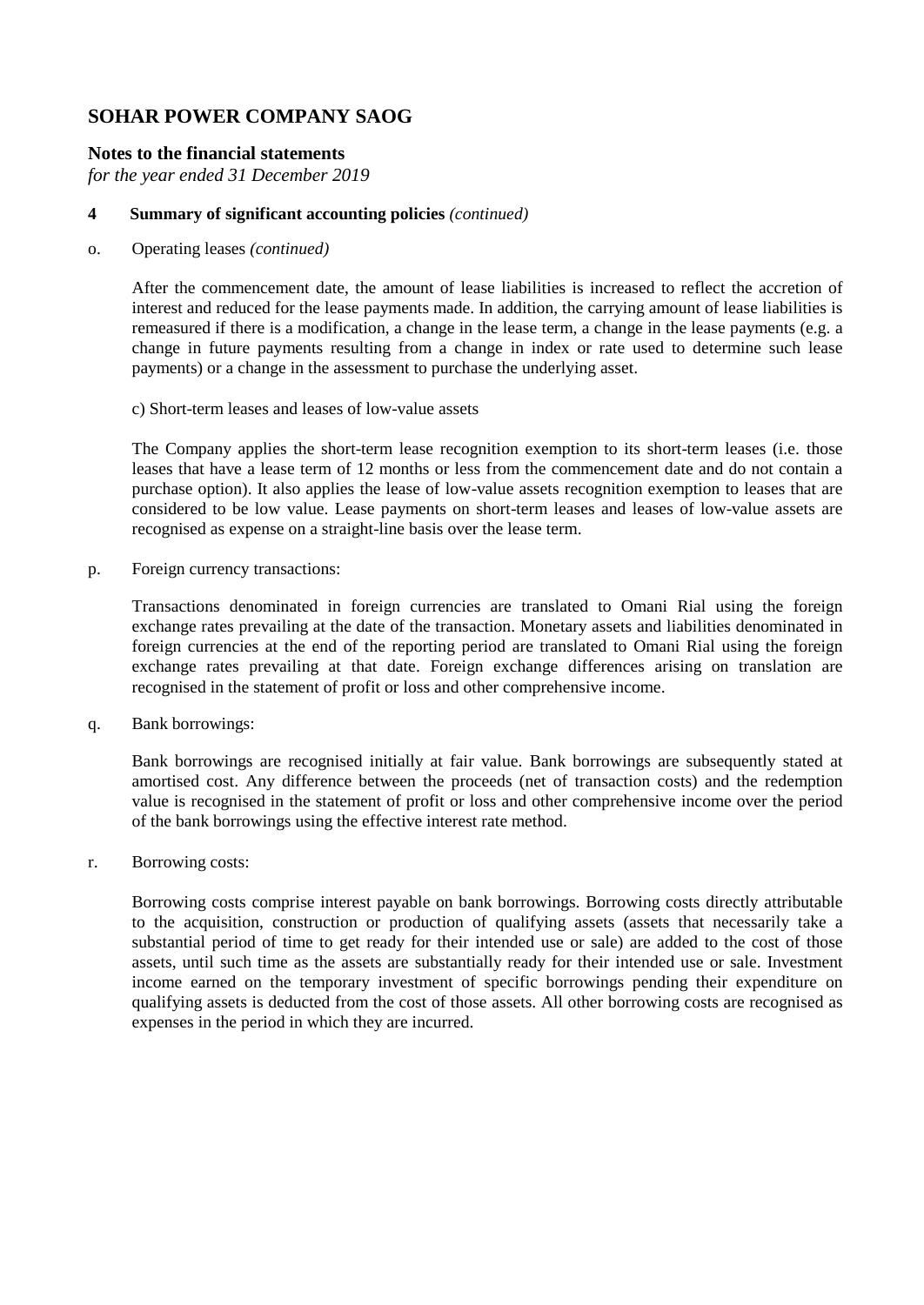## **Notes to the financial statements**

*for the year ended 31 December 2019*

### **4 Summary of significant accounting policies** *(continued)*

s. Taxation:

Taxation for the year comprises current and deferred tax.

Current tax is the expected tax payable on the taxable income for the year, using tax-rates enacted or substantially enacted at the end of the reporting period.

Deferred tax is calculated using the liability method, providing for temporary differences between the carrying amounts of assets and liabilities for financial reporting purposes and the amounts used for taxation purposes. The amount of deferred tax provided is based on the expected manner of realisation or settlement of the carrying amount of assets and liabilities, using tax-rates enacted or substantially enacted at the end of the reporting period.

A deferred tax asset is recognised only to the extent that it is probable that future taxable profits will be available against which the asset can be utilised. Deferred tax assets are reduced to the extent that it is no longer probable that the related tax benefit will be realised.

Current and deferred tax are recognised as an expense or income in profit or loss, except when they relate to items that are recognised in other comprehensive income, such as in which case the tax is also recognised in other comprehensive income.

t. Deferred financing costs:

The cost of obtaining long-term financing is deferred and amortised over the term of the long-term loan using the effective interest rate method. Deferred financing costs less accumulated amortisation are offset against the drawn amount of long-term loans. The amortisation of deferred financing costs is capitalised as part of the cost of the plant during construction. Subsequent to plant completion, the element of amortisation of deferred financing costs is charged to the statement of profit or loss and other comprehensive income.

#### u. Financial liabilities:

All the financial liabilities are initially measured at fair value and are subsequently measured at amortised cost.

v. Derivative financial instruments:

The Company holds derivative financial instruments to hedge its interest rate risk exposures. Derivatives are initially recognised at fair value at the date the derivative contract is entered into and are subsequently remeasured to their fair value at the end of each reporting period on a recurring basis. The resulting gains or losses are recognised in profit or loss immediately, unless the derivative is designated and effective as a hedging instrument, in which event the timing of the recognition in profit or loss depends on the nature of the hedge relationship.

A derivative with a positive fair value is recognised as a financial asset; a derivative with a negative fair value is recognised as a financial liability. A derivative is presented as a non-current asset or a noncurrent liability if the remaining maturity of the instrument at the reporting date is more than 12 months and it is not expected to be realised or settled within 12 months. Other derivatives are presented as current assets or current liabilities.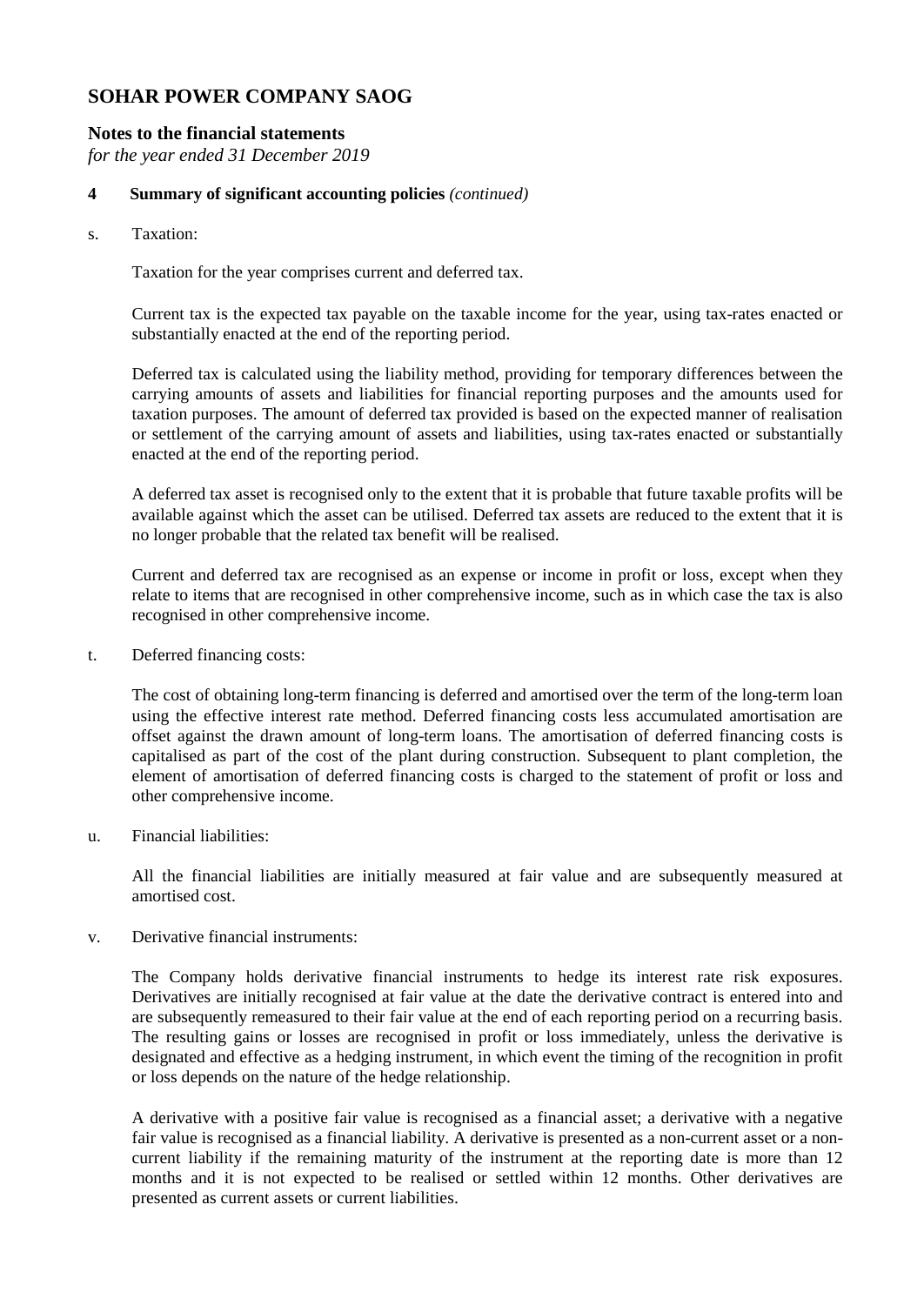## **Notes to the financial statements**

*for the year ended 31 December 2019*

#### **4 Summary of significant accounting policies** *(continued)*

v. Derivative financial instruments *(continued)*

#### *Hedge accounting*

The Company designates the hedging instruments as fair value or cash flow hedges. At the inception of the hedge relationship, the Company documents the relationship between the hedging instrument and the hedged item, along with its risk management objectives and its strategy for undertaking various hedge transactions. Furthermore, at the inception of the hedge and on an on-going basis, the Company documents whether the hedging instrument is highly effective in offsetting changes in fair values or cash flows of the hedged item.

#### *Cash flow hedges*

The effective portion of changes in the fair value of derivatives that are designated and qualify as cash flow hedges is recognised in other comprehensive income. The gains or losses relating to the ineffective portion is recognised immediately in profit or loss.

Amounts previously recognised and accumulated in other comprehensive income are reclassified to profit or loss in the periods when the hedged item is recognised.

Hedge accounting is discontinued when the Company revokes the hedging relationship, when the hedging instrument expires or is sold, terminated, or exercised, or when it no longer qualifies for hedge accounting.

w. Directors' remuneration:

The Company follows the Commercial Companies Law of 18/2019 of the Sultanate of Oman and other relevant directives issued by the Capital Markets Authority, in regard to determination of the amount to be paid as directors' remuneration. Directors' remuneration is charged to the statement of profit or loss and other comprehensive income in the year to which it relates.

x. Critical accounting judgments and key sources of estimation uncertainty:

Preparation of financial statements requires the Company's management to make estimates and assumptions that affect the reported amounts of assets and liabilities and disclosure of contingent assets and liabilities at the date of the financial statements, and the reported amounts of revenue and expenses during the reporting period. The determination of estimates requires judgments which are based on historical experience, current and expected economic conditions, and all other available information. Actual results could differ from those estimates.

The most significant areas requiring the use of management estimates and assumptions in the financial statements relate to:

#### *Economic useful lives of property, plant and equipment*

The Company's property, plant and equipment are depreciated on a straight-line basis over their economic useful lives. Economic useful lives of property, plant and equipment are reviewed by management periodically. The review is based on the current condition of the assets and the estimated period during which they will continue to bring economic benefit to the Company.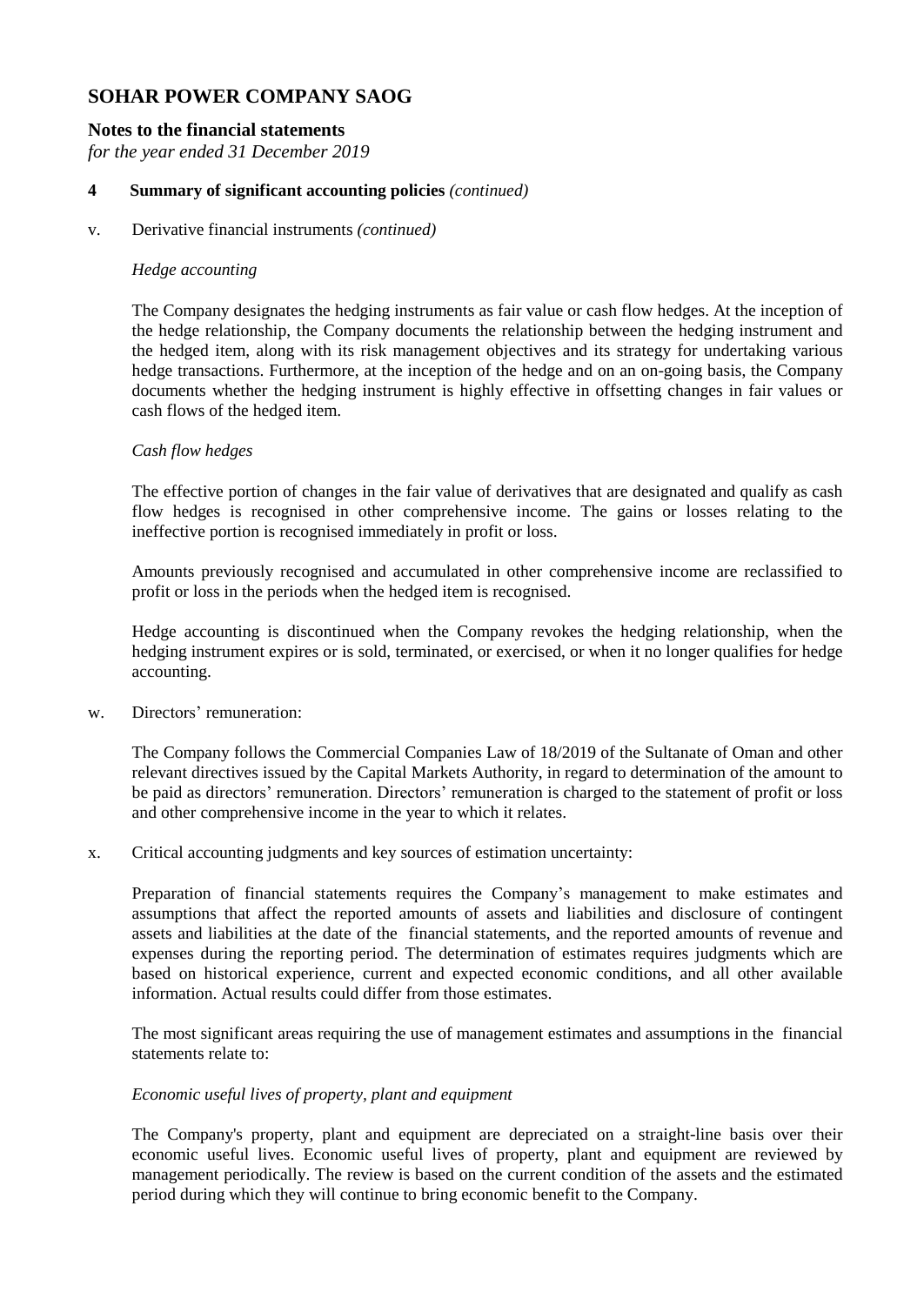## **Notes to the financial statements**

*for the year ended 31 December 2019*

### **4 Summary of significant accounting policies** *(continued)*

x. Critical accounting judgments and key sources of estimation uncertainty *(continued)*

### *Credit losses relating to financial assets*

An assessment is made at each statement of financial position date to determine whether there is objective evidence that specific financial assets may be impaired. The Company uses the ECL model of IFRS 9 to determine/recognize credit losses relating to financial assets.

The Company uses the simplified approach of IFRS 9 for impairment of trade receivables. Any provision required by application of this model will be recognised in profit or loss.

Trade receivables have been grouped based on shared credit risk characteristics and the days past due. The historical loss rates are adjusted to reflect current and forward-looking information on macroeconomic factors affecting the ability of the customers to settle the receivables. At every reporting date, the default rates are updated and changes in the forward-looking estimates are analysed. The assessment of the correlation between default rates, forecast economic conditions and ECLs require the use of estimates.

#### *Provisions for obsolete and slow moving inventories*

The Company has a policy to create provisions for obsolete and slow-moving inventories, if any. Estimates of net realisable value of inventories are based on the most reliable evidence available at the time the estimates are made. These estimates take into consideration fluctuations of price or cost directly relating to events occurring subsequent to the statement of financial position date to the extent that such events confirm conditions existing at the end of the reporting period.

#### *Impairment of non-financial assets*

For non-financial assets, the Company assesses at each reporting date whether there is any indication that an asset may be impaired. If such indication exists, or when impairment testing for an asset is required, the Company makes an estimate of the asset's recoverable amount. Where the carrying amount of an asset exceeds its recoverable amount, the asset is considered impaired.

#### *Going concern*

The management of the Company reviews the financial position of the Company on a periodical basis and assesses the requirement for any additional funding to meet the working capital requirements and estimated funds required to meet the liabilities as and when they become due. In addition, the shareholders of the Company ensure that they provide adequate financial support for funding the requirements of the Company to ensure the going concern status of the Company.

#### *Contingencies*

By their nature, contingencies will only be resolved when one or more future events occur or fail to occur. The assessment of such contingencies inherently involves the exercise of significant judgment and estimates of the outcome of future events.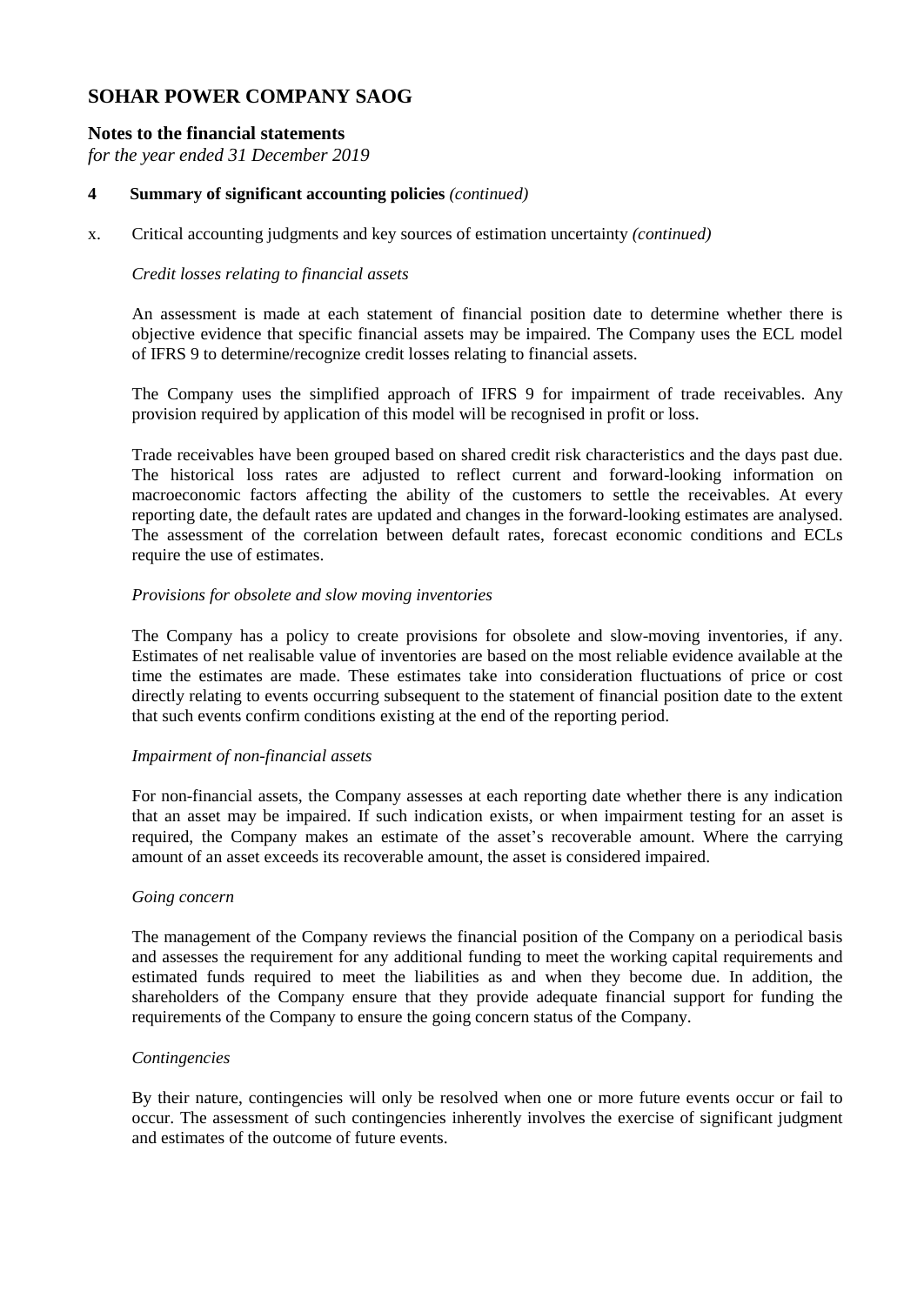## **Notes to the financial statements**

*for the year ended 31 December 2019*

## **5 Property, plant and equipment:**

|                                    | <b>Buildings</b><br><b>RO</b> (000) | Plant &<br>machinery<br>RO(000) | <b>Technical</b><br>parts<br><b>RO</b> (000) | Other<br>assets<br><b>RO</b> (000) | <b>Decommissioning</b><br>costs (asset)<br><b>RO</b> (000) | <b>Capital work</b><br>in progress<br><b>RO</b> (000) | <b>Total</b><br><b>RO</b> (000) | <b>Total</b><br><b>USD</b> (000) |
|------------------------------------|-------------------------------------|---------------------------------|----------------------------------------------|------------------------------------|------------------------------------------------------------|-------------------------------------------------------|---------------------------------|----------------------------------|
| Cost                               |                                     |                                 |                                              |                                    |                                                            |                                                       |                                 |                                  |
| At 1 January 2019                  | 7,027                               | 189,435                         | 5,032                                        | 26                                 | 777                                                        | 269                                                   | 202,566                         | 526,146                          |
| <b>Additions during the year</b>   |                                     | 8                               | 17                                           |                                    |                                                            | 11                                                    | 36                              | 94                               |
| At 31 December 2019                | 7,027                               | 189,443                         | 5,049                                        | 26                                 | 777                                                        | 280                                                   | 202,602                         | 526,240                          |
| <b>Depreciation and impairment</b> |                                     |                                 |                                              |                                    |                                                            |                                                       |                                 |                                  |
| At 1 January 2019                  | 3,411                               | 91,137                          | 2,320                                        | 24                                 | 301                                                        |                                                       | 97,193                          | 252,449                          |
| Depreciation for the year          | 409                                 | 11,045                          | 298                                          | 1                                  | 26                                                         |                                                       | 11,779                          | 30,595                           |
| At 31 December 2019                | 3,820                               | 102,182                         | 2,618                                        | 25                                 | 327                                                        | $\blacksquare$                                        | 108,972                         | 283,044                          |
| Net book value                     |                                     |                                 |                                              |                                    |                                                            |                                                       |                                 |                                  |
| At 31 December 2019                | 3,207                               | 87,261                          | 2,431                                        | $\mathbf{1}$                       | 450                                                        | 280                                                   | 93,630                          | 243,196                          |
|                                    |                                     |                                 |                                              |                                    |                                                            |                                                       |                                 |                                  |

5.1 Land on which the power station, buildings and auxiliaries are constructed has been sub-leased from Sohar Industrial Port Company SAOC for a period of 15 years from the COD. The sub-lease is further extendable for another 15 years. Currently the lease rent is paid at the rate of approximately RO 65,000 (USD 168,000) per annum [31 December 2018: RO 65,000 (USD 168,000) per annum].

5.2 Property, plant and equipment are mortgaged against long-term loan facilities (note 10) utilised by the Company.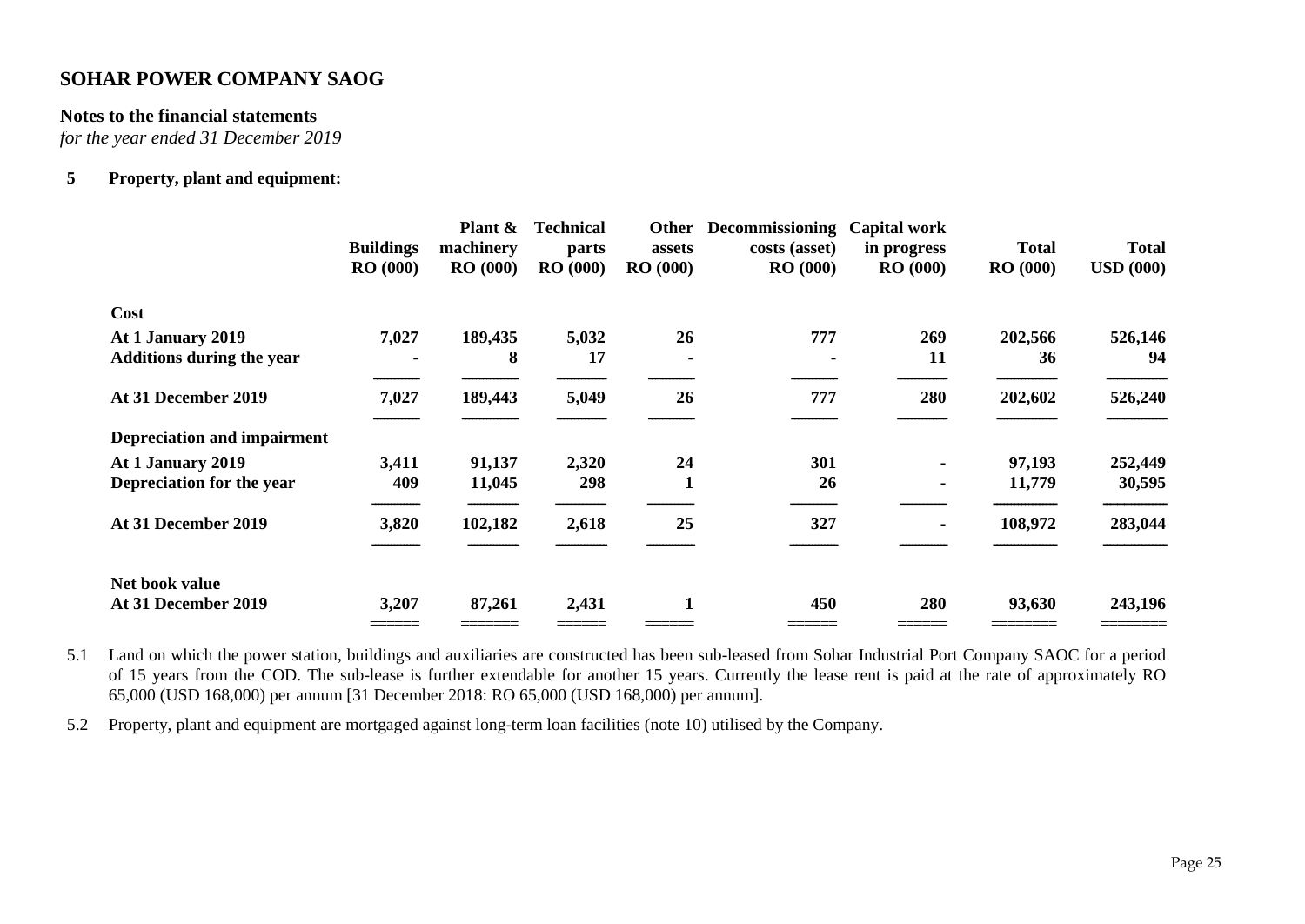#### **Notes to the financial statements**

*for the year ended 31 December 2019*

#### **5 Property, plant and equipment** *(continued)*

|                              | <b>Buildings</b><br>RO (000) | Plant $&$<br>machinery<br>RO (000) | Technical<br>parts<br>RO (000) | Other<br>assets<br>RO (000) | Decommissioning<br>costs (asset)<br>RO (000) | Capital work<br>in progress<br>RO (000) | Total<br>RO (000) | Total<br><b>USD</b> (000) |
|------------------------------|------------------------------|------------------------------------|--------------------------------|-----------------------------|----------------------------------------------|-----------------------------------------|-------------------|---------------------------|
| Cost                         |                              |                                    |                                |                             |                                              |                                         |                   |                           |
| At 1 January 2018            | 7,027                        | 189,285                            | 4,977                          | 25                          | 777                                          | 382                                     | 202,473           | 525,904                   |
| Additions during the year    |                              | 35                                 | 55                             |                             |                                              | $\overline{2}$                          | 93                | 242                       |
| <b>Transferred from CWIP</b> |                              | 115                                |                                |                             |                                              | (115)                                   |                   |                           |
| At 31 December 2018          | 7,027                        | 189,435                            | 5,032                          | 26                          | 777                                          | 269                                     | 202,566           | 526,146                   |
| Depreciation and impairment  |                              |                                    |                                |                             |                                              |                                         |                   |                           |
| At 1 January 2018            | 2,529                        | 67,375                             | 1,687                          | 23                          | 275                                          |                                         | 71,889            | 186,725                   |
| Depreciation for the year    | 235                          | 6,318                              | 170                            |                             | 26                                           |                                         | 6,750             | 17,532                    |
| Impairment (note 5.3)        | 647                          | 17,444                             | 463                            |                             |                                              |                                         | 18,554            | 48,192                    |
| At 31 December 2018          | 3,411                        | 91,137                             | 2,320                          | 24                          | 301                                          |                                         | 97,193            | 252,449                   |
| Net book value               |                              |                                    |                                |                             |                                              |                                         |                   |                           |
| At 31 December 2018          | 3,616                        | 98,298                             | 2,712                          | $\overline{2}$              | 476                                          | 269                                     | 105,373           | 273,697                   |
|                              |                              |                                    |                                |                             |                                              |                                         |                   |                           |

5.3 As mentioned in note 2a, the Company's existing long-term agreement for generation of electricity and production of water at Sohar (PWPA) is expected to end by April 2022. Therefore, the Company decided to participate in the "2022 Power procurement process" launched by the OPWP (the Tender). The Company submitted its intent and fulfilled the requirements relating to the supply of power and water. However, it only pre-qualified for supply of power, as per the notification from the OPWP dated 7 February 2019. As a consequence, the Company will not be able to extend the operations of its Water Desalination Plant beyond the term of the current PWPA. This situation triggered an impairment review of the water desalination plant, which revealed that "value in use" of the plant was RO 21.649 million against its estimated "net book value" of RO 40.203 million as at 31 December 2018. The estimated "net book value" was calculated on the basis of a fixed asset valuation by an independent expert. This has resulted in an impairment loss of RO 18.554 million being required to be recorded in the financial statements of the Company for the year ended 31 December 2018. Consequently, the useful life of the water desalination plant was revised to 15 years from the earlier estimate of 30 years, with an approximate remaining useful life of 3 years from January 2019.

No impairment effect in the value of the Power Plant is considered as at the end of the year, as the management's main objective is to extend the PPA contract beyond April 2022.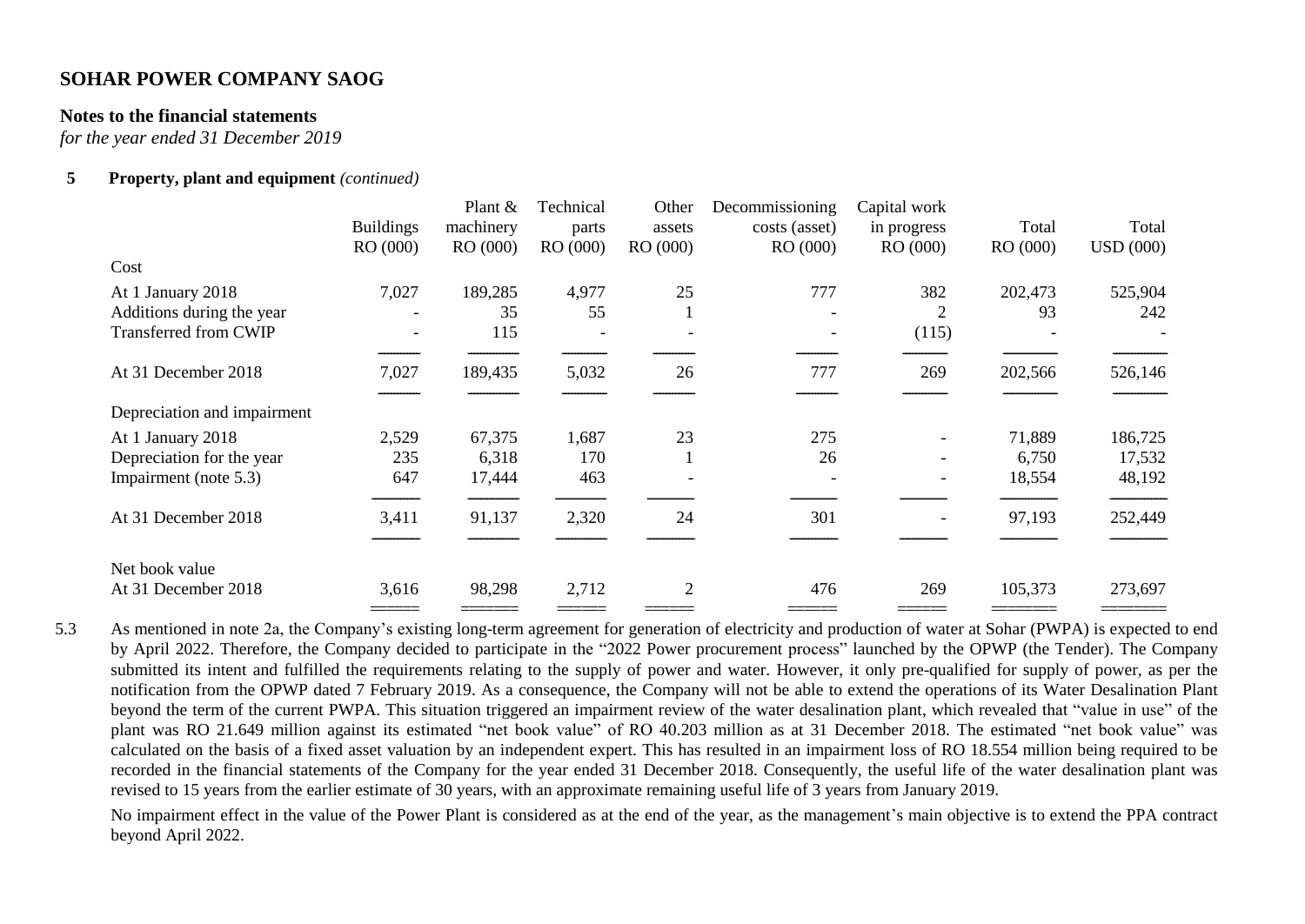## **Notes to the financial statements**

*for the year ended 31 December 2019*

### **5 Property, plant and equipment** *(continued)*

5.4 The depreciation charge for the year has been dealt with in the statement of profit or loss and other comprehensive income as follows:

|   |                                               | 31 Dec<br>2019<br>RO (000) | 31 Dec<br>2018<br>RO (000) | <b>31 Dec</b><br>2019<br><b>USD</b> (000) | 31 Dec<br>2018<br><b>USD</b> (000) |
|---|-----------------------------------------------|----------------------------|----------------------------|-------------------------------------------|------------------------------------|
|   | Cost of revenue (note 16)                     | 11,778                     | 6,749                      | 30,592                                    | 17,529                             |
|   | General and administrative expenses (note 18) | $\mathbf{1}$               | 1                          | 3                                         | 3                                  |
|   |                                               | 11,779                     | 6,750                      | 30,595                                    | 17,532                             |
| 6 | Right-of-use assets and lease liability:      |                            |                            |                                           |                                    |
|   | <b>Right-of-use assets</b>                    |                            |                            |                                           |                                    |
|   |                                               | 31 Dec                     | 31 Dec                     | 31 Dec                                    | 31 Dec                             |
|   |                                               | 2019                       | 2018                       | 2019                                      | 2018                               |
|   |                                               | <b>RO</b> (000)            | RO (000)                   | <b>USD</b> (000)                          | <b>USD</b> (000)                   |
|   | At 1 January 2019                             | 526                        |                            | 1,366                                     |                                    |
|   | Depreciation for the year (note 16)           | (150)                      |                            | (390)                                     |                                    |
|   |                                               |                            |                            |                                           |                                    |
|   |                                               | 376                        |                            | 976                                       |                                    |
|   | <b>Lease liability</b>                        |                            |                            |                                           |                                    |
|   |                                               | 31 Dec                     | 31 Dec                     | 31 Dec                                    | 31 Dec                             |
|   |                                               | 2019                       | 2018                       | 2019                                      | 2018                               |
|   |                                               | <b>RO</b> (000)            | RO (000)                   | <b>USD</b> (000)                          | <b>USD</b> (000)                   |
|   | At 1 January 2019                             | 526                        |                            | 1,366                                     |                                    |
|   | Finance charges                               | 26                         |                            | 68                                        |                                    |
|   | Payments during the year                      | (166)                      |                            | (431)                                     |                                    |
|   |                                               | 386                        |                            | 1,003                                     |                                    |
|   | <b>Current portion</b>                        | (150)                      |                            | (390)                                     |                                    |
|   | Non-current portion                           | 236                        |                            | 613                                       |                                    |
|   |                                               |                            |                            |                                           |                                    |

<sup>6.1</sup> The right-of-use assets and the lease liability relate to two operating leases, i.e. lease of land and the electrical connection at Sohar Power Plant, 220 KV Grid Station. The Company has leased land from Sohar Industrial Port Company SAOC for a period of 15 years from 20 July 2004, with the option of a possible extension of 15 years. Moreover, the Company has also made an agreement with Oman Electricity Transmission Company SAOC for electrical connection of Sohar Power Plant with the Transmission System with effective date of 22 January 2006.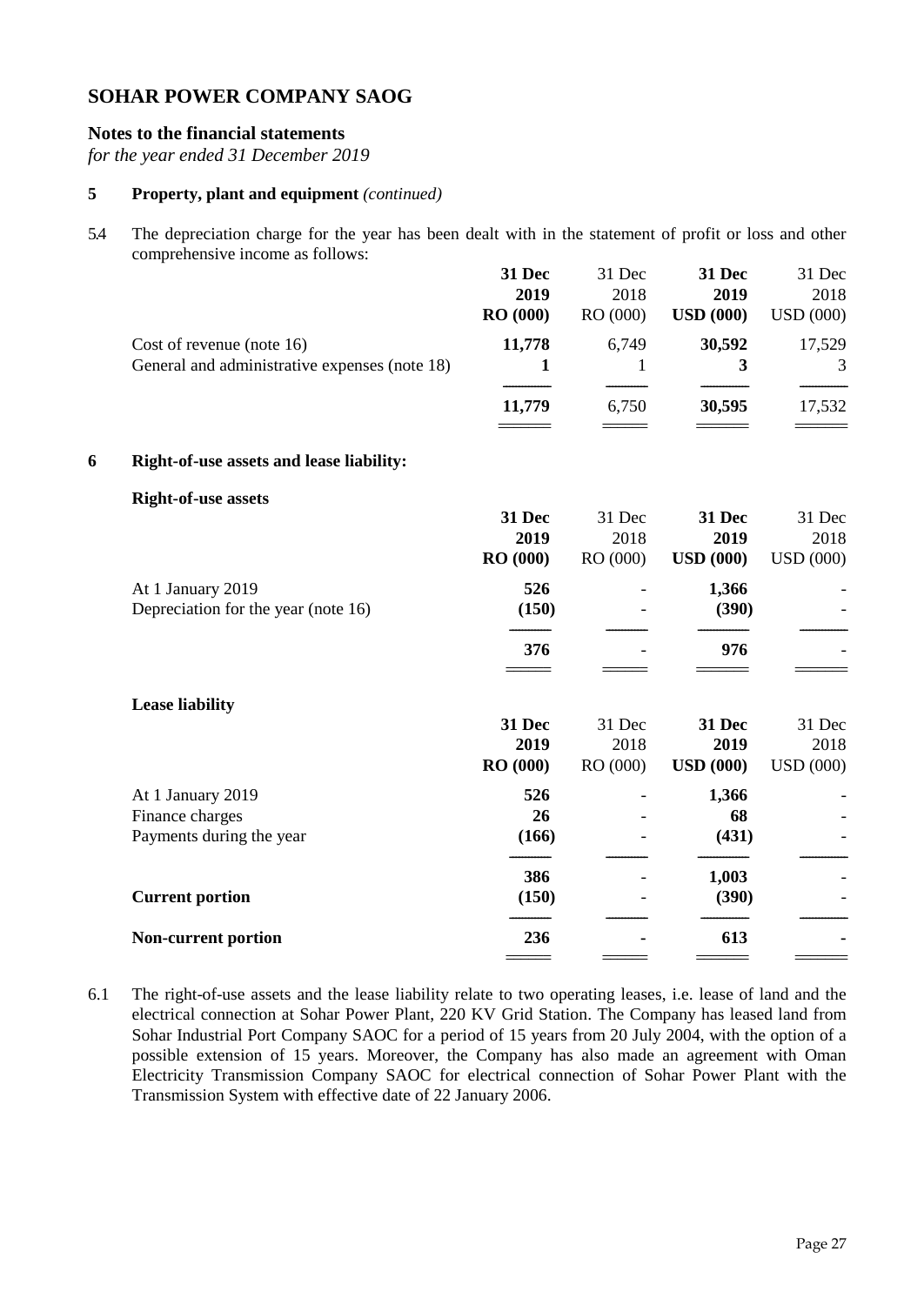## **Notes to the financial statements**

*for the year ended 31 December 2019*

### **7 Trade and other receivables:**

|                              | <b>31 Dec</b>   | 31 Dec   | <b>31 Dec</b>    | 31 Dec   |
|------------------------------|-----------------|----------|------------------|----------|
|                              | 2019            | 2018     | 2019             | 2018     |
|                              | <b>RO</b> (000) | RO (000) | <b>USD</b> (000) | USD(000) |
| Trade receivables (note 7.1) | 13,418          | 5,115    | 34,852           | 13,286   |
| Advances and prepayments     | 237             | 185      | 616              | 480      |
| Other receivables            | 995             | 543      | 2,584            | 1,411    |
|                              | 14,650          | 5,843    | 38,052           | 15,177   |
|                              |                 |          |                  |          |

7.1 Trade receivables are generally on 25 days credit terms. The ageing analysis of trade receivables as at end of the year was as follows:

| Note past due                 | 2,137  | 5,115           | 5,551  | 13,286 |
|-------------------------------|--------|-----------------|--------|--------|
| Past due by less than 90 days | 407    |                 | 1,057  |        |
| Past due between 91-120 days  | 1,334  |                 | 3,465  |        |
| Past due between 121-150 days | 2,930  | $\qquad \qquad$ | 7,610  |        |
| Past due between 151-180 days | 3,230  | $\qquad \qquad$ | 8,390  |        |
| Past due between 181-210 days | 3,380  |                 | 8,779  |        |
|                               | 13,418 | 5,115           | 34,852 | 13,286 |
|                               |        |                 |        |        |

- 7.2 All of the trade receivables relate to Oman Power and Water Procurement Company SAOC, the only customer of the Company. The management is confident that these outstanding balances will be settled shortly, therefore no allowance for credit losses has been accounted for. According to the management of the Company, the basis of their belief regarding complete recovery/settlement of the trade receivables is that the Company is not liable to pay trade payables amounting to RO 11,445,000 (note 13) until they receive money from the customer, pursuant to clause 8.6 of the Natural Gas Sales Agreement. Therefore, the management believe that there is no risk regarding recovery of past due receivables.
- 7.3 The maximum exposure to credit risk at the reporting date is the fair value of receivables mentioned above.

### **8 Cash and cash equivalents:**

| $\mathbf{r}$                                                                            | <b>31 Dec</b><br>2019<br><b>RO</b> (000) | 31 Dec<br>2018<br>RO(000) | 31 Dec<br>2019<br><b>USD</b> (000) | 31 Dec<br>2018<br><b>USD</b> (000) |
|-----------------------------------------------------------------------------------------|------------------------------------------|---------------------------|------------------------------------|------------------------------------|
| Bank balances - current accounts<br>Bank balances - short term deposits<br>Cash in hand | 1,997<br>3,000                           | 7,910                     | 5,187<br>7,792<br>3                | 20,545<br>3                        |
|                                                                                         | 4,998                                    | 7,911                     | 12,982                             | 20,548                             |

- 8.1 The current account balances with banks are non-interest bearing.
- 8.2 Short term deposits consist of RO 3 million placed with a commercial bank at an interest rate of 1.75% per annum, for a period of 3 months starting from 11 December 2019.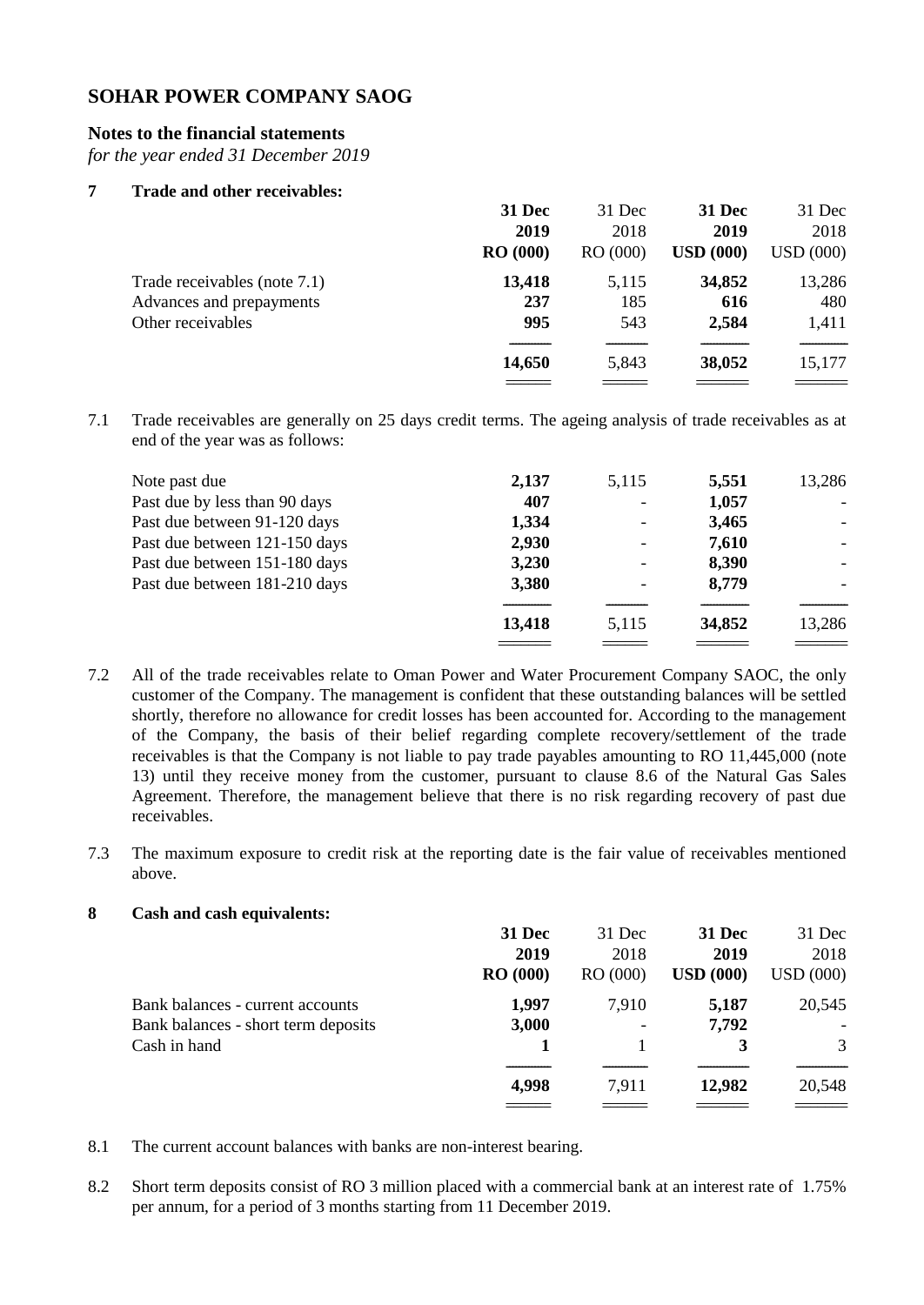## **Notes to the financial statements**

*for the year ended 31 December 2019*

#### **9 Share capital and reserves:**

#### 9a **Share capital**

The authorized, issued and fully paid-up share capital of the Company as registered with the Ministry of Commerce and Industry is as follows:

|                                                | <b>31 Dec</b>   | 31 Dec   | 31 Dec           | 31 Dec           |
|------------------------------------------------|-----------------|----------|------------------|------------------|
|                                                | 2019            | 2018     | 2019             | 2018             |
|                                                | <b>RO</b> (000) | RO (000) | $\bf{USD}$ (000) | <b>USD</b> (000) |
| Authorized share capital of 600,000,000 shares |                 |          |                  |                  |
| of RO 0.100 each                               | 60,000          | 60,000   | 156,000          | 156,000          |
|                                                |                 |          |                  |                  |
| Issued and fully paid-up share capital of      |                 |          |                  |                  |
| 221,010,000 shares of RO 0.100 each            | 22,101          | 22.101   | 57,405           | 57,405           |
|                                                |                 |          |                  |                  |

Details of shareholders who own 10% or more of the Company's share capital at the end of the year were as follows:

|                                             |     |                 | <b>Percentage Number of</b> Percentage          | Number of   |
|---------------------------------------------|-----|-----------------|-------------------------------------------------|-------------|
|                                             |     |                 | shareholding shares held shareholding           | shares held |
| Name of the shareholder                     |     |                 | 31 Dec 2019 31 Dec 2019 31 Dec 2018 31 Dec 2018 |             |
| Kahrabel FZE, UAE                           | 35% | 77,353,500      | 35%                                             | 77,353,500  |
| MENA Sohar 1 SPV Ltd, UAE                   | 20% | 44,202,000      | 20%                                             | 44,202,000  |
| Civil Service Employees' Pension Fund, Oman |     | 15\% 33,151,500 | 15%                                             | 33,151,500  |
|                                             |     |                 |                                                 |             |

#### 9b **Legal reserve**

The legal reserve has been established in accordance with requirements of the Commercial Companies Law No. 18/2019 of the Sultanate of Oman, which requires 10% of a company's net profit to be transferred to a non-distributable legal reserve until the amount of the legal reserve is equal to one-third of the Company's fully-paid up share capital. During the current year, RO 116,000 was transferred to the legal reserve (31 December 2018: RO Nil).

#### 9c **Dividend**

In accordance with the terms of the loan facilities agreement, there will be no further proposed, approved or distributed dividends until the loan amount is fully repaid or restructured. Therefore, no dividends have been proposed or approved during the current year.

#### **10 Hedging deficit and reserve:**

#### *Interest rate swaps*

The long-term loan facilities of the Company bear interest at USD LIBOR - 6 months plus applicable margins (refer note 11). In accordance with the term loan agreement, the Company has fixed the rate of interest through Interest Rate Swap Agreements (IRS) to hedge the risk of variation in USD LIBOR - 6 months for at least 95% of its loan facility until 31 March 2022. The corresponding hedged notional amount of the swaps at 31 December 2019 was approximately RO 74 million (USD 191 million) [31 December 2018: RO 82 million (USD 214 million)], bearing fixed interest rates of 7.89%, 4.50%, 5.70%, 4.36% and 4.36% per annum [31 December 2018: 7.89%, 4.50%, 5.70%, 4.36% and 4.36% per annum] excluding applicable margins.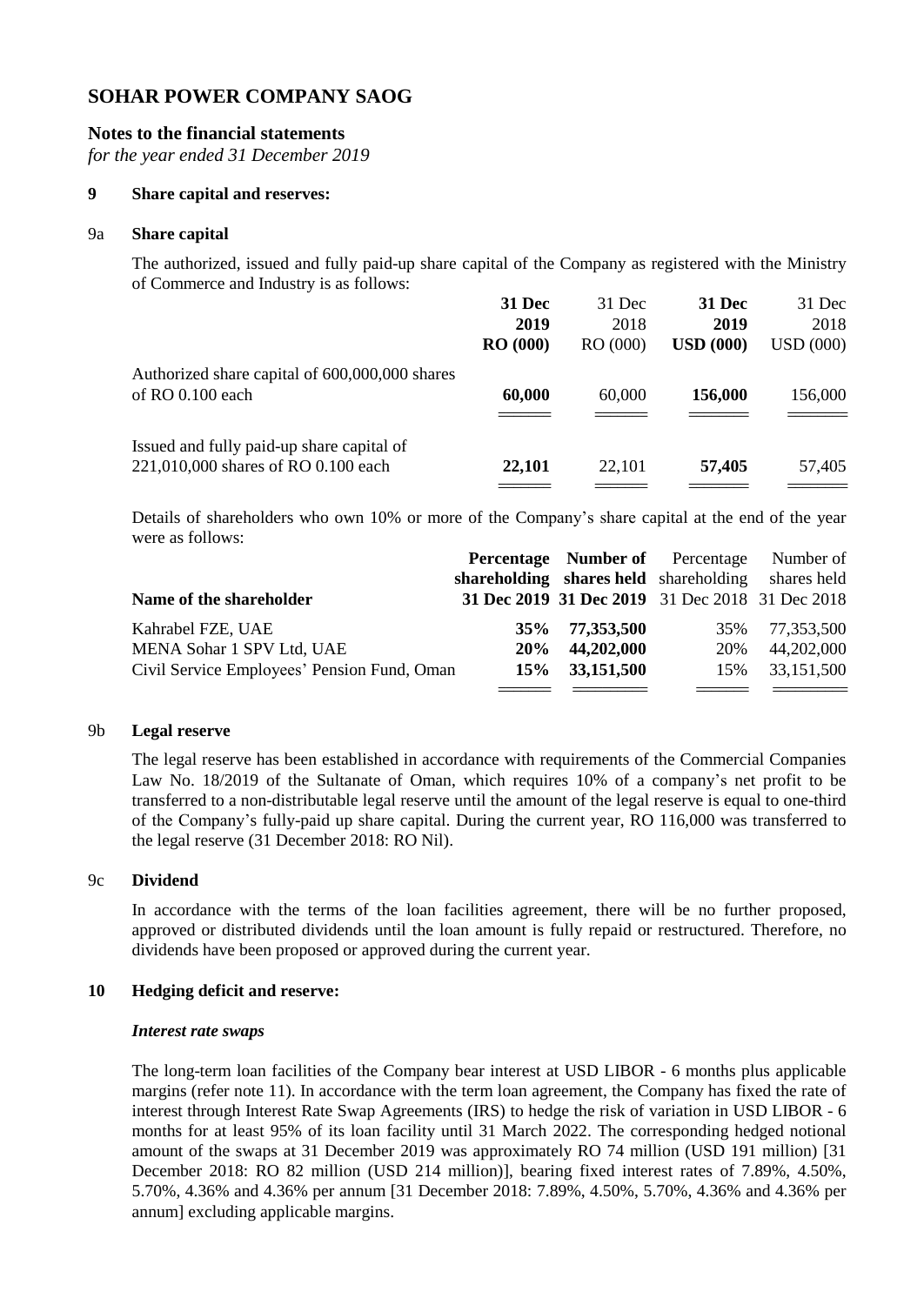### **Notes to the financial statements**

*for the year ended 31 December 2019*

## **10 Hedging deficit and reserve** *(continued)*

At 31 December 2019, the interest rate for USD LIBOR - 6 months was 2.60438% per annum (31 December 2018: 2.595380% per annum) whereas the Company has fixed interest on its borrowings as described above.

|      |                                                                                                                                     | 31 Dec<br>2019<br>RO (000)        | 31 Dec<br>2018<br>RO (000) | 31 Dec<br>2019<br><b>USD</b> (000) | 31 Dec<br>2018<br><b>USD</b> (000) |
|------|-------------------------------------------------------------------------------------------------------------------------------------|-----------------------------------|----------------------------|------------------------------------|------------------------------------|
|      | <b>HSBC Bank Plc</b><br><b>Standard Chartered Bank</b>                                                                              | (415)<br>(266)                    | (677)<br>(393)             | (1,078)<br>(691)                   | (1,758)<br>(1,021)                 |
|      | <b>HSBC Bank Plc</b><br><b>Standard Chartered Bank</b><br>Credit Agricole Corporate and                                             | (618)<br>(1, 432)                 | (572)<br>(1,376)           | (1,605)<br>(3,719)                 | (1,485)<br>(3,573)                 |
|      | <b>Investment Bank</b>                                                                                                              | (1,421)                           | (1,348)                    | (3,691)                            | (3,501)                            |
|      | Hedging deficit at the end of the year<br>Deferred tax (note 20)                                                                    | (4,152)<br>620                    | (4,365)<br>653             | (10, 784)<br>1,610                 | (11, 338)<br>1,696                 |
|      | Hedging reserve at the end of the year<br>(net of tax) - before deducting the ineffective<br>portion of cash flow hedge             | (3,532)                           | (3,712)                    | (9,174)                            | (9,642)                            |
|      | Less: hedging reserve at the beginning of<br>the year (net of tax) - before deducting the<br>ineffective portion of cash flow hedge | (3,712)                           | (6,310)                    | (9,642)                            | (16,390)                           |
|      | Effective portion of change in the fair value of<br>cash flow hedge for the year                                                    | (180)                             | (2,598)                    | (468)                              | (6,748)                            |
| 10.1 | The following is the movement in hedging deficit and reserve:                                                                       |                                   |                            |                                    |                                    |
|      |                                                                                                                                     | 31 Dec<br>2019<br><b>RO</b> (000) | 31 Dec<br>2018<br>RO (000) | 31 Dec<br>2019<br><b>USD</b> (000) | 31 Dec<br>2018<br><b>USD</b> (000) |
|      | Hedging deficit at the beginning of the year<br>Change during the year                                                              | (4,365)<br>213                    | (7, 423)<br>3,058          | (11, 338)<br>553                   | (19,280)<br>7,943                  |
|      | Hedging deficit at the end of the year<br>Ineffective portion of cash flow hedge (note 19)<br>Deferred tax (note 20)                | (4,152)<br>392<br>620             | (4,365)<br>198<br>653      | (10, 785)<br>1,018<br>1,610        | (11, 337)<br>514<br>1,696          |
|      | Hedging reserve at the end of the year                                                                                              | (3, 140)                          | (3,514)                    | (8,157)                            | (9,127)                            |
|      |                                                                                                                                     |                                   |                            |                                    |                                    |

- 10.2 If the Company had terminated the IRS at 31 December 2019, it would have incurred losses of approximately RO 4.65 million (USD 12.09 million) [31 December 2018: RO 4.85 million (USD 12.59 million)]. However, under the terms of the loan agreements, the Company is not permitted to terminate the IRS.
- 10.3 In accordance with the requirements of IFRS 9, the hedge is tested on an ongoing basis (i.e. quarterly basis) for its effectiveness on the basis of clean fair values from the swap banks, and consequently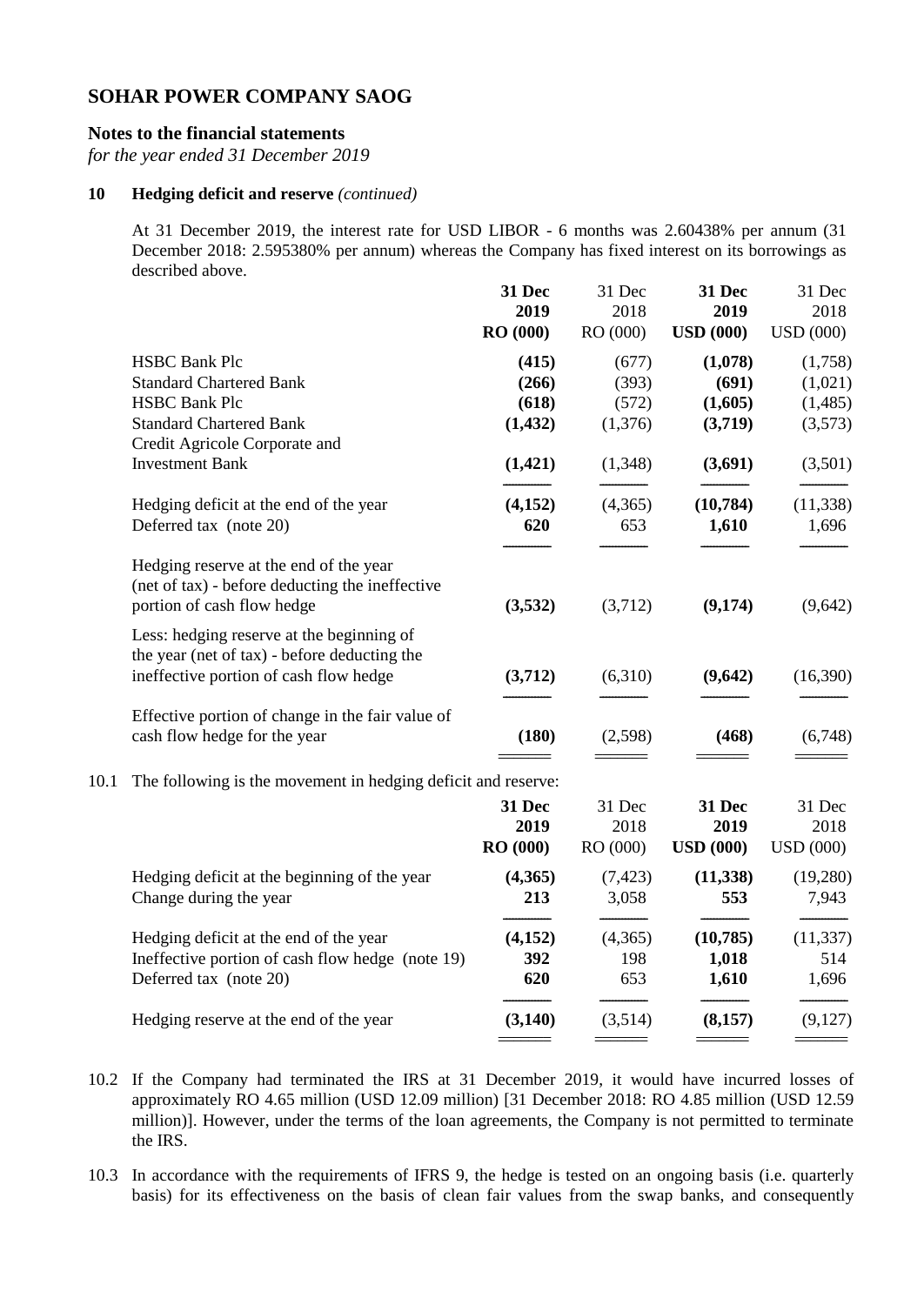effective and ineffective portions, if any, are recognised in other comprehensive income and profit or loss respectively.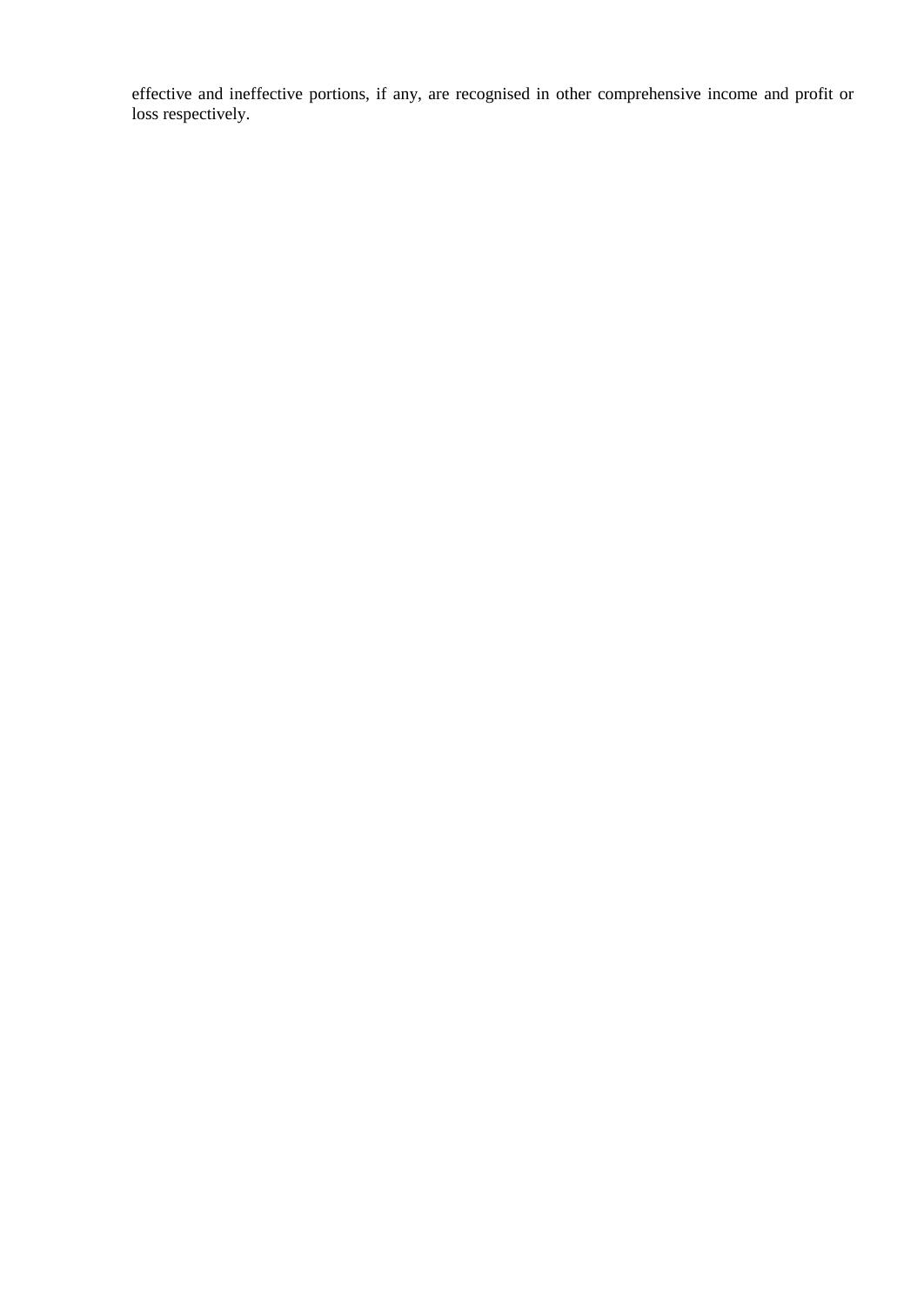## **Notes to the financial statements**

*for the year ended 31 December 2019*

## **11 Long term loans:**

|                                          | 31 Dec          | 31 Dec   | 31 Dec           | 31 Dec           |
|------------------------------------------|-----------------|----------|------------------|------------------|
|                                          | 2019            | 2018     | 2019             | 2018             |
|                                          | <b>RO</b> (000) | RO (000) | <b>USD</b> (000) | <b>USD</b> (000) |
| Base facility                            | 56,267          | 65,077   | 146,148          | 169,031          |
| Repayment facility                       | 10,823          | 12,517   | 28,112           | 32,511           |
| Less: current portion of long term loans | (8,649)         | (9,617)  | (22, 465)        | (24, 979)        |
|                                          | 58,441          | 67,977   | 151,795          | 176,563          |
| Less: deferred financing costs           | (664)           | (886)    | (1,725)          | (2,301)          |
| Non-current portion of long term loans   | 57,777          | 67,091   | 150,070          | 174,262          |
|                                          |                 |          |                  |                  |

### *Syndicated facilities*

The Company has syndicated long-term loan facilities (Syndicated Facilities), comprising a Base facility and a Repayment facility in the aggregate maximum amount of approximately USD 455 million. HSBC Bank plc is the facility agent (Facility Agent) for the administration and monitoring of the overall loan facilities. HSBC Bank USA – National Association and Bank Muscat have respectively been appointed as the off-shore security trustee and on-shore security agent for the secured finance parties.

#### *Base facility*

The Company has obtained a term loan under a Base facility in an aggregate amount of USD 382.50 million. The aggregate amount of the Base facility is repayable in 34 (thirty four) semi-annual installments, of which 28 installments are ranging between USD 6.5 million and USD 13.2 million. The last 6, post concession, installments are of USD 20.35 million each. Repayments under the revised Base facility commenced from 30 September 2007.

#### *Repayment facility*

The Company has obtained a term loan under a Repayment facility in an aggregate amount of USD 72 million. The aggregate amount of the Repayment facility is repayable in 34 (thirty four) semi-annual installments, of which 28 installments are ranging between USD 1.2 million and USD 2.5 million. The last 6, post concession, installments are of USD 3.91 million each. Repayments under the Repayment facility commenced from 30 September 2008.

#### *Interest*

The facilities bear interest at USD LIBOR - 6 months rates plus applicable margins. The margins vary depending upon the outstanding facilities.

#### *Commitment and other fees*

Under the terms of the loan facilities, the Company is required to pay commitment fees, performance bond fees and front end fees for the facilities, as well as agency fees and all other bank fees.

#### *Security*

The facilities are secured by comprehensive legal and commercial mortgages on all the assets of the Company.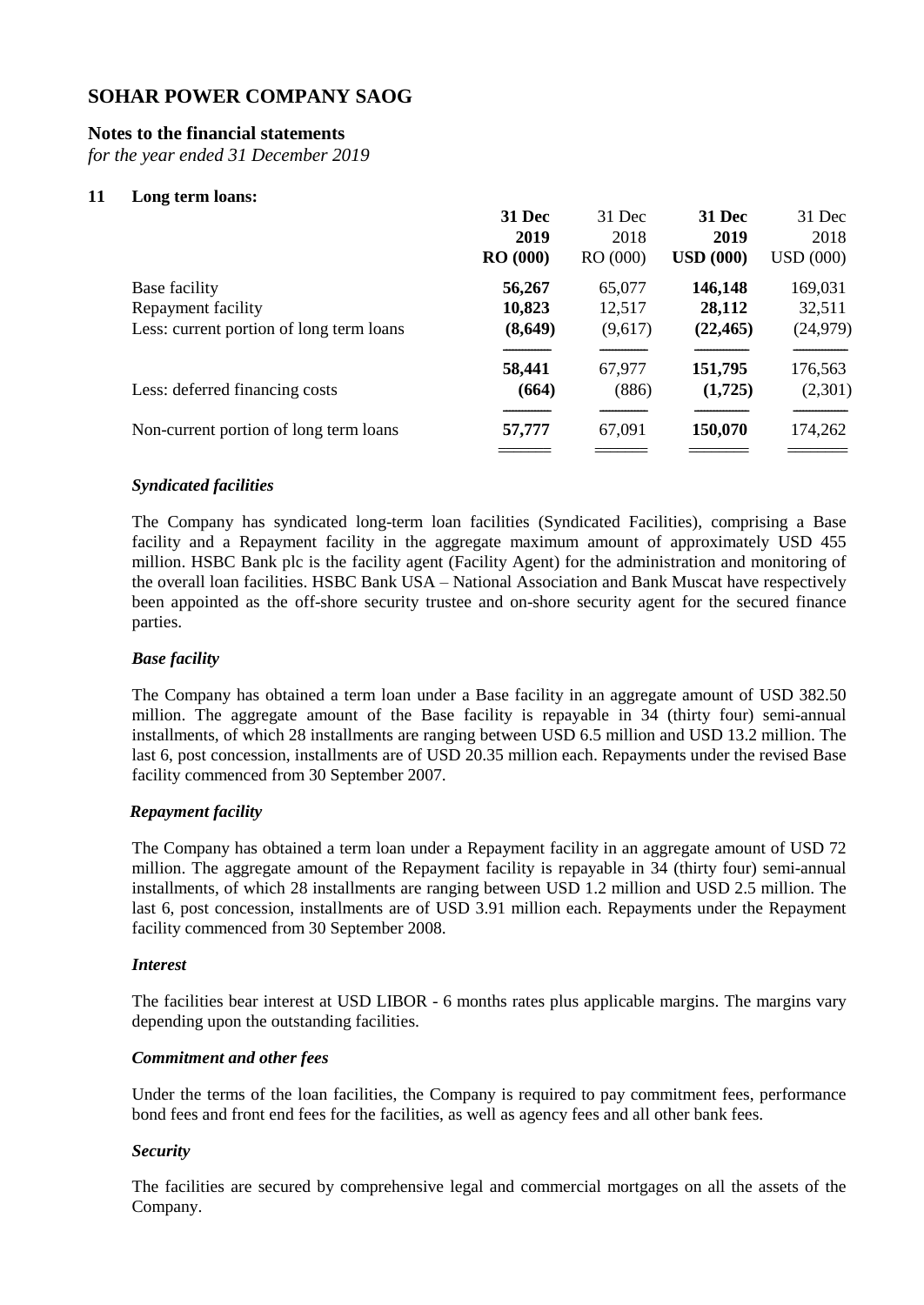### **Notes to the financial statements**

*for the year ended 31 December 2019*

#### **11 Long term loans** *(continued)*

#### *Covenants*

The facilities agreements contain certain covenants pertaining to, amongst other things, project finance ratios, entering into material new agreements, negative pledge, change of business, loan and guarantee etc.

### *Cash sweep*

The long-term loan facilities agreement contains cash sweep prepayments which started from the 17th repayment date i.e. 30 September 2015. The cash sweep prepayment amount equals 100% of all amounts standing to the credit of the operating revenues account but limited to certain conditions. As a consequence, no further amount will be available for distribution as a dividend to the shareholders until the full repayment of the loan.

### **12 Provision for decommissioning costs:**

The provision for decommissioning costs represents the present value of management's best estimate of the future sacrifice of the economic benefits that will be required to remove the facilities and restore the affected area at the Company's sites. The movement in provision for decommissioning costs is as follows:

|    |                                                           | 31 Dec          | 31 Dec   | 31 Dec           | 31 Dec   |
|----|-----------------------------------------------------------|-----------------|----------|------------------|----------|
|    |                                                           | 2019            | 2018     | 2019             | 2018     |
|    |                                                           | <b>RO</b> (000) | RO (000) | <b>USD</b> (000) | USD(000) |
|    | At the beginning of the year<br>Un-winding of discount on | 1,577           | 1,483    | 4,096            | 3,853    |
|    | decommissioning costs (note 19)                           | 99              | 94       | 257              | 243      |
|    | At the end of the year                                    | 1,676           | 1,577    | 4,353            | 4,096    |
| 13 | Trade and other payables:                                 |                 |          |                  |          |
|    | Trade payables                                            | 11,495          | 3,412    | 29,854           | 8,861    |
|    | Accruals and other payables                               | 2,300           | 5,291    | 5,971            | 13,740   |
|    |                                                           | 13,795          | 8,703    | 35,825           | 22,601   |
|    |                                                           |                 |          |                  |          |

- 13.1 Trade payables are generally settled within 30 to 120 days of the suppliers' invoice date.
- 13.2 The contractual maturity date for trade payables is within 12 months from the date of the statement of financial position.
- 13.3 Accruals and other payables include RO 13,302 (USD 34,551) [31 December 2018: RO 12,168 (USD 31,605)] relating to end of service benefits (i.e. gratuity) of the expatriate staff.

#### **14 Related party transactions and balances:**

The Company enters into transactions with related parties in the ordinary course of business. These transactions are entered into on terms which the shareholders consider correspond to terms of normal arm's length transactions with third parties. The balances due from/to related parties are unsecured, bear no interest, have no fixed repayment terms and have been disclosed separately in the statement of financial position.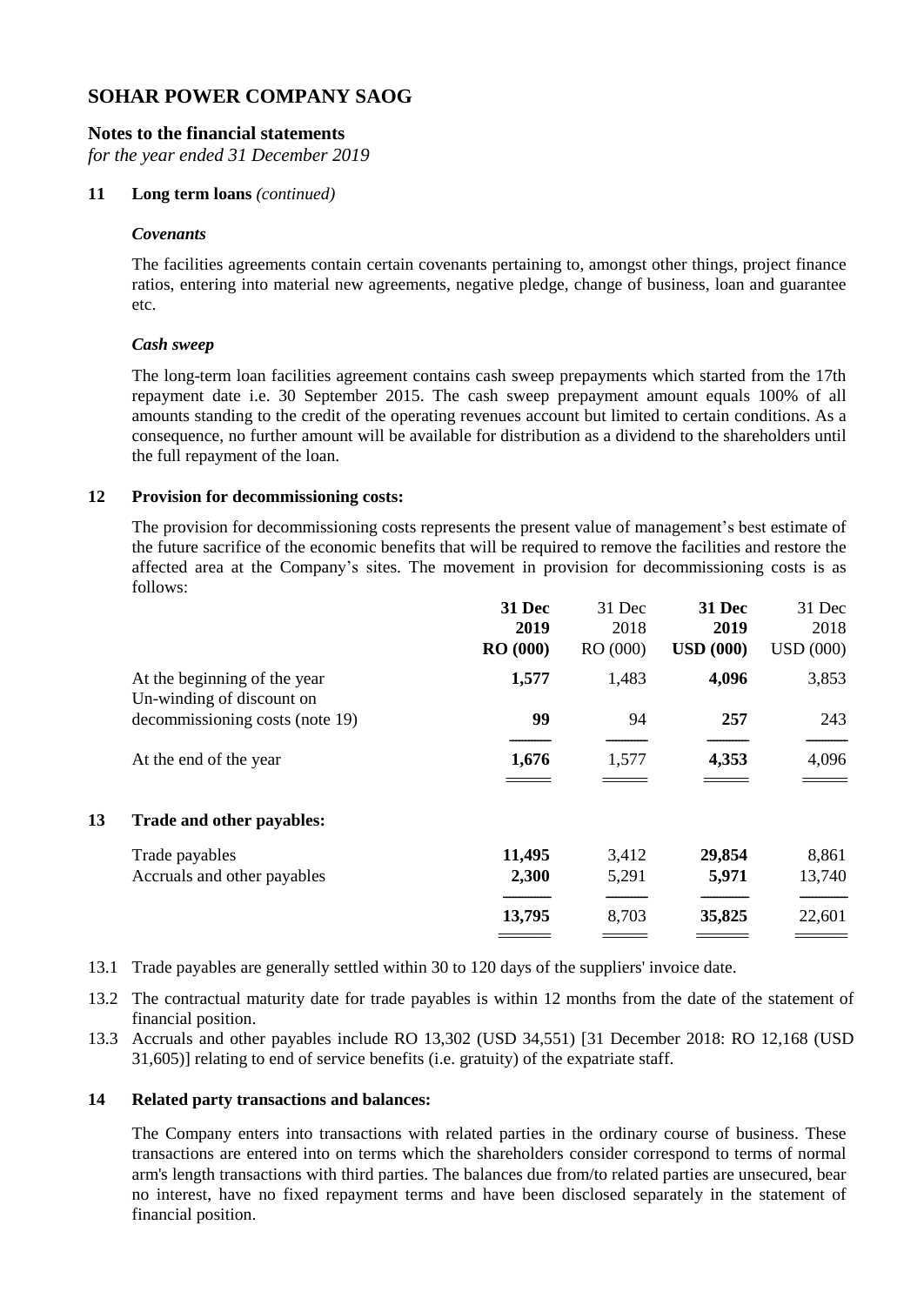## **Notes to the financial statements**

*for the year ended 31 December 2019*

## **14 Related party transactions** *(continued)*

|                                               | <b>31 Dec</b>   | 31 Dec   | <b>31 Dec</b>                     | 31 Dec           |
|-----------------------------------------------|-----------------|----------|-----------------------------------|------------------|
|                                               | 2019            | 2018     | 2019                              | 2018             |
|                                               | <b>RO</b> (000) | RO (000) | $\boldsymbol{\mathrm{USD}}$ (000) | <b>USD</b> (000) |
| Key management remuneration                   | 178             | 191      | 462                               | 496              |
| Directors' remuneration (note 18)             |                 |          |                                   |                  |
| Directors' meeting attendance fees (note 18)  | 29              | 27       | 76                                | 71               |
| Services provided by Sohar Operations and     |                 |          |                                   |                  |
| Maintenance Co. LLC (SOMC)                    | 5,203           | 6,351    | 13,514                            | 16,496           |
| Services provided by Power Management Co. LLC |                 |          |                                   |                  |
| -Management fees (note 18)                    | 154             | 154      | 400                               | 400              |
| -Other administrative expenses                | 283             | 313      | 735                               | 813              |
| Services provided by Suez Tractebel S.A.      | 148             | 148      | 384                               | 384              |
| International Power S.A. - PS Guarantee fee   | 319             |          | 829                               |                  |
| Electrabel S.A. - Guarantee fee               | 57              | 60       | 148                               | 156              |
| MENA Sohar 1 SPV Ltd - LC fee                 | 32              | 34       | 83                                | 88               |
| SOGEX Oman LLC - LC fee                       | 9               | 8        | 23                                | 21               |
| MOD Pension Fund - LC fee                     | 8               | 8        | 21                                | 21               |
|                                               |                 |          |                                   |                  |

A summary of the related party balances as at 31 December 2019 and 31 December 2018 was as follows:

## 14a **Amount due to a related party**

|       | <b>31 Dec</b>   | 31 Dec | <b>31 Dec</b>                   | 31 Dec |
|-------|-----------------|--------|---------------------------------|--------|
|       | 2019            | 2018   | 2019                            | 2018   |
|       | <b>RO</b> (000) |        | $RO(000)$ $USD(000)$ $USD(000)$ |        |
| SOMC. | 235             | 474    | 610                             | 1,231  |
|       |                 |        |                                 |        |

## **15 Deferred revenue and revenue:**

#### 15a **Deferred revenue**

|                                           | 31 Dec          | 31 Dec     | 31 Dec           | 31 Dec           |
|-------------------------------------------|-----------------|------------|------------------|------------------|
|                                           | 2019            | 2018       | 2019             | 2018             |
|                                           |                 | (Restated) |                  | (Restated)       |
|                                           | <b>RO</b> (000) | RO (000)   | <b>USD</b> (000) | <b>USD</b> (000) |
| At the beginning of the year              | 4,687           | 5,684      | 12,174           | 14,764           |
| Transferred to revenue (note 15b)         | (1,273)         | (997)      | (3,306)          | (2,590)          |
| At the end of the year                    | 3,414           | 4,687      | 8,868            | 12,174           |
| Less: Current portion of deferred revenue | (1,533)         | (1,273)    | (3,982)          | (3,306)          |
| Non-current portion of deferred revenue   | 1,881           | 3,414      | 4,886            | 8,868            |
|                                           |                 |            |                  |                  |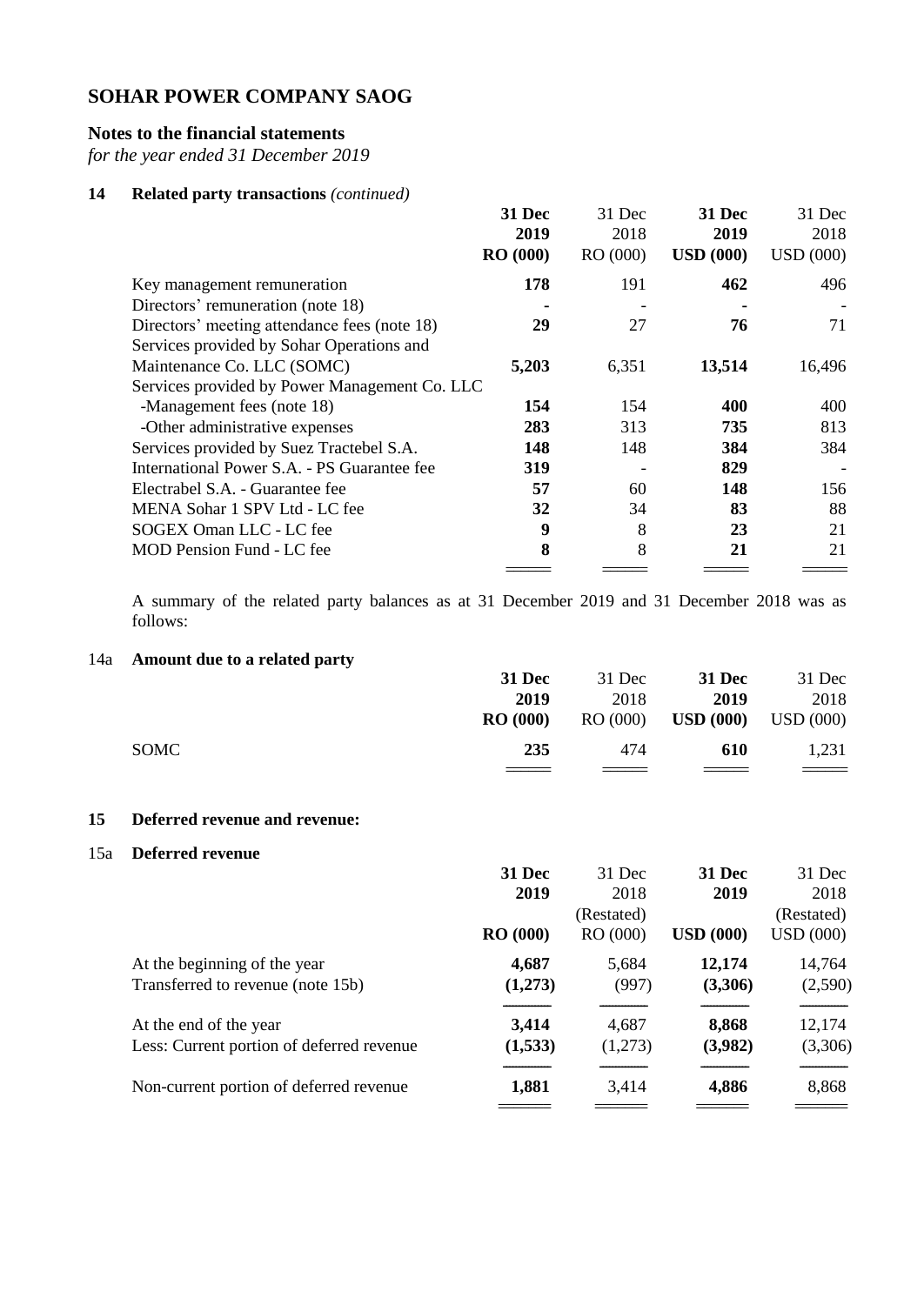## **Notes to the financial statements**

*for the year ended 31 December 2019*

### **15 Deferred revenue and revenue** *(continued)*

#### 15a **Deferred revenue** *(continued)*

### *Restatement of financial statements due to change in revenue recognition policy*

During the year, the Company adopted the straight-line method for recognizing Capacity Investment Charge income under its operating lease arrangement, which was previously recognized on an "as billed" basis. The billed revenue in excess of straight-line revenue as at 1 January 2019 was deferred as a liability and will be transferred to revenue as the operating lease income is earned in accordance with the straight-line basis. Therefore, prior year figures in these financial statements have been restated as summarized below:

- i) Due to recognizing revenue on a straight-line basis against the previous policy of recognizing revenue as per the payment profile of the PWPA (i.e. "as billed" basis), RO 5,683,450 has been recorded as deferred revenue (liability) in the financial statements of the Company as at 1 January 2018. Of the total liability of RO 5,683,450, RO 4,686,776 has been recorded as a noncurrent liability and RO 996,674 recorded as a current liability. RO 4,686,776 has been recorded as deferred revenue in the financial statements of the Company as at 31 December 2018. Of the total amount of RO 4,686,776, RO 3,413,298 has been recorded as a non-current liability and RO 1,273,478 recorded as a currently liability.
- ii) Retained earnings of the Company as at 1 January 2018 have been reduced by RO 5,148,000 (including effect of decrease in tax of RO 657,000 and increase in legal reserve of RO 121,000 for year 2017) and accumulated losses of the Company as at 31 December 2018 have been increased by RO 4,301,000 (including effect of decrease in tax of RO 657,000 and increase in legal reserve of RO 121,000 for year 2017 and increase in tax of RO 150,000 for year 2018).
- iii) Legal reserve of the Company as at 1 January 2018 and 31 December 2018 has been increased by RO 121,000 and retained earnings have been reduced by the same amount.
- iv) The revenue reported in the financial statements of the Company for the year ended 31 December 2018 has been increased by RO 996,674 (due to change in the investment charge) and the same amount has been reduced from the deferred revenue.
- v) The provision for taxation as at 1 January 2018 and 31 December 2018 has been decreased by RO 657,000 and RO 507,000 respectively, due to reduction in current tax charge for the year 2017 and increase in revenue of RO 996,674 for the year 2018 because of the change in revenue recognition policy.
- vi) Current tax charge for the year ended 31 December 2018 has been increased by RO 150,000 and income tax reversal for the year ended 31 December 2018 has been decreased by the same amount.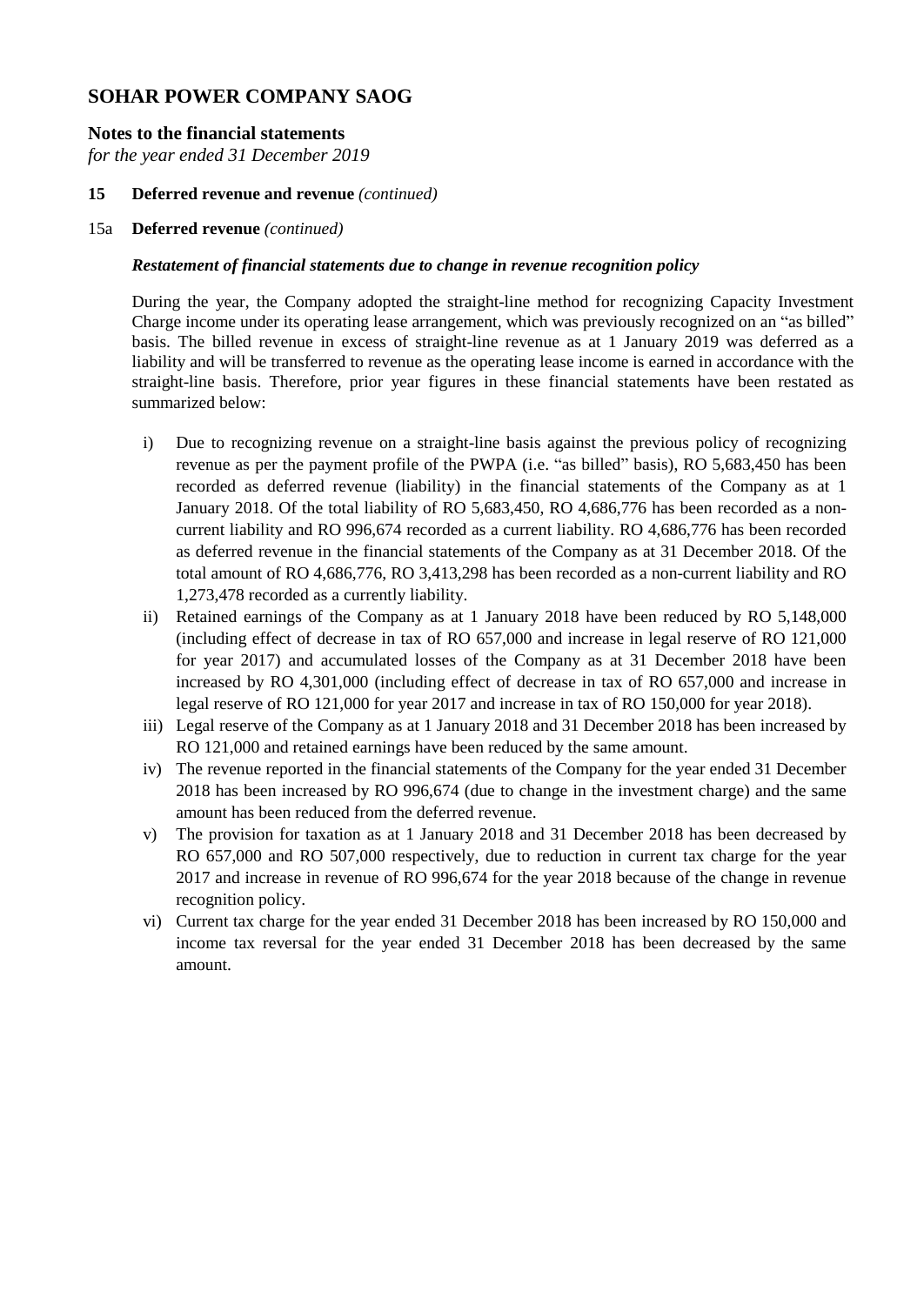## **Notes to the financial statements**

*for the year ended 31 December 2019*

## **15 Deferred revenue and revenue** *(continued)*

#### 15a **Deferred revenue** *(continued)*

### *Restatement of financial statements due to change in revenue recognition policy (continued)*

The following is the summary of changes in the statement of financial position relating to the previous year:

|                      | 1 January 2018 |             | 31 December 2018 |           |             |             |
|----------------------|----------------|-------------|------------------|-----------|-------------|-------------|
| Description          | As             |             | As               | As        |             |             |
|                      | published      | Restatement | restated         | published | Restatement | As restated |
|                      | RO (000)       | RO (000)    | RO (000)         | RO (000)  | RO (000)    | RO (000)    |
| Retained earnings    | 5,024          | (5, 148)    | (124)            | (5, 915)  | (4,301)     | (10,216)    |
| Legal reserve        | 3,911          | 121         | 4,032            | 3,911     | 121         | 4,032       |
| Deferred<br>revenue- |                |             |                  |           |             |             |
| non-current portion  |                | 4,687       | 4,687            |           | 3,414       | 3,414       |
| Deferred<br>revenue- |                |             |                  |           |             |             |
| current portion      |                | 997         | 997              |           | 1,273       | 1,273       |
| Provision<br>for     |                |             |                  |           |             |             |
| taxation             | 657            | (657)       |                  | 1,334     | (507)       | 827         |

The following is the summary of changes in the statement of profit or loss and other comprehensive income relating to the previous year:

|                    | 1 January 2018 |             |          | 31 December 2018 |             |             |  |
|--------------------|----------------|-------------|----------|------------------|-------------|-------------|--|
| Description        | As             |             | As       | As               |             |             |  |
|                    | published      | Restatement |          | published        | Restatement | As restated |  |
|                    | RO (000)       | RO (000)    | RO (000) | RO (000)         | RO (000)    | RO(000)     |  |
| Revenue            | 64,485         | 552         | 65,037   | 66,505           | 997         | 67,502      |  |
| Income<br>tax      |                |             |          |                  |             |             |  |
| expense/(reversal) | 3,582          | (657)       | 2,925    | (1,926)          | 150         | (1,776)     |  |

### 15b **Revenue**

|                                              | <b>31 Dec</b>   | 31 Dec  | 30 Jun           | 31 Dec           |
|----------------------------------------------|-----------------|---------|------------------|------------------|
|                                              | 2019            | 2018    | 2019             | 2018             |
|                                              | <b>RO</b> (000) | RO(000) | <b>USD</b> (000) | <b>USD</b> (000) |
| Power and water revenue (as billed)          | 49,313          | 66,505  | 128,086          | 172,740          |
| Transferred from deferred revenue (note 15a) | 1,273           | 997     | 3,306            | 2,590            |
|                                              |                 |         |                  | 175,330          |
| Total revenue (on a straight-line basis)     | 50,586          | 67,502  | 131,392          |                  |
|                                              |                 |         |                  |                  |

15.1 Power and water revenue consists of fixed capacity charges and variable charges as well as fuel costs recovery.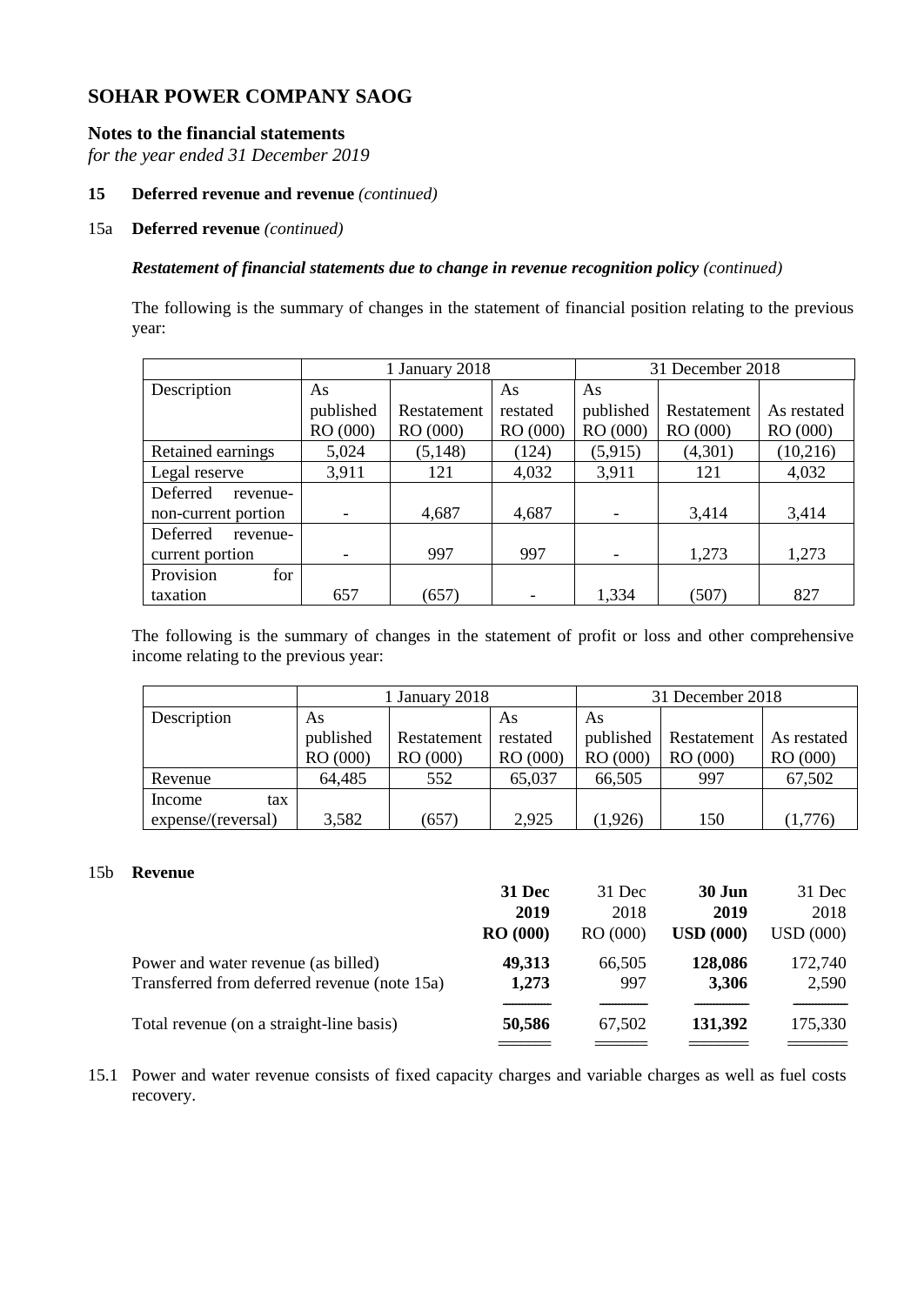## **Notes to the financial statements**

*for the year ended 31 December 2019*

## **16 Cost of revenue:**

|    |                                                                                | 31 Dec       | 31 Dec   | 31 Dec           | 31 Dec           |
|----|--------------------------------------------------------------------------------|--------------|----------|------------------|------------------|
|    |                                                                                | 2019         | 2018     | 2019             | 2018             |
|    |                                                                                | RO (000)     | RO (000) | <b>USD</b> (000) | <b>USD</b> (000) |
|    | Fuel gas                                                                       | 24,079       | 39,705   | 62,543           | 103,130          |
|    | Operating and maintenance costs                                                | 5,203        | 6,351    | 13,514           | 16,496           |
|    | Depreciation (note 5)                                                          | 11,778       | 6,749    | 30,592           | 17,530           |
|    | Depreciation relating to right-of-use assets (note 6)                          | 150          |          | 390              |                  |
|    | Sea water extraction costs                                                     | 770          | 786      | 2,000            | 2,042            |
|    | Other operating expenses                                                       | 1,089        | 800      | 2,829            | 2,078            |
|    |                                                                                |              |          |                  |                  |
|    |                                                                                | 43,069       | 54,391   | 111,868          | 141,276          |
| 17 | Other income:                                                                  |              |          |                  |                  |
|    | Reimbursement of extra tax payable (note 20c)                                  | 273          | 220      | 709              | 571              |
|    | Interest on short term deposits (note 8.2)                                     | 14           |          | 36               |                  |
|    |                                                                                | 287          | 220      | 745              | 571              |
| 18 | <b>General and administrative expenses:</b>                                    |              |          |                  |                  |
|    | Management fees                                                                | 154          | 154      | 400              | 400              |
|    | Directors' meeting attendance fees and                                         |              |          |                  |                  |
|    | remuneration (note 14)                                                         | 29           | 27       | 76               | 71               |
|    | Legal and professional fees                                                    | 145          | 92       | 377              | 240              |
|    | Staff costs                                                                    | 32           | 30       | 83               | 78               |
|    | Depreciation (note 5)                                                          | $\mathbf{1}$ | 1        | 3                | 3                |
|    | Other administrative expenses                                                  | 467          | 628      | 1,212            | 1,629            |
|    |                                                                                | 828          | 932      | 2,151            | 2,421            |
| 19 | <b>Finance costs:</b>                                                          |              |          |                  |                  |
|    | Interest on net settlement of swaps                                            | 1,820        | 2,326    | 4,727            | 6,042            |
|    | Interest on Base facility                                                      | 2,264        | 2,379    | 5,880            | 6,180            |
|    | Interest on Repayment facility                                                 | 435          | 458      | 1,130            | 1,190            |
|    | Ineffective portion of cash flow hedge (note 10.1)                             | 194          | 51       | 504              | 132              |
|    | Other finance charges                                                          | 309          | 157      | 802              | 409              |
|    | Amortisation of deferred financing costs (note 11)<br>Unwinding of discount on | 222          | 248      | 577              | 644              |
|    | decommissioning costs (note 12)                                                | 99           | 94       | 257              | 243              |
|    | Finance charges relating to lease liability (note 6)                           | 26           |          | 68               |                  |
|    |                                                                                | 5,369        | 5,713    | 13,945           | 14,840           |
|    |                                                                                |              |          |                  |                  |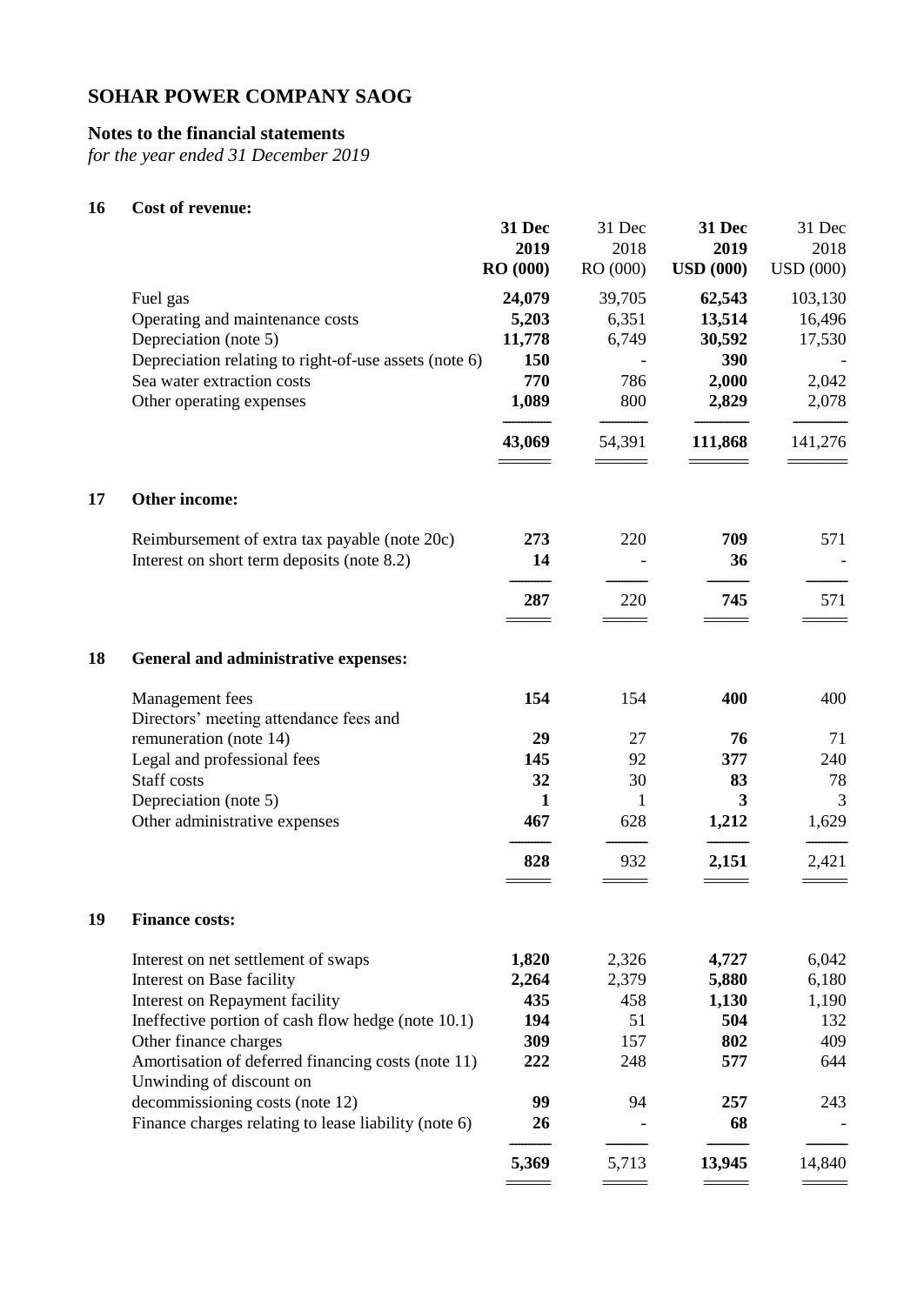## **Notes to the financial statements**

*for the year ended 31 December 2019*

#### **20 Taxation:**

#### 20a **Current tax**

The Company is liable to income tax at the rate of 15% (2018: 15%) on its taxable profits, in accordance with the Income Tax Law of the Sultanate of Oman. For the purpose of determining the tax provision, the net profit for the year has been adjusted for tax purposes. The adjustments are made to certain items relating to expenses and are based on the current understanding of tax provisons and regulations.

|                                                    | 31 Dec          | 31 Dec     | 31 Dec           | 31 Dec           |
|----------------------------------------------------|-----------------|------------|------------------|------------------|
|                                                    | 2019            | 2018       | 2019             | 2018             |
|                                                    |                 | (Restated) |                  | (Restated)       |
|                                                    | <b>RO</b> (000) | RO (000)   | <b>USD</b> (000) | <b>USD</b> (000) |
| Recognized in profit or loss                       |                 |            |                  |                  |
| Current tax charge                                 |                 |            |                  |                  |
| - Current year                                     | 1,373           | 1,120      | 3,566            | 2,909            |
| - Restatemeth due to change in revenue             |                 |            |                  |                  |
| recognition policy                                 |                 | 150        |                  | 390              |
| - Prior year                                       |                 | 1          |                  | 3                |
|                                                    | 1,373           | 1,271      | 3,566            | 3,302            |
| Deferred tax charge (net)                          |                 |            |                  |                  |
| - Current year:                                    |                 |            |                  |                  |
| Origination and reversal of temporary differences  | (921)           | (3,047)    | (2,392)          | (7, 915)         |
|                                                    | 452             | (1,776)    | 1,174            | (4, 613)         |
|                                                    |                 |            |                  |                  |
| Recognized in other comprehensive income           |                 |            |                  |                  |
| Deferred tax charge relating to interest rate swap | 33              | 460        | 86               | 1,195            |
|                                                    |                 |            |                  |                  |

The following is a reconciliation of income taxes calculated at the applicable tax rate with income tax expense for the year:

|                                         | 31 Dec<br>2019 | 31 Dec<br>2018         | 31 Dec<br>2019   | 31 Dec<br>2018                 |
|-----------------------------------------|----------------|------------------------|------------------|--------------------------------|
|                                         | RO(000)        | (Restated)<br>RO (000) | <b>USD</b> (000) | (Restated)<br><b>USD</b> (000) |
| Profit/(loss) before taxation           | 1,607          | (11,868)               | 4,173            | (30, 827)                      |
| Income tax as per rates mentioned above | 241            | (1,780)                | 626              | (4,625)                        |
| Non-deductible expenses                 | 3              | 3                      | 9                | 9                              |
| Prior year - current tax                |                |                        |                  | 3                              |
| Prior year - deferred tax               | 208            |                        | 539              |                                |
| Income tax expense/(income)             | 452            | (1,776)                | 1,174            | (4,613)                        |
|                                         |                |                        |                  |                                |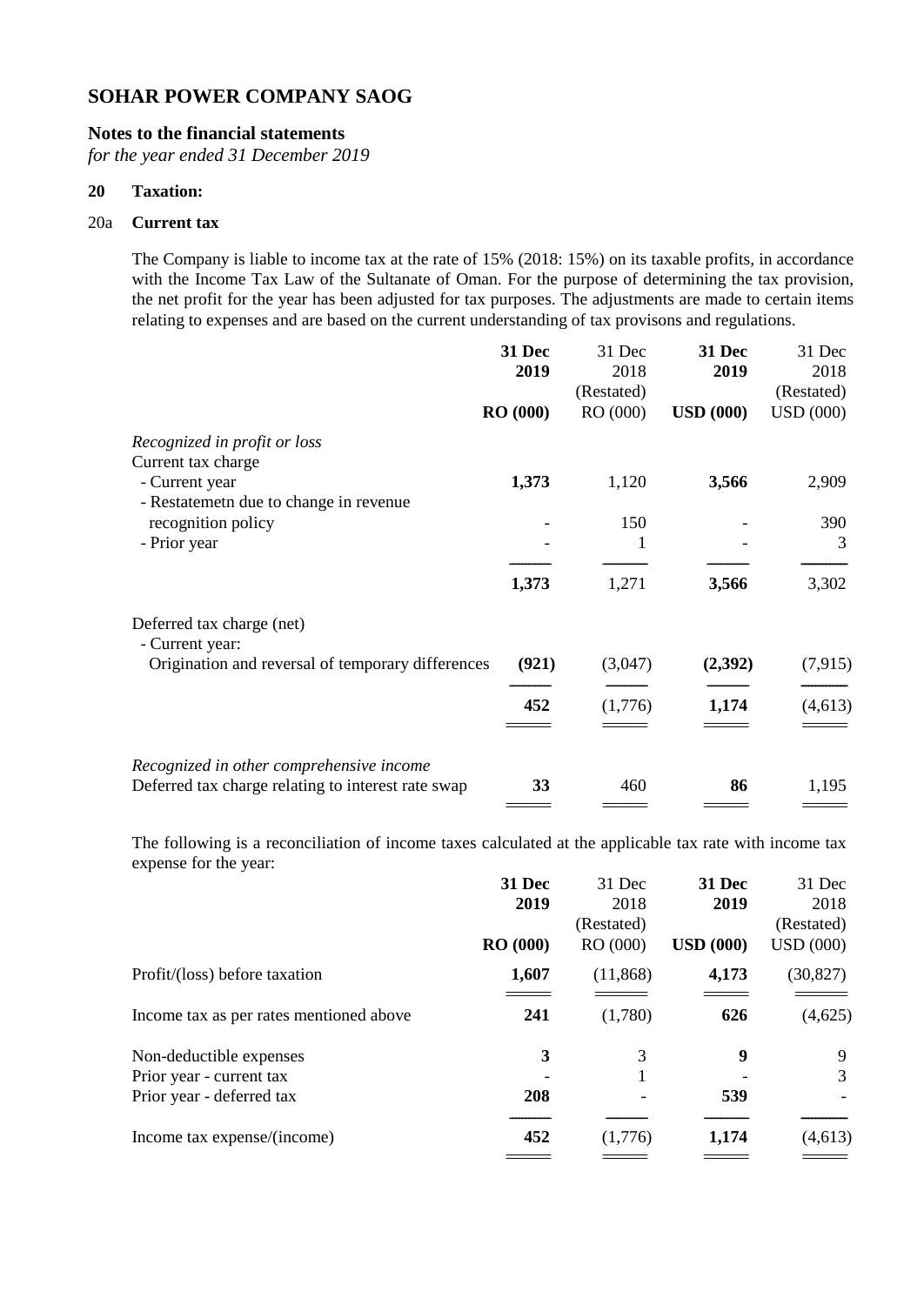## **Notes to the financial statements**

*for the year ended 31 December 2019*

## **20 Taxation** *(continued)*

## 20b **Deferred tax**

20c **Provision for taxation**

Deferred tax liability balance as at the end of the year was as follows:

|                                                   | 31 Dec          | 31 Dec   | <b>31 Dec</b>    | 31 Dec   |
|---------------------------------------------------|-----------------|----------|------------------|----------|
|                                                   | 2019            | 2018     | 2019             | 2018     |
|                                                   | <b>RO</b> (000) | RO (000) | $\bf{USD}$ (000) | USD(000) |
| Recognized in the statement of financial position |                 |          |                  |          |
| Deferred tax liability                            | 9,261           | 10.149   | 24,056           | 26.361   |
|                                                   |                 |          |                  |          |

The deferred tax liability and deferred tax charge (net) in profit or loss and other comprehensive income are attributable to the following items: Recognised

|                                                                |                  |                  | Recognised              |                  |
|----------------------------------------------------------------|------------------|------------------|-------------------------|------------------|
|                                                                | At               | Recognised       | in other                | At               |
|                                                                | 31 December      |                  | in profit comprehensive | 31 December      |
|                                                                | 2018             | or loss          | income                  | 2019             |
|                                                                | RO (000)         | RO (000)         | RO (000)                | <b>RO</b> (000)  |
| Provisions                                                     | 329              | (194)            |                         | 135              |
| Fair value of hedging instruments                              | 653              |                  | (33)                    | 620              |
| Depreciation / impairment                                      | (11, 131)        | 1,113            |                         | (10, 018)        |
| Right-of-use assets and lease liability                        |                  | 2                |                         | 2                |
|                                                                | (10, 149)        | 921              | (33)                    | (9,261)          |
|                                                                |                  |                  | Recognised              |                  |
|                                                                | At               | Recognised       | in other                | At               |
|                                                                | 31 December      |                  | in profit comprehensive | 31 December      |
|                                                                | 2018             | or loss          | income                  | 2019             |
|                                                                | <b>USD</b> (000) | <b>USD</b> (000) | <b>USD</b> (000)        | <b>USD</b> (000) |
|                                                                |                  |                  |                         |                  |
| Provisions                                                     | 852<br>1,700     | (504)            | (86)                    | 348<br>1,614     |
| Fair value of hedging instruments<br>Depreciation / impairment | (28, 914)        | 2,891            |                         | (26, 023)        |
| Right-of-use assets and lease liability                        |                  | 5                |                         | 5                |
|                                                                |                  |                  |                         |                  |
|                                                                | (26, 362)        | 2,392            | (86)                    | (24, 056)        |
|                                                                |                  |                  |                         |                  |
| <b>Provision for taxation</b>                                  |                  |                  |                         |                  |
|                                                                | 31 Dec           | 31 Dec           | 31 Dec                  | 31 Dec           |
|                                                                | 2019             | 2018             | 2019                    | 2018             |
|                                                                |                  | (Restated)       |                         | (Restated)       |
|                                                                | <b>RO</b> (000)  | RO (000)         | <b>USD</b> (000)        | <b>USD</b> (000) |
| Balance at the beginning of the year                           | 827              | 657              | 2,148                   | 1,706            |
| Charge for the year                                            | 1,373            | 1,120            | 3,566                   | 2,909            |
| Additional tax for the year due to restatement                 |                  |                  | 150                     | 390              |
| Prior year tax adjustment due to restatement                   |                  | (656)            |                         | (1,704)          |
| Payments during the year                                       | (1,118)          | (444)            | (2,904)                 | (1, 153)         |
| Balance at the end of the year                                 | 1,082            | 827              | 2,810                   | 2,148            |
|                                                                |                  |                  |                         |                  |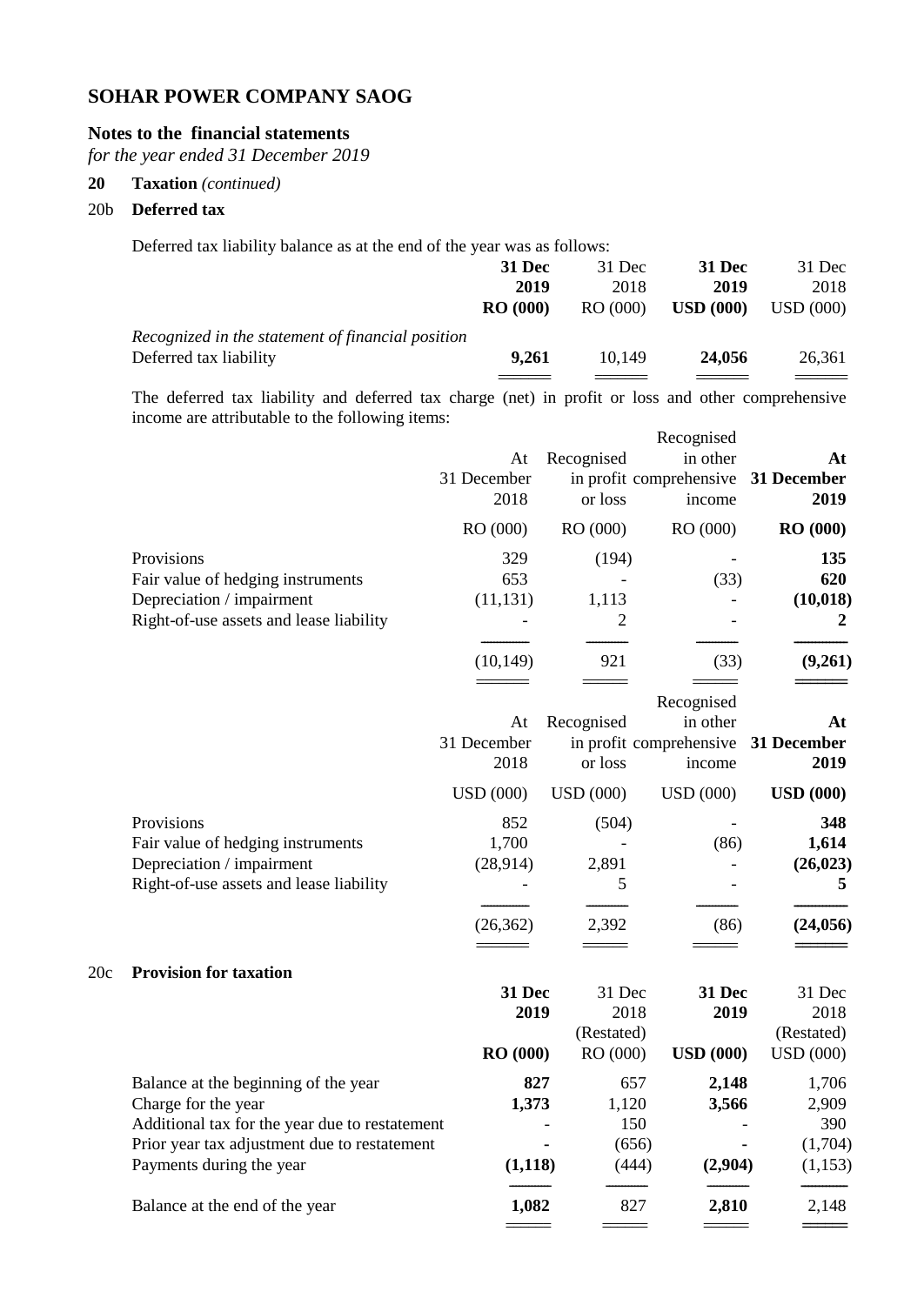## **Notes to the financial statements**

*for the year ended 31 December 2019*

### **20 Taxation** *(continued)*

### 20c **Provision for taxation** *(continued)*

As at 31 December 2018, provision for taxation (i.e. tax payable by the Company as at 31 December 2018) was reduced by RO 506,000 (USD 1,314,000) because of restatement of the financial statements due to change in revenue recognition policy of the Company. However, it is to be noted that final tax return of the Company for the financial year 2018 was filed declaring tax payable for the year of RO 1,120,000 (USD 2,909,000). The amount of tax payable by the Company as at 31 December 2018, without taking into account the restatement, would have been RO 1,333,000 (USD 3,462,000). The Company has not filed the revised tax return for the financial 2018 and this adjustment amount is yet to be agreed by the Secretariat General for Taxation of the Sultanate of Oman.

The taxation charge for the year includes an estimated amount of RO 0.273 million (USD 0.709 million) [2018: RO 0.220 million (USD 0.571 million)] which will subsequently be reimbursed by Oman Power and Water Procurement Co. SAOC (OPWP) according to an agreement between the Company and OPWP. As per a letter from OPWP captioned "Material adverse change claim due to changes in the Income Tax Law", dated 21 December 2016, OPWP agreed to reimburse the Company, throughout the term of the PWPA, for extra tax payable due to an increase in tax rates from 12% to 15%, applicable from year 2017 and onwards.

#### 20d **Status of tax assessments**

The Company has filed annual tax returns up to the year ended 31 December 2018. The Company's tax assessments from the year ended 31 December 2014 to the year ended 31 December 2018 have not been finalized by the Secretariat General for Taxation of the Sultanate of Oman. The management believe that amount of additional taxes, if any, that may become payable in relation to the tax years for which assessments are pending would not be material to the Company's financial position as at 31 December 2019.

#### **21 Net assets per share:**

Net assets value per share is calculated by dividing the shareholders' equity by the number of shares outstanding at the end of the year.

|                                                                     | 31 Dec  | 31 Dec     | 31 Dec  | 31 Dec     |
|---------------------------------------------------------------------|---------|------------|---------|------------|
|                                                                     | 2019    | 2018       | 2019    | 2018       |
|                                                                     |         | (Restated) |         | (Restated) |
| Shareholders' equity {RO (000)/USD (000)}<br>41,349                 |         | 17,072     | 15,917  | 44,350     |
|                                                                     |         |            |         |            |
| Number of issued and fully paid-up<br>shares at the end of the year | 221,010 | 221,010    | 221,010 | 221,010    |
|                                                                     |         |            |         |            |
| Net assets per share $\{RO (000)/USD (000)\}$                       | 0.077   | 0.072      | 0.200   | 0.187      |
|                                                                     |         |            |         |            |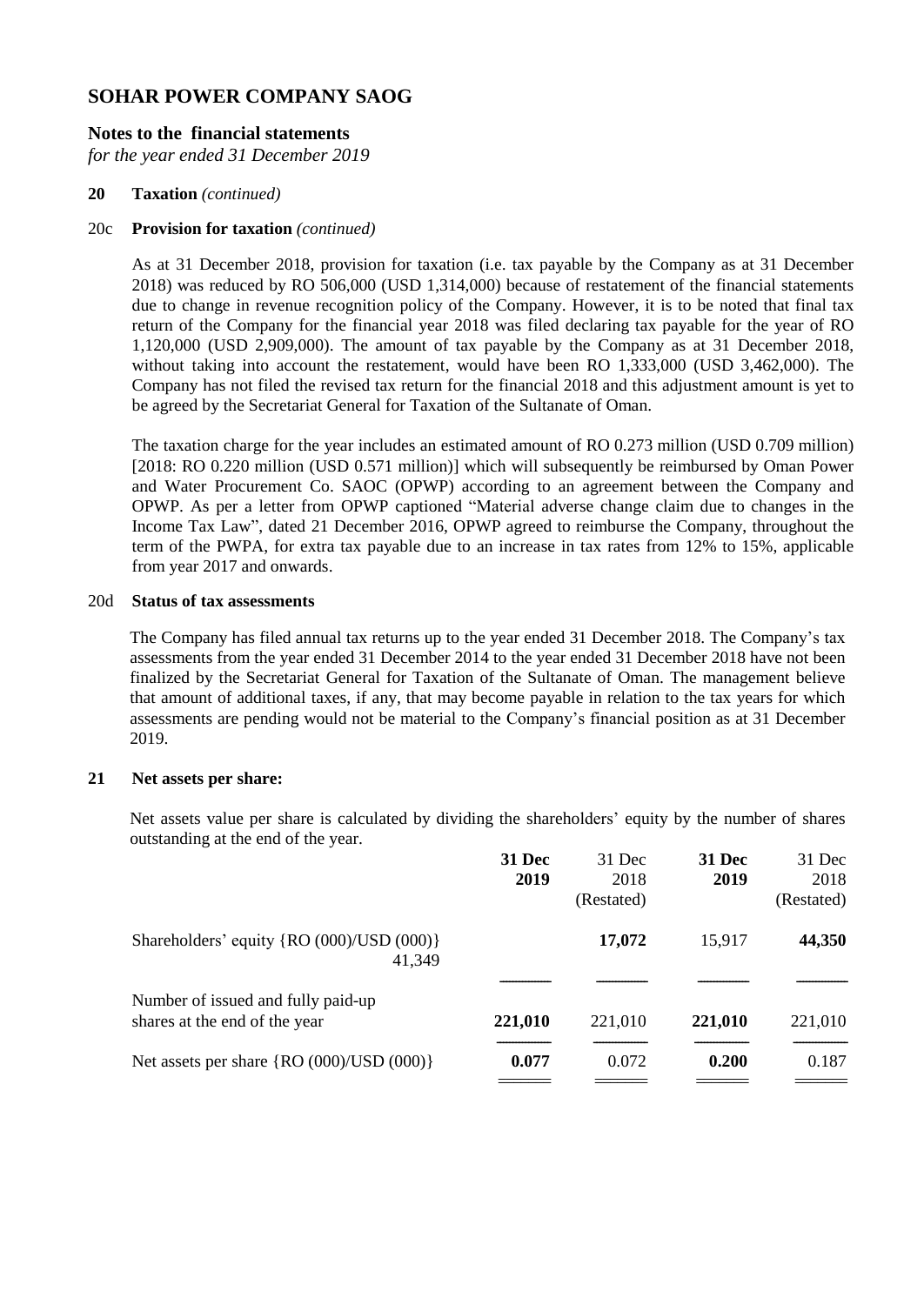## **Notes to the financial statements**

*for the year ended 31 December 2019*

#### **22 Basic and diluted earnings per share:**

Basic earnings per share is calculated by dividing the net profit for the period with the weighted average number of shares outstanding during the period. There are no dilution effects.

|                                                                           | 31 Dec<br>2019 | 31 Dec<br>2018<br>(Restated) | <b>31 Dec</b><br>2019 | 31 Dec<br>2018<br>(Restated) |
|---------------------------------------------------------------------------|----------------|------------------------------|-----------------------|------------------------------|
| Net profit/(loss) for the year $\{RO (000)/USD (000)\}$                   | 1,155          | (10,092)                     | 2,999                 | (26, 214)                    |
| Weighted number of shares outstanding<br>during the year                  | 221,010        | 221,010                      | 221,010               | 221,010                      |
| Basic and diluted earnings/(losses) per share<br>$\{RO (000)/USD (000)\}$ | 0.0052         | (0.0457)                     | 0.0136                | (0.1186)                     |

### **23 Lease commitments:**

The land on which the Sohar Power and Water Plant is constructed, has been leased from Sohar Industrial Port Company SAOC for a period of 15 years from 20 July 2004. At the end of the year, future minimum lease commitments under non-cancellable operating leases were as follows:

|                       | 31 Dec          | 31 Dec  | 31 Dec                            | 31 Dec   |
|-----------------------|-----------------|---------|-----------------------------------|----------|
|                       | 2019            | 2018    | 2019                              | 2018     |
|                       | <b>RO</b> (000) | RO(000) | $\boldsymbol{\mathrm{USD}}$ (000) | USD(000) |
| Within 1 year         | 66              | 65      | 171                               | 168      |
| Between 1 and 5 years | 102             | 145     | 264                               | 378      |
|                       | 168             | 210     | 435                               | 546      |
|                       |                 |         |                                   |          |

#### **24 Contingent liabilities:**

There were no contingent liabilities outstanding as at 31 December 2019 (31 December 2018: RO Nil).

#### **25 Capital risk management:**

Capital is managed by the Company so that it is able to continue to operate as a going concern while maximising the profitability of the Company.

The capital structure of the Company consists of share capital, reserves and retained earnings. The Company manages its capital by making adjustments to dividend payments and bringing in additional capital in the light of changes in business conditions. No changes were made in the objectives, policies and processes during the year ended 31 December 2019 and year ended 31 December 2018.

### **26 Financial risk management:**

#### *Financial assets and liabilities*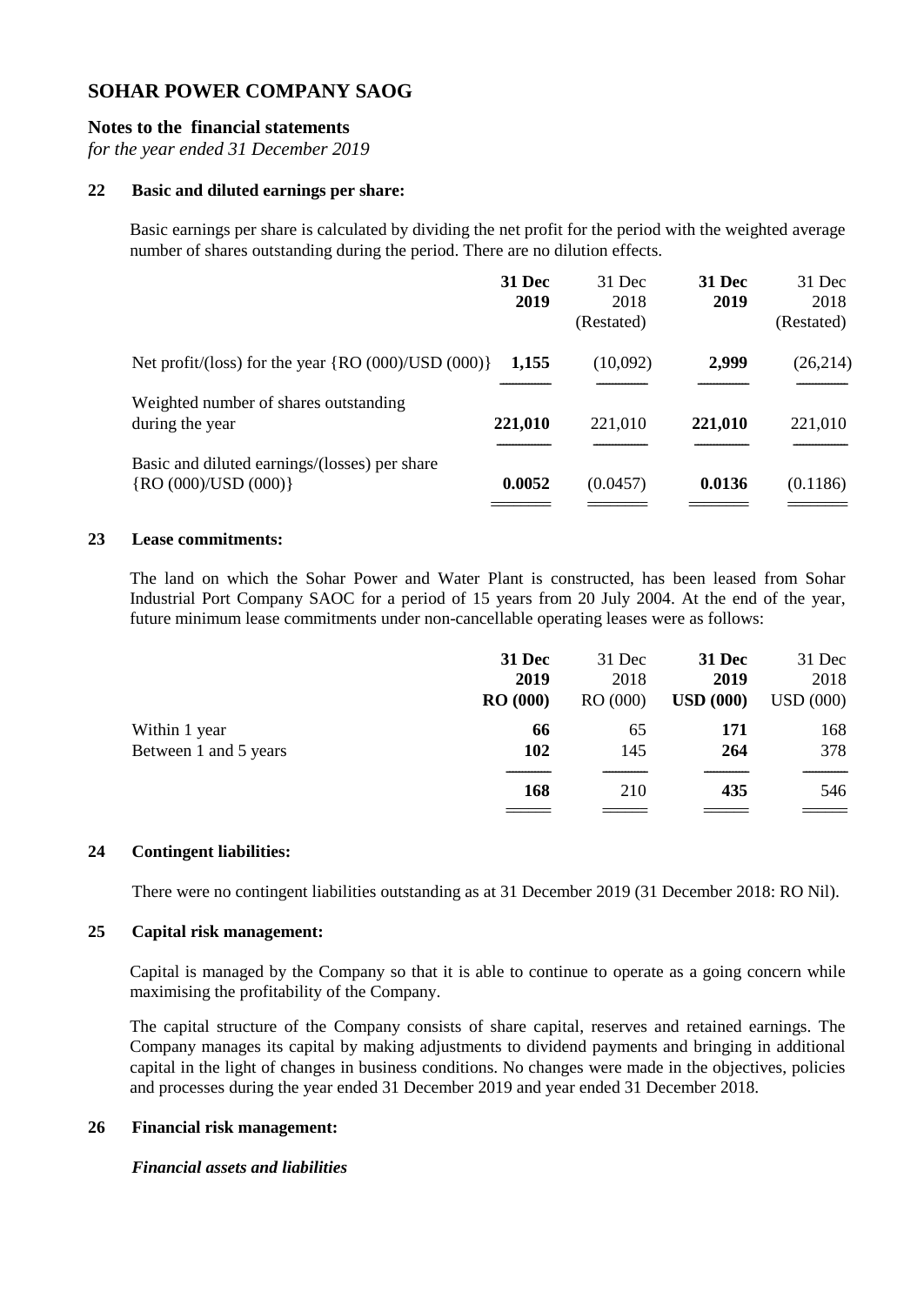Financial assets of the Company carried on the statement of financial position include bank balances and trade and other receivables. Financial liabilities include long term loans, trade and other payables, and amount due to a related party.

## **SOHAR POWER COMPANY SAOG**

#### **Notes to the financial statements**

*for the year ended 31 December 2019*

#### **26 Financial risk management** *(continued)*

#### *Risk management*

The Company's activities expose it to various financial risks, primarily market risk (including foreign exchange risk, interest rate risk and price risk), credit risk and liquidity risk. Exposure to market, credit and liquidity risks arise in the normal course of the Company's business.

The Company's risk management is carried out internally in accordance with the policies approved by the Board of Directors. Risk management policies and systems are reviewed regularly to ensure that they reflect any change in market conditions and activities of the Company.

#### *Market risk:*

#### (i) Foreign exchange risk

Foreign exchange risk is the risk that the fair value or future cash flows of a financial instrument will fluctuate because of changes in foreign exchange rates.

The Company is exposed to currency risk on bank borrowings that are denominated in a currency other than the functional currency of the Company. These transactions are denominated in United States Dollar (USD). In respect of the Company's transactions denominated in USD, the management believe that the Company is not materially exposed to currency risk as the RO is effectively pegged to the USD and as the revenues of the Company are protected against foreign exchange fluctuation, by a provision under the PWPA. At the end of the reporting period, the Company had bank balances denominated in USD amounting to RO 0.00825 million (USD 0.0214 million) [31 December 2018: RO 0.01304 million (USD 0.0339 million)].

#### (ii) Interest rate risk

Interest rate risk is the risk that the fair value or future cash flows of a financial instrument will fluctuate because of changes in interest rates.

The Company's interest rate risk arises from long-term loans availed by the Company. The Company has entered into interest rate swaps to hedge its interest rate risk exposure. Under the interest rate swap contracts, the Company agrees to exchange the difference between fixed and floating rate interest amounts calculated on agreed notional principal amounts. Such contracts enable the Company to mitigate the risk of changing interest rates on the fair value of issued fixed rate debt and the cash flow exposures on the issued variable rate debt. All interest rate swap contracts exchanging floating rate interest amounts for fixed rate interest amounts are designated as cash flow hedges in order to reduce the Company's cash flow exposure resulting from variable interest rates on bank borrowings. The interest rate swaps and the interest payments on the loan occur simultaneously.

#### (iii) Price risk

Price risk is the risk that the fair value or future cash flows of a financial instrument will fluctuate because of changes in market prices (other than those arising from interest rate risk or currency risk), whether those changes are caused by factors specific to the individual financial instrument or its issuer, or factors affecting all similar financial instruments traded in the market.

As the Company has no significant exposure to investments, it does not have the risk of fluctuation in prices. The management consider that sensitivity analysis is not necessary due to the Company's limited exposure to price risk.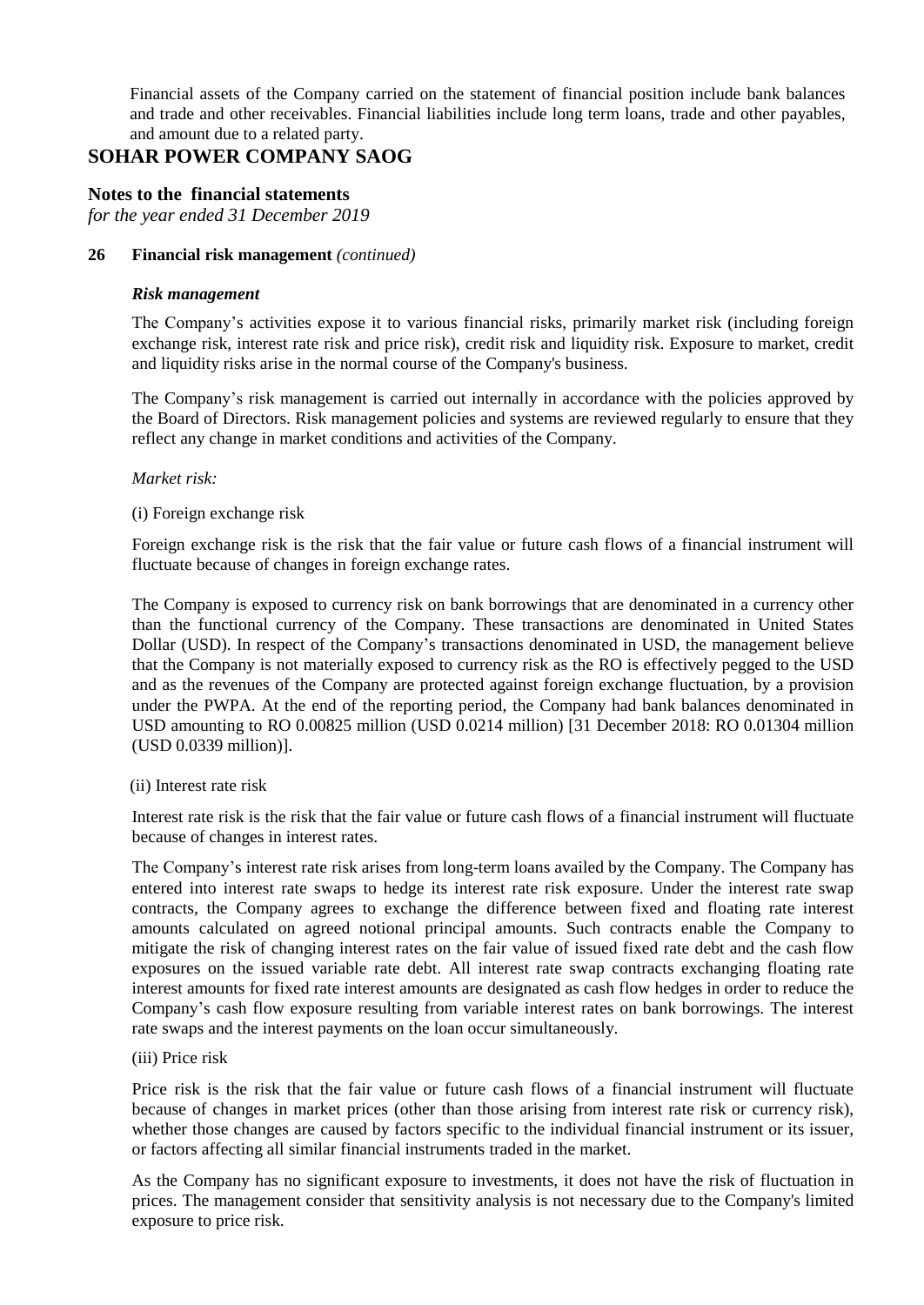#### **Notes to the financial statements**

*for the year ended 31 December 2019*

#### **26 Financial risk management** *(continued)*

*Credit risk:*

Credit risk is the risk of financial loss to the Company if a customer or counterparty to a financial instrument fails to meet its contractual obligations, and arises principally from the Company's trade receivables. At the end of the year, the entire trade receivables were from a government owned company (OPWP). The management therefore considers the credit risk associated with trade receivables to be very low. Furthermore, cash is placed with reputable banks, with good credit ratings, which further minimizes the credit risk.

The age analysis of current trade and other receivables is as follows:

|                               | <b>31 December 2019</b>                | 31 December 2018 |             |                  |
|-------------------------------|----------------------------------------|------------------|-------------|------------------|
|                               | <b>Receivables</b><br><b>Provision</b> |                  | Receivables | Provision        |
|                               | RO(000)                                | <b>RO</b> (000)  | RO (000)    | RO (000)         |
| Not past due (up to 30 days)  | 2,137                                  |                  | 5,115       |                  |
| Past due up to 210 days       | 11,281                                 |                  |             |                  |
|                               |                                        |                  |             |                  |
|                               | 13,418                                 |                  | 5,115       |                  |
|                               |                                        |                  |             |                  |
|                               |                                        | 31 December 2019 |             | 31 December 2018 |
|                               | <b>Receivables</b>                     | <b>Provision</b> | Receivables | Provision        |
|                               | $\bf{USD}$ (000)                       | <b>USD</b> (000) | USD(000)    | <b>USD</b> (000) |
| Not past due (up to 3 months) | 5,551                                  |                  | 13,286      |                  |
| Past due up to 210 days       | 29,301                                 |                  |             |                  |

#### *Liquidity risk:*

**31 December 2019**

Liquidity risk is the risk that the Company will not be able to meet its financial obligations as they fall due. The Company maintains sufficient cash and bank balances to meet the Company's obligations as they fall due for payment.

--------------- ------------- ------------- -------------

======= ====== ====== ======

**34,852** - 13,286 -

|                                               | value<br><b>RO</b> (000) | <b>Carrying Contractual Less than</b><br>cash flows | 6 months<br>$RO(000)$ $RO(000)$ | 6 to 12<br>months<br>RO(000) | 1 to 2<br>years<br>RO(000) | $2$ to 5<br>years<br><b>RO</b> (000) | More than<br>5 years<br><b>RO</b> (000) |
|-----------------------------------------------|--------------------------|-----------------------------------------------------|---------------------------------|------------------------------|----------------------------|--------------------------------------|-----------------------------------------|
| Non-derivative financial<br>liabilities $(A)$ |                          |                                                     |                                 |                              |                            |                                      |                                         |
| Secured bank loans                            | 66,503                   | 67,090                                              | 3,038                           | 5,807                        | 9,232                      | 49,013                               |                                         |
| Trade, other and related<br>party payables    | 14,030                   | 14,030                                              | 14,030                          |                              |                            |                                      |                                         |
| Derivative financial<br>liabilities $(B)$     |                          |                                                     |                                 |                              |                            |                                      |                                         |
| Interest rate swaps used<br>for hedging       | 4,152                    | 4,653                                               | 1,091                           | 1,879                        | 1,683                      |                                      |                                         |
| Total $(A+B)$                                 | 84,685                   | 85,773                                              | 18,159                          | 7,686                        | 10,915                     | 49,013                               |                                         |
|                                               |                          |                                                     |                                 |                              |                            |                                      |                                         |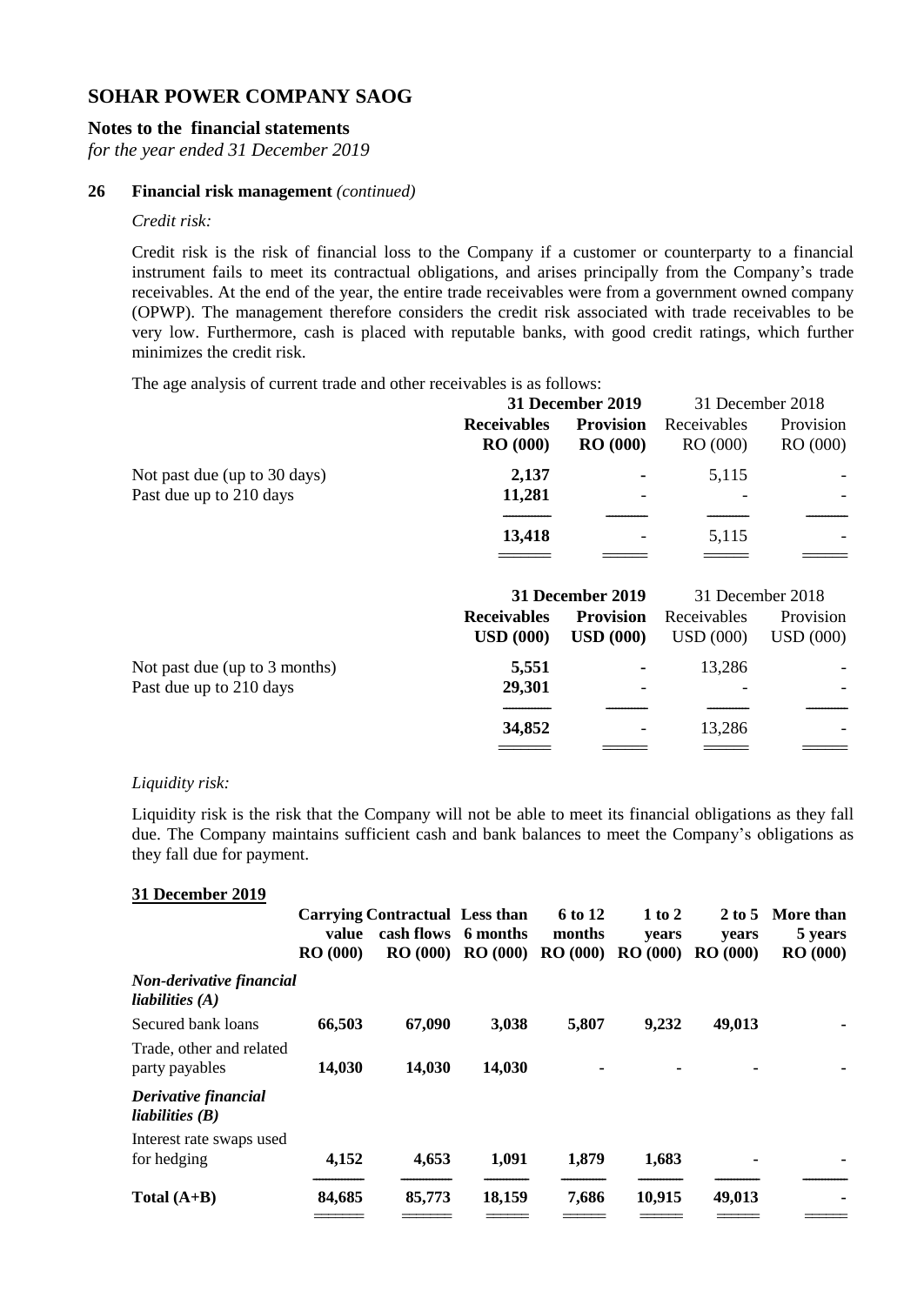## **Notes to the financial statements**

*for the year ended 31 December 2019*

## **26 Financial risk management** *(continued)*

|                                               | value<br><b>USD</b> (000) | <b>Carrying Contractual Less than</b> | cash flows 6 months  | 6 to 12<br>months<br>USD (000) USD (000) USD (000) USD (000) USD (000) | $1$ to $2$<br>years | $2$ to 5<br>years | More than<br>5 years<br><b>USD</b> (000) |
|-----------------------------------------------|---------------------------|---------------------------------------|----------------------|------------------------------------------------------------------------|---------------------|-------------------|------------------------------------------|
| Non-derivative financial                      |                           |                                       |                      |                                                                        |                     |                   |                                          |
| liabilities $(A)$<br>Secured bank loans       |                           | 174,260                               | 7,890                | 15,082                                                                 | 23,980              | 127,308           |                                          |
| Trade, other and related                      | 172,735                   |                                       |                      |                                                                        |                     |                   |                                          |
| party payables                                | 36,441                    | 36,441                                | 36,441               |                                                                        |                     |                   |                                          |
| Derivative financial<br>liabilities $(B)$     |                           |                                       |                      |                                                                        |                     |                   |                                          |
| Interest rate swaps used<br>for hedging       | 10,784                    | 12,088                                | 2,837                | 4,881                                                                  | 4,370               |                   |                                          |
| Total $(A+B)$                                 | 219,960                   | 222,789                               | 47,168               | 19,963                                                                 | 28,350              | 127,308           |                                          |
| 31 December 2018                              |                           |                                       |                      |                                                                        |                     |                   |                                          |
|                                               | Carrying                  | Contractual                           | Less than            | 6 to 12                                                                | $1$ to $2$          | $2$ to 5          | More than                                |
|                                               | value<br>RO (000)         | cash flows<br>RO (000)                | 6 months<br>RO (000) | months<br>RO (000)                                                     | years<br>RO (000)   | years<br>RO (000) | 5 years<br>RO (000)                      |
| Non-derivative financial<br>liabilities $(A)$ |                           |                                       |                      |                                                                        |                     |                   |                                          |
| Secured bank loans                            | 76,708                    | 77,594                                | 4,007                | 5,612                                                                  | 8,844               | 59,131            |                                          |
| Trade, other and related                      |                           |                                       |                      |                                                                        |                     |                   |                                          |
| party payables                                | 9,177                     | 9,177                                 | 9,177                |                                                                        |                     |                   |                                          |
| Derivative financial<br>liabilities $(B)$     |                           |                                       |                      |                                                                        |                     |                   |                                          |
| Interest rate swaps used<br>for hedging       | 4,365                     | 4,845                                 | 1,286                | 644                                                                    | 2,666               | 249               |                                          |
|                                               |                           |                                       |                      | 6,256                                                                  | 11,510              |                   |                                          |
| Total $(A+B)$                                 | 90,250                    | 91,616                                | 14,470               |                                                                        |                     | 59,380            |                                          |
|                                               | Carrying                  | Contractual                           | Less than            | 6 to 12                                                                | $1$ to $2$          | $2$ to $5$        | More than                                |
|                                               | value                     | cash flows                            | 6 months             | months                                                                 | years               | years             | 5 years                                  |
|                                               | <b>USD</b> (000)          |                                       |                      | USD (000) USD (000) USD (000) USD (000) USD (000)                      |                     |                   | <b>USD</b> (000)                         |
| Non-derivative financial<br>liabilities $(A)$ |                           |                                       |                      |                                                                        |                     |                   |                                          |
| Secured bank loans                            | 199,241                   | 201,543                               | 10,408               | 14,576                                                                 | 22,972              | 153,587           |                                          |
| Trade, other and related<br>party payables    | 23,832                    | 23,832                                | 23,832               |                                                                        |                     |                   |                                          |
| Derivative financial<br>liabilities $(B)$     |                           |                                       |                      |                                                                        |                     |                   |                                          |
| Interest rate swaps used<br>for hedging       | 11,337                    | 12,587                                | 3,344                | 1,672                                                                  | 6,924               | 647               |                                          |
| Total $(A+B)$                                 | 234,410                   | 237,962                               | 37,584               | 16,248                                                                 | 29,896              | 154,234           |                                          |
|                                               |                           |                                       |                      |                                                                        |                     |                   |                                          |